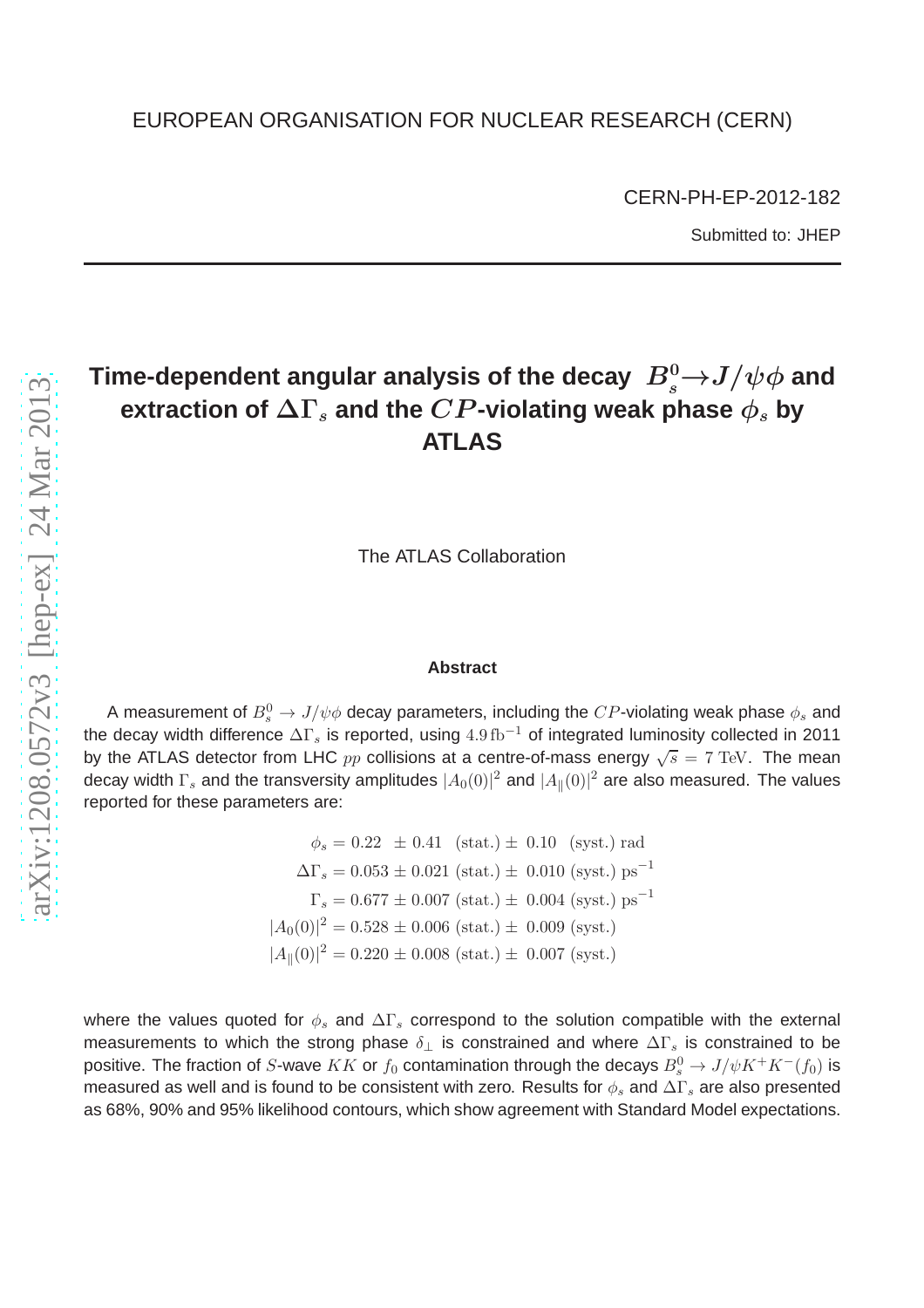# Time-dependent angular analysis of the decay  $B_s^0{\rightarrow}{J/\psi}\phi$  and extraction of  $\Delta\Gamma_s$  and the  $CP$ -violating weak phase  $\phi_s$  by ATLAS

# The ATLAS Collaboration

ABSTRACT: A measurement of  $B_s^0 \to J/\psi \phi$  decay parameters, including the CP-violating weak phase  $\phi_s$  and the decay width difference  $\Delta\Gamma_s$  is reported, using 4.9 fb<sup>-1</sup> of integrated luminosity collected in 2011 by the ATLAS detector from LHC pp collisions at a centreof-mass energy  $\sqrt{s} = 7$  TeV. The mean decay width  $\Gamma_s$  and the transversity amplitudes  $|A_0(0)|^2$  and  $|A_{\parallel}(0)|^2$  are also measured. The values reported for these parameters are:

$$
\phi_s = 0.22 \pm 0.41 \text{ (stat.)} \pm 0.10 \text{ (syst.)} \text{ rad}
$$

$$
\Delta \Gamma_s = 0.053 \pm 0.021 \text{ (stat.)} \pm 0.010 \text{ (syst.)} \text{ ps}^{-1}
$$

$$
\Gamma_s = 0.677 \pm 0.007 \text{ (stat.)} \pm 0.004 \text{ (syst.)} \text{ ps}^{-1}
$$

$$
|A_0(0)|^2 = 0.528 \pm 0.006 \text{ (stat.)} \pm 0.009 \text{ (syst.)}
$$

$$
|A_{\parallel}(0)|^2 = 0.220 \pm 0.008 \text{ (stat.)} \pm 0.007 \text{ (syst.)}
$$

where the values quoted for  $\phi_s$  and  $\Delta\Gamma_s$  correspond to the solution compatible with the external measurements to which the strong phase  $\delta_{\perp}$  is constrained and where  $\Delta\Gamma_s$  is constrained to be positive. The fraction of S-wave  $KK$  or  $f_0$  contamination through the decays  $B_s^0 \to J/\psi K^+ K^-(f_0)$  is measured as well and is found to be consistent with zero. Results for  $\phi_s$  and  $\Delta\Gamma_s$  are also presented as 68%, 90% and 95% likelihood contours, which show agreement with Standard Model expectations.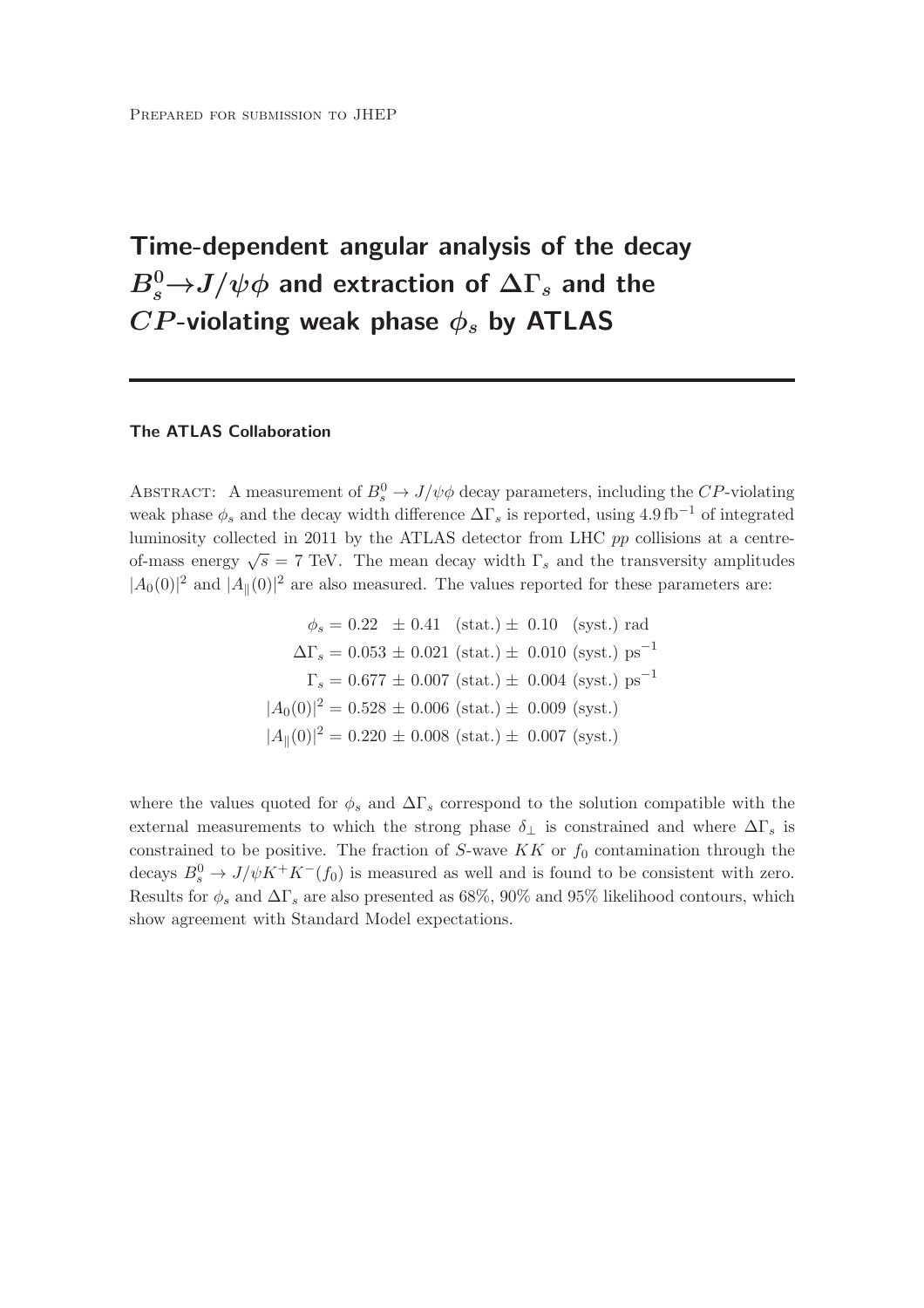# Contents

| $\mathbf{1}$ | Introduction                                                                     | 1                       |
|--------------|----------------------------------------------------------------------------------|-------------------------|
| $\bf{2}$     | <b>ATLAS</b> detector and Monte Carlo simulation                                 | $\overline{\mathbf{2}}$ |
| 3            | Reconstruction and candidate selection                                           | $\bf{3}$                |
| 4            | Maximum likelihood fit                                                           | $\overline{\mathbf{4}}$ |
|              | Signal PDF<br>4.1                                                                | $\overline{5}$          |
|              | 4.2 Specific $B^0$ background                                                    | $\overline{7}$          |
|              | 4.3 Background PDF                                                               | 8                       |
|              | 4.4 Time and mass uncertainties of signal and background                         | 8                       |
|              | 4.5<br>Muon trigger time-dependent efficiency                                    | 9                       |
| $\bf{5}$     | Systematic uncertainties                                                         | $\boldsymbol{9}$        |
| 6            | <b>Results</b>                                                                   | 11                      |
| 7            | Symmetries of the likelihood function and two-dimensional likelihood<br>contours | 12                      |
| 8            | Conclusion                                                                       | 14                      |
| 9            | Acknowledgements                                                                 | 16                      |
|              |                                                                                  |                         |

# <span id="page-2-0"></span>1 Introduction

New phenomena beyond the predictions of the Standard Model (SM) may alter CP violation in B-decays. A channel that is expected to be sensitive to new physics contributions is the decay  $B_s^0 \to J/\psi \phi$ . CP violation in the  $B_s^0 \to J/\psi \phi$  decay occurs due to interference between direct decays and decays occurring through  $B_s^0 - \overline{B_s^0}$  mixing. The oscillation frequency of  $B_s^0$  meson mixing is characterized by the mass difference  $\Delta m_s$  of the heavy  $(B_H)$  and light  $(B_L)$  mass eigenstates. The CP-violating phase  $\phi_s$  is defined as the weak phase difference between the  $B_s^0 - \overline{B_s^0}$  mixing amplitude and the  $b \to c\overline{c}s$  decay amplitude. In the absence of  $CP$  violation, the  $B_H$  state would correspond exactly to the CP-odd state and the  $B_L$  to the CP-even state. In the SM the phase  $\phi_s$  is small and can be related to CKM quark mixing matrix elements via the relation  $\phi_s \simeq -2\beta_s$ , with  $\beta_s = \arg[-(V_{ts}V_{tb}^*)/(V_{cs}V_{cb}^*)]$ ; a value of  $\phi_s \simeq -2\beta_s = -0.0368 \pm 0.0018$  rad [\[1](#page-18-0)] is predicted in the SM. Many new physics models predict large  $\phi_s$  values whilst satisfying all existing constraints, including the precisely measured value of  $\Delta m_s$  [\[2](#page-18-1), [3](#page-18-2)].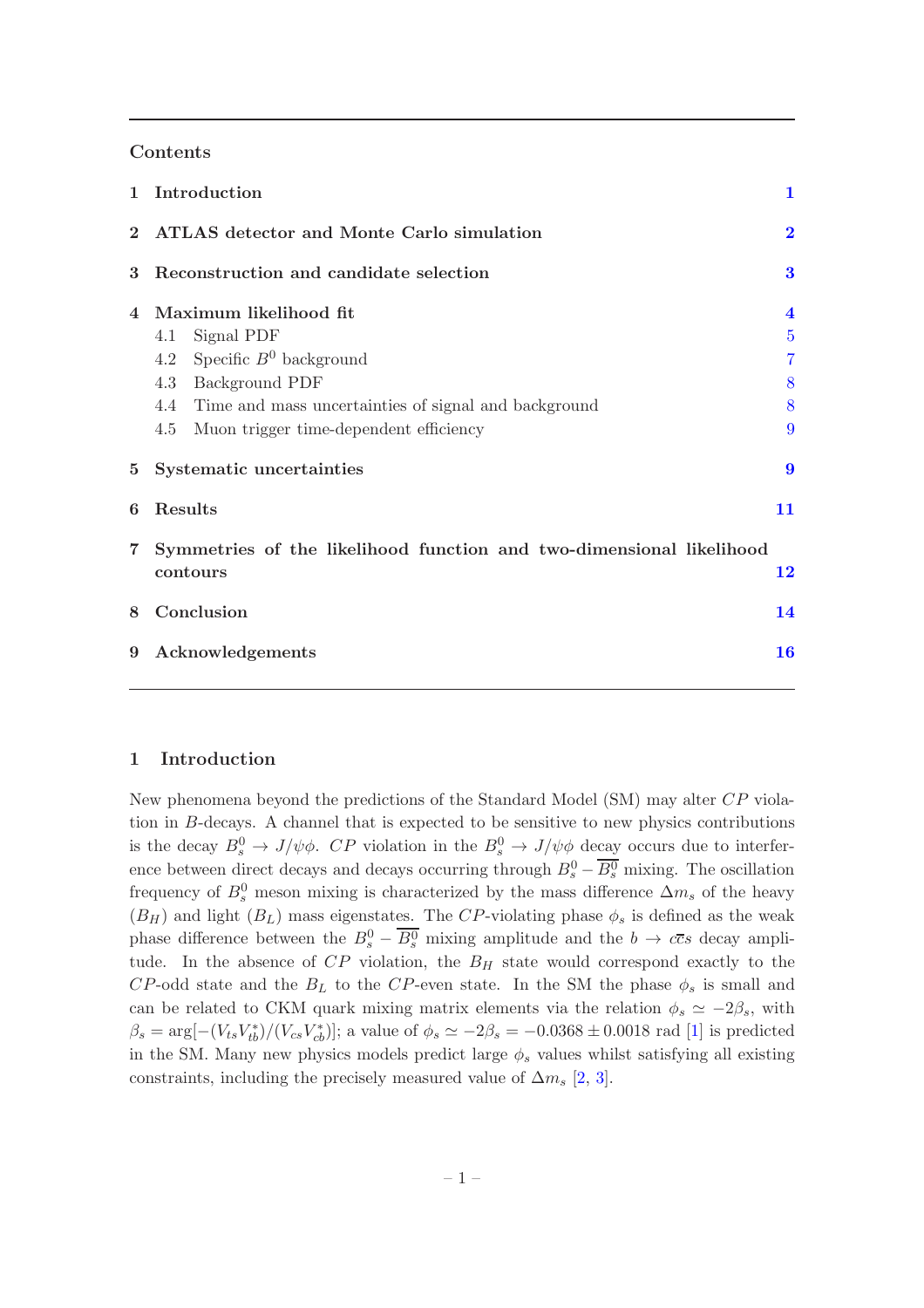Another physical quantity involved in  $B_s^0 - \overline{B_s^0}$  mixing is the width difference  $\Delta\Gamma_s =$  $\Gamma_L-\Gamma_H$  of  $B_L$  and  $B_H$ . Physics beyond the SM is not expected to affect  $\Delta\Gamma_s$  as significantly as  $\phi_s$  [\[4\]](#page-18-3). Extracting  $\Delta\Gamma_s$  from data is nevertheless useful as it allows theoretical predictions to be tested [\[4](#page-18-3)].

The decay of the pseudoscalar  $B_s^0$  to the vector-vector final-state  $J/\psi \phi$  results in an admixture of CP-odd and CP-even states, with orbital angular momentum  $L = 0, 1$  or 2. The final states with orbital angular momentum  $L = 0$  or 2 are CP-even while the state with  $L = 1$  is CP-odd. No flavour tagging to distinguish between the initial  $B_s^0$  and  $B_s^0$  states is used in this analysis; the  $CP$  states are separated statistically through the time-dependence of the decay and angular correlations amongst the final-state particles.

In this paper, measurements of  $\phi_s$ , the average decay width  $\Gamma_s = (\Gamma_L + \Gamma_H)/2$  and the value of  $\Delta\Gamma_s$ , using the fully reconstructed decay  $B_s^0 \to J/\psi(\mu^+\mu^-)\phi(K^+K^-)$  are presented. Previous measurements of these quantities have been reported by the CDF and  $D\varnothing$  collaborations [\[5,](#page-18-4) [6\]](#page-18-5) and recently by the LHCb collaboration [\[7](#page-18-6)]. The analysis presented here uses data collected by the ATLAS detector from LHC pp collisions running at  $\sqrt{s}$  = 7 TeV in 2011, corresponding to an integrated luminosity of approximately 4.9 fb<sup>-1</sup>.

# <span id="page-3-0"></span>2 ATLAS detector and Monte Carlo simulation

The ATLAS experiment [\[8](#page-18-7)] is a multipurpose particle physics detector with a forwardbackward symmetric cylindrical geometry and near  $4\pi$  coverage in solid angle. The inner tracking detector (ID) consists of a silicon pixel detector, a silicon microstrip detector and a transition radiation tracker. The ID is surrounded by a thin superconducting solenoid providing a 2 T axial magnetic field, and by high-granularity liquid-argon (LAr) sampling electromagnetic calorimeter. An iron-scintillator tile calorimeter provides hadronic coverage in the central rapidity range. The end-cap and forward regions are instrumented with LAr calorimeters for both electromagnetic and hadronic measurements. The muon spectrometer (MS) surrounds the calorimeters and consists of three large superconducting toroids with eight coils each, a system of tracking chambers, and detectors for triggering.

The muon and tracking systems are of particular importance in the reconstruction of B meson candidates. Only data where both systems were operating correctly and where the LHC beams were declared to be stable are used. The data were collected during a period of rising instantaneous luminosity at the LHC, and the trigger conditions varied over this time.

The triggers used to select events for this analysis are based on identification of a  $J/\psi \to \mu^+\mu^-$  decay, with either a 4 GeV transverse momentum<sup>\*</sup> ( $p_T$ ) threshold for each muon or an asymmetric configuration that applies a higher  $p<sub>T</sub>$  threshold (4 – 10 GeV) to one of the muons and a looser muon-identification requirement ( $p_T$  threshold below 4 GeV) to the second one.

Monte Carlo (MC) simulation is used to study the detector response, estimate backgrounds and model systematic effects. For this study, 12 million MC-simulated  $B^0_s \to J/\psi \phi$ 

<span id="page-3-1"></span><sup>∗</sup>The ATLAS coordinate system and the definition of transverse momentum are described in reference [\[8](#page-18-7)]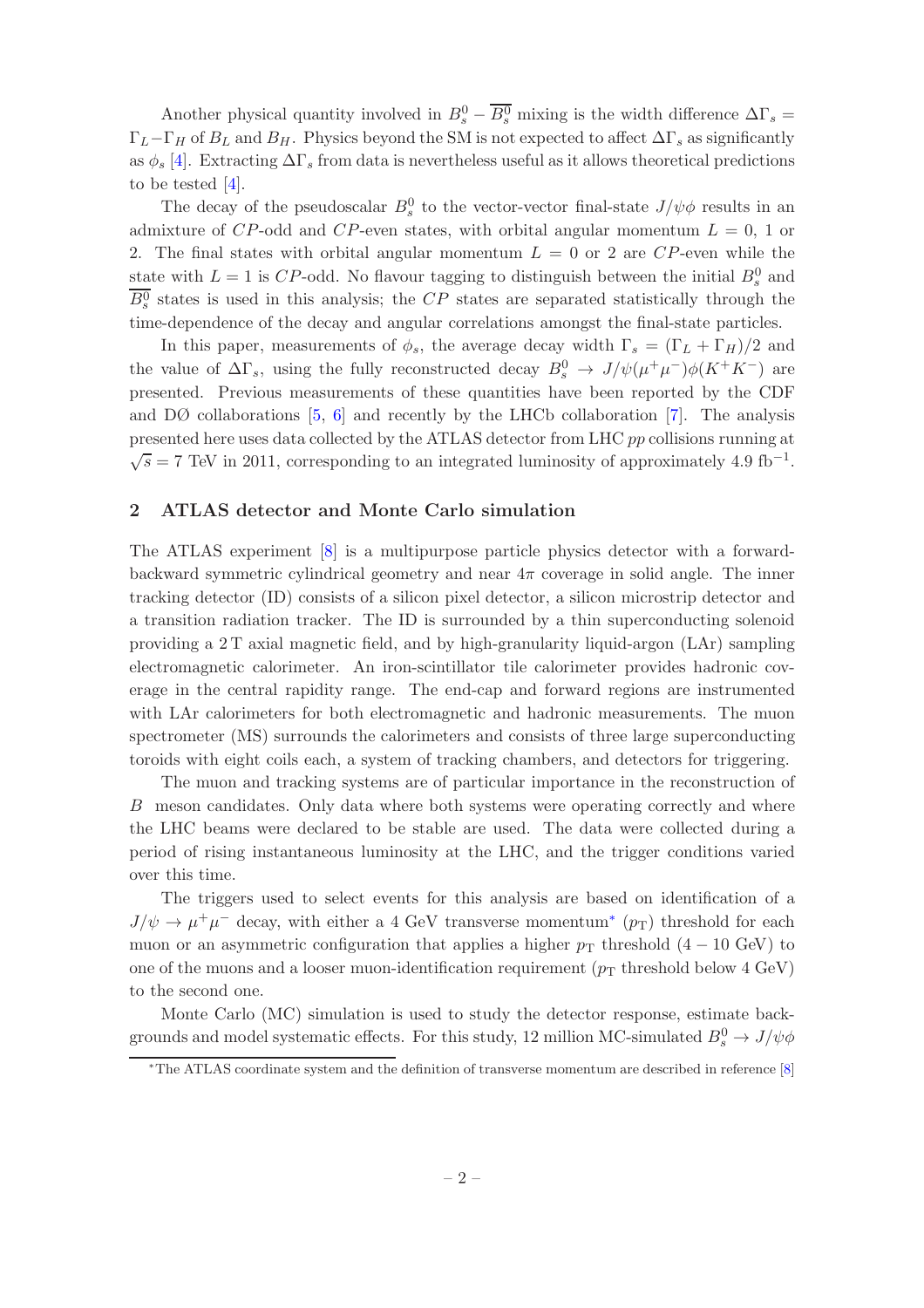events were generated using PYTHIA [\[9](#page-18-8)] tuned with recent ATLAS data [\[10\]](#page-18-9). No  $p_T$  cuts were applied at the generator level. Detector responses for these events were simulated using an ATLAS simulation package based on GEANT4 [\[11,](#page-18-10) [12](#page-18-11)]. In order to take into account the varying trigger configurations during data-taking, the MC events were weighted to have the same trigger composition as the collected collision data. Additional samples of the background decay  $B^0 \to J/\psi K^{0*}$  as well as the more general  $bb \to J/\psi X$  and  $pp \rightarrow J/\psi X$  backgrounds were also simulated using PYTHIA.

## <span id="page-4-0"></span>3 Reconstruction and candidate selection

Events passing the trigger and the data quality selections described in section [2](#page-3-0) are required to pass the following additional criteria: the event must contain at least one reconstructed primary vertex built from at least four ID tracks in order to be considered in the subsequent analysis; the event must contain at least one pair of oppositely charged muon candidates that are reconstructed using two algorithms that combine the information from the MS and the ID [\[13](#page-18-12)]. In this analysis the muon track parameters are taken from the ID measurement alone, since the precision of the measured track parameters for muons in the  $p<sub>T</sub>$  range of interest for this analysis is dominated by the ID track reconstruction. The pairs of muon tracks are refitted to a common vertex and accepted for further consideration if the fit results in  $\chi^2/\text{d.o.f.}$  < 10. The invariant mass of the muon pair is calculated from the refitted track parameters. To account for varying mass resolution, the  $J/\psi$  candidates are divided into three subsets according to the pseudorapidity  $\eta$  of the muons. A maximum likelihood fit is used to extract the  $J/\psi$  mass and the corresponding resolution for these three subsets. When both muons have  $|\eta|$  < 1.05, the di-muon invariant mass must fall in the range  $(2.959 - 3.229)$  GeV to be accepted as a  $J/\psi$  candidate. When one muon has  $1.05 < |\eta| < 2.5$  and the other muon  $|\eta| < 1.05$ , the corresponding signal region is  $(2.913 - 3.273)$  GeV. For the third subset, where both muons have  $1.05 < |\eta| < 2.5$ , the signal region is (2.852−3.332) GeV. In each case the signal region is defined so as to retain 99.8% of the  $J/\psi$  candidates identified in the fits.

The candidates for  $\phi \to K^+K^-$  are reconstructed from all pairs of oppositely charged tracks with  $p_T > 0.5$  GeV and  $|\eta| < 2.5$  that are not identified as muons. Candidates for  $B_s^0 \to J/\psi(\mu^+\mu^-)\phi(K^+K^-)$  are sought by fitting the tracks for each combination of  $J/\psi \to \mu^+\mu^-$  and  $\phi \to K^+K^-$  to a common vertex. All four tracks are required to have at least one hit in the pixel detector and at least four hits in the silicon strip detector. The fit is further constrained by fixing the invariant mass calculated from the two muon tracks to the world average  $J/\psi$  mass [\[14\]](#page-19-0). These quadruplets of tracks are accepted for further analysis if the vertex fit has a  $\chi^2/\text{d.o.f.} < 3$ , the fitted  $p_T$  of each track from  $\phi \to K^+K^$ is greater than 1 GeV and the invariant mass of the track pairs (under the assumption that they are kaons) falls within the interval  $1.0085 \text{ GeV} < m(K^+K^-) < 1.0305 \text{ GeV}$ . In total 131k  $B_s^0$  candidates are collected within a mass range of  $5.15 < m(B_s^0) < 5.65$  GeV used in the fit.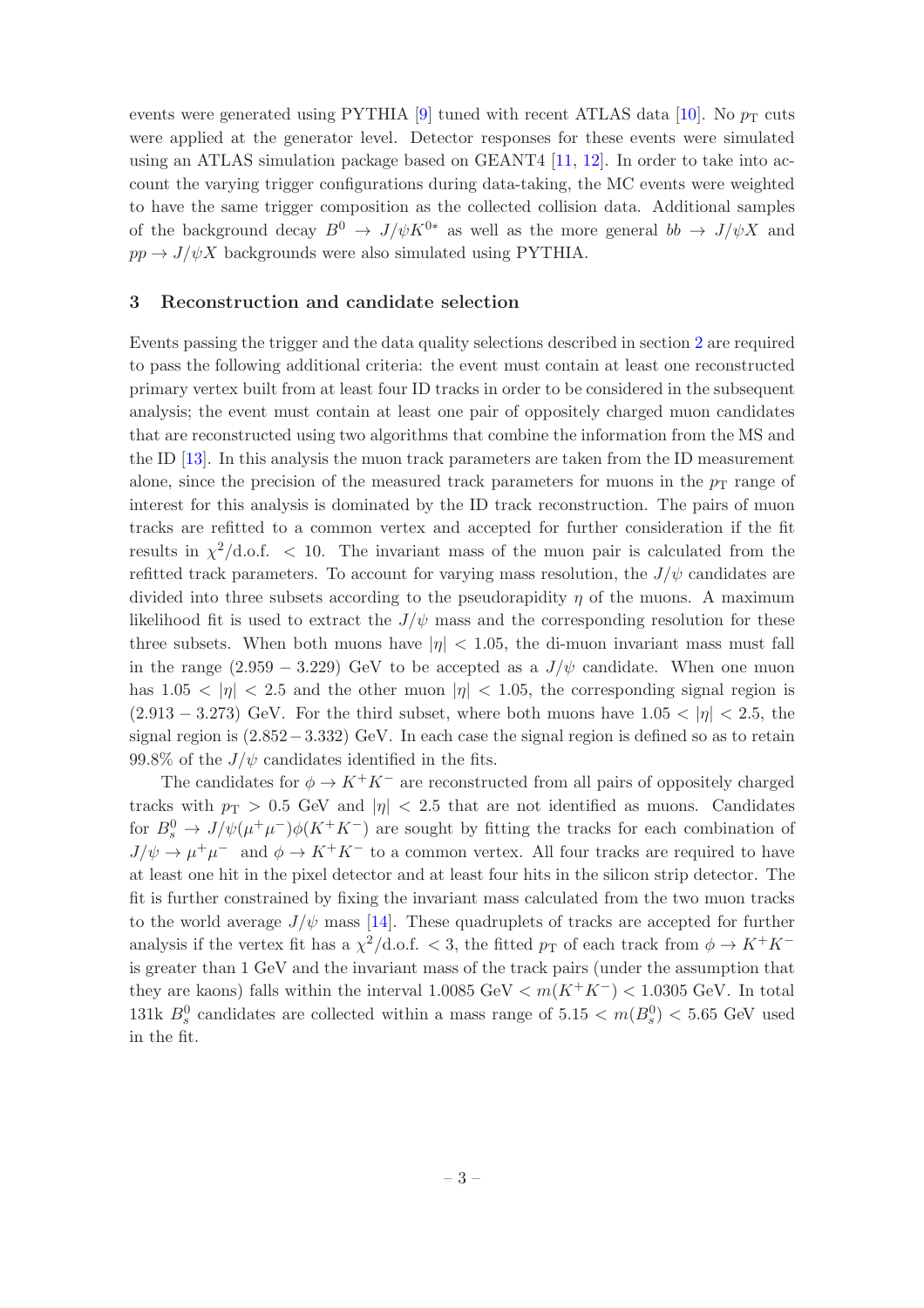For each  $B_s^0$  meson candidate the proper decay time t is determined by the expression:

$$
t = \frac{L_{xy} M_B}{c \ p_{\mathrm{T}_B}},
$$

where  $p_{\mathrm{T}_B}$  is the reconstructed transverse momentum of the  $B_s^0$  meson candidate and  $M_{\mathrm{B}}$ denotes the world average mass value [\[14](#page-19-0)] of the  $B_s^0$  meson (5.3663 GeV). The transverse decay length  $L_{xy}$  is the displacement in the transverse plane of the  $B_s^0$  meson decay vertex with respect to the primary vertex, projected onto the direction of  $B_s^0$  transverse momentum. The position of the primary vertex used to calculate this quantity is refitted following the removal of the tracks used to reconstruct the  $B_s^0$  meson candidate.

For the selected events the average number of pileup interactions is 5.6, necessitating a choice of the best candidate for the primary vertex at which the  $B_s^0$  meson is produced. The variable used is a three-dimensional impact parameter  $d_0$ , which is calculated as the distance between the line extrapolated from the reconstructed  $B_s^0$  meson vertex in the direction of the  $B_s^0$  momentum, and each primary vertex candidate. The chosen primary vertex is the one with the smallest  $d_0$ . Using MC simulation it is shown that the fraction of  $B_s^0$  candidates which are assigned the wrong primary vertex is less than 1% and that the corresponding effect on the final results is negligible. No  $B_s^0$  meson lifetime cut is applied in the analysis.

# <span id="page-5-0"></span>4 Maximum likelihood fit

An unbinned maximum likelihood fit is performed on the selected events to extract the parameters of the  $B_s^0 \to J/\psi(\mu^+\mu^-)\phi(K^+K^-)$  decay. The fit uses information about the reconstructed mass  $m$ , the measured proper decay time  $t$ , the measured mass and proper decay time uncertainties  $\sigma_m$  and  $\sigma_t$ , and the transversity angles  $\Omega$  of each  $B_s^0 \to J/\psi \phi$ decay candidate. There are three transversity angles;  $\Omega = (\theta_T, \psi_T, \varphi_T)$  and these are defined in section [4.1.](#page-6-0)

The likelihood function is defined as a combination of the signal and background probability density functions as follows:

<span id="page-5-1"></span>
$$
\ln \mathcal{L} = \sum_{i=1}^{N} \{w_i \cdot \ln(f_s \cdot \mathcal{F}_s(m_i, t_i, \Omega_i) + f_s \cdot f_{B^0} \cdot \mathcal{F}_{B^0}(m_i, t_i, \Omega_i) + (1 - f_s \cdot (1 + f_{B^0})) \mathcal{F}_{\text{bkg}}(m_i, t_i, \Omega_i))\} + \ln P(\delta_{\perp})
$$
\n(4.1)

where  $N$  is the number of selected candidates,  $w_i$  is a weighting factor to account for the trigger efficiency (described in section [4.5\)](#page-10-0),  $f_s$  is the fraction of signal candidates,  $f_{B0}$  is the fraction of peaking  $B^0$  meson background events (described in section [4.2\)](#page-8-0) calculated relative to the number of signal events; this parameter is fixed in the likelihood fit. The mass  $m_i$ , the proper decay time  $t_i$  and the decay angles  $\Omega_i$  are the values measured from the data for each event *i*.  $\mathcal{F}_{s}$ ,  $\mathcal{F}_{B^0}$  and  $\mathcal{F}_{bkg}$  are the probability density functions (PDF) modelling the signal, the specific  $B^0$  background and the other background distributions,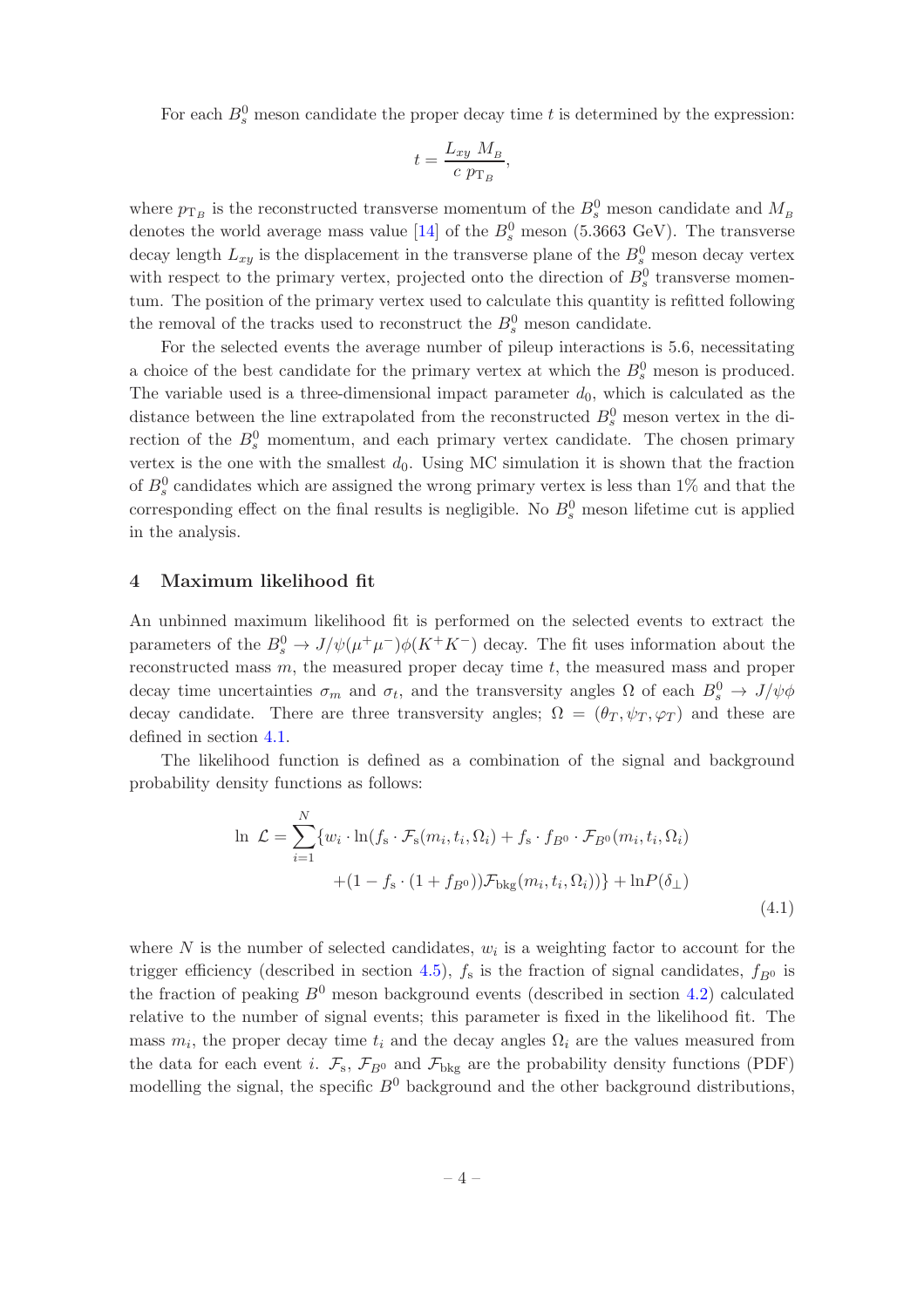respectively.  $P(\delta_{\perp})$  is a constraint on the strong phase  $\delta_{\perp}$ . A detailed description of the PDF functions and other terms in the equation [4.1](#page-6-0) is given in sections  $4.1 - 4.5$ .

#### <span id="page-6-0"></span>4.1 Signal PDF

The PDF describing the signal events,  $\mathcal{F}_s$ , has the form of a product of PDFs for each quantity measured from the data:

$$
\mathcal{F}_{\rm s}(m_i, t_i, \Omega_i) = P_{\rm s}(m_i | \sigma_{m_i}) \cdot P_{\rm s}(\sigma_{m_i}) \cdot P_{\rm s}(\Omega_i, t_i | \sigma_{t_i}) \cdot P_{\rm s}(\sigma_{t_i}) \cdot A(\Omega_i, p_{\rm T}i) \cdot P_{\rm s}(p_{\rm T}i)
$$
\n(4.2)

The terms  $P_s(m_i|\sigma_{m_i})$ ,  $P_s(\Omega_i,t_i|\sigma_{t_i})$  and  $A(\Omega_i,p_{T_i})$  are explained in the current section, and the remaining per-candidate uncertainty terms  $P_s(\sigma_{m_i})$ ,  $P_s(\sigma_{t_i})$  and  $P_s(p_{Ti})$  are described in section [4.4.](#page-9-1) Ignoring detector effects, the joint distribution for the decay time  $t$  and the transversity angles  $\Omega$  for the  $B_s^0 \to J/\psi(\mu^+\mu^-)\phi(K^+K^-)$  decay is given by the differential decay rate [\[15](#page-19-1)]:

$$
\frac{d^4\Gamma}{dt\ d\Omega} = \sum_{k=1}^{10} \mathcal{O}^{(k)}(t) g^{(k)}(\theta_T, \psi_T, \varphi_T),\tag{4.3}
$$

where  $\mathcal{O}^{(k)}(t)$  are the time-dependent amplitudes and  $g^{(k)}(\theta_T, \psi_T, \varphi_T)$  are the angular functions, given in table [1.](#page-7-0) The time-dependent amplitudes are slightly different for decays of mesons that were initially  $\overline{B_s^0}$ . As an untagged analysis is performed here, all  $B_s^0$  meson candidates are assumed to have had an equal chance of initially being either a particle or anti-particle. This leads to a significant simplification of the time-dependent amplitudes as any terms involving the mass splitting  $\Delta m_s$  cancel out. These simplified time-dependent amplitudes are given in table [1.](#page-7-0)  $A_{\perp}(t)$  describes a CP-odd final-state configuration while both  $A_0(t)$  and  $A_{\parallel}(t)$  correspond to CP-even final-state configurations. As describes the contribution of CP-odd  $B_s \to J/\psi K^+ K^-(f_0)$ , where the non-resonant KK or  $f_0$  meson is an S-wave state. The corresponding amplitudes are given in the last four lines of table [1](#page-7-0) (k=7-10) and follow the convention used in previous analysis [\[7\]](#page-18-6). The likelihood is independent of the invariant KK mass distribution.

The equations are normalised such that the squares of the amplitudes sum to unity; three of the four amplitudes are fit parameters and  $|A_{\perp}(0)|^2$  is determined according to this constraint.

The angles  $(\theta_T, \psi_T, \varphi_T)$ , are defined in the rest frames of the final-state particles. The x-axis is determined by the direction of the  $\phi$  meson in the  $J/\psi$  rest frame, the K<sup>+</sup>K<sup>−</sup> system defines the xy plane, where  $p_y(K^+) > 0$ . The three angles are defined:

- $\theta$ , the angle between  $p(\mu^+)$  and the xy plane, in the  $J/\psi$  meson rest frame
- $\varphi$ , the angle between the x-axis and  $p_{xy}(\mu^+)$ , the projection of the  $\mu^+$  momentum in the xy plane, in the  $J/\psi$  meson rest frame
- $\psi$ , the angle between  $p(K^+)$  and  $-p(J/\psi)$  in the  $\phi$  meson rest frame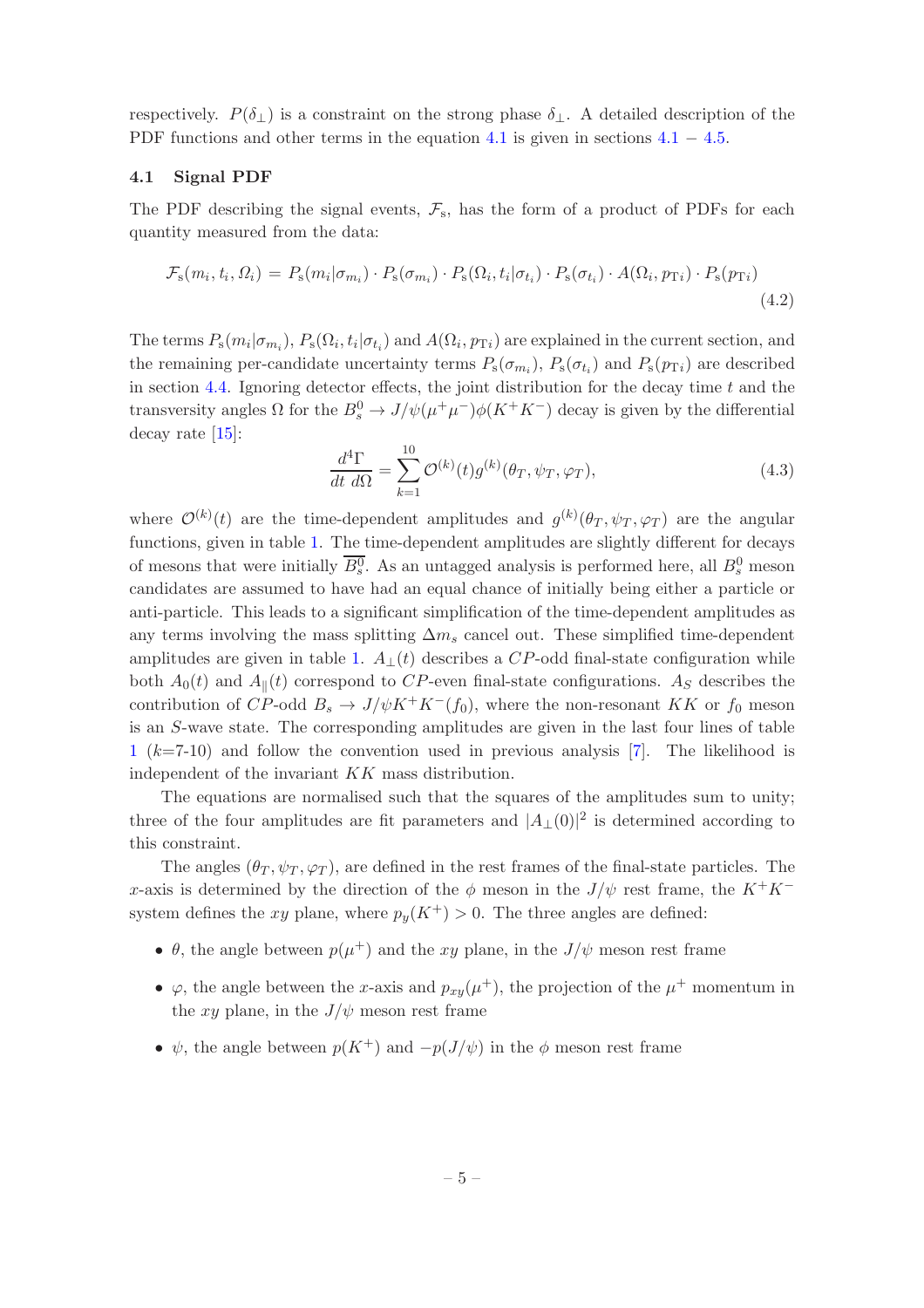| $k_{\rm}$      | $\overline{\mathcal{O}^{(k)}}(t)$                                                                                                                          | $g^{(k)}(\theta_T, \psi_T, \varphi_T)$                                      |
|----------------|------------------------------------------------------------------------------------------------------------------------------------------------------------|-----------------------------------------------------------------------------|
| 1              | $\frac{1}{2} A_0(0) ^2\left[\left(1+\cos\phi_s\right)e^{-\Gamma_{\rm L}^{(s)}t}+\left(1-\cos\phi_s\right)e^{-\Gamma_{\rm H}^{(s)}t}\right]$                | $2\cos^2\psi_T(1-\sin^2\theta_T\cos^2\varphi_T)$                            |
| $\overline{2}$ | $\frac{1}{2} A_{\parallel}(0) ^2\left[\left(1+\cos\phi_s\right)e^{-\Gamma_{\rm L}^{(s)}t}+\left(1-\cos\phi_s\right)e^{-\Gamma_{\rm H}^{(s)}t}\right]$      | $\sin^2 \psi_T (1 - \sin^2 \theta_T \sin^2 \varphi_T)$                      |
| 3              | $\frac{1}{2} A_{\perp}(0) ^2\left[ (1-\cos\phi_s) e^{-\Gamma_{\rm L}^{(s)}t} + (1+\cos\phi_s) e^{-\Gamma_{\rm H}^{(s)}t} \right]$                          | $\sin^2 \psi_T \sin^2 \theta_T$                                             |
| 4              | $\frac{1}{2}$   $A_0(0)$    $A_{\parallel}(0)$   cos $\delta_{\parallel}$                                                                                  | $\frac{1}{\sqrt{2}}\sin 2\psi_T \sin^2\theta_T \sin 2\varphi_T$             |
|                | $\left[ (1 + \cos \phi_s) e^{-\Gamma_L^{(s)}t} + (1 - \cos \phi_s) e^{-\Gamma_H^{(s)}t} \right]$                                                           |                                                                             |
| $\rm 5$        | $\tfrac{1}{2} A_{\parallel}(0)  A_{\perp}(0) \left(e^{-\Gamma_{\rm H}^{(s)}t}-e^{-\Gamma_{\rm L}^{(s)}t}\right)\cos(\delta_{\perp}-\delta_{  })\sin\phi_s$ | $\sin^2 \psi_T \sin 2\theta_T \sin \varphi_T$                               |
| $\,6$          | $-\tfrac{1}{2} A_0(0)  A_\perp(0) \left(e^{-\Gamma^{(s)}_\text{H}t}-e^{-\Gamma^{(s)}_\text{L}t}\right)\cos\delta_\perp\sin\phi_s$                          | $\frac{1}{\sqrt{2}}\sin 2\psi_T \sin 2\theta_T \cos \varphi_T$              |
| 7              | $\frac{1}{2} A_S(0) ^2 (1-\cos\phi_s)e^{-\Gamma_{\rm L}^{(s)}t}+(1+\cos\phi_s)e^{-\Gamma_{\rm H}^{(s)}t}]$                                                 | $\frac{2}{3}\left(1-\sin^2\theta_T\cos^2\varphi_T\right)$                   |
| $8\,$          | $-\frac{1}{2} A_S(0)  A_{\ }(0) \left(e^{-\Gamma_{\text{H}}^{(s)}t}-e^{-\Gamma_{\text{L}}^{(s)}t}\right)\sin(\delta_{\ }-\delta_S)\sin\phi_s$              | $\frac{1}{3}\sqrt{6}\sin\psi_T\sin^2\theta_T\sin 2\varphi_T$                |
| 9              | $\frac{1}{2} A_S(0)  A_{\perp}(0) $                                                                                                                        | $\frac{1}{3}\sqrt{6}\sin\psi_T\sin 2\theta_T\cos\varphi_T$                  |
|                | $\left \left(1-\cos\phi_s\right)e^{-\Gamma_{\rm L}^{(s)}t}+\left(1+\cos\phi_s\right)e^{-\Gamma_{\rm H}^{(s)}t}\right]\sin(\delta_\perp-\delta_S)$          |                                                                             |
| $10\,$         | $-\tfrac{1}{2} A_0(0)  A_S(0) \sin(-\delta_S)\left(e^{-\Gamma^{(s)}_\mathrm{H} t}-e^{-\Gamma^{(s)}_\mathrm{L} t}\right)\sin\phi_s$                         | $\frac{4}{3}\sqrt{3}\cos\psi_T\left(1-\sin^2\theta_T\cos^2\varphi_T\right)$ |

<span id="page-7-0"></span>**Table 1.** Table showing the ten time-dependent amplitudes,  $\mathcal{O}^{(k)}(t)$  and the functions of the transversity angles  $g^{(k)}(\theta_T, \psi_T, \varphi_T)$ . The amplitudes  $|A_0(0)|^2$  and  $|A_{\parallel}(0)|^2$  are for the CP-even components of the  $B_s^0 \to J/\psi \phi$  decay.  $|A(0)_\perp|^2$  is the CP-odd amplitude. They have corresponding strong phases  $\delta_0$ ,  $\delta_{\parallel}$  and  $\delta_{\perp}$ ; by convention  $\delta_0$  is set to be zero. The S-wave amplitude  $|A_S(0)|^2$ gives the fraction of  $B_s^0 \to J/\psi K^+ K^-(f_0)$  and has a related strong phase  $\delta_S$ .

It can be seen from table [1,](#page-7-0) that in the untagged analysis used in this study the timedependent amplitudes depending on  $\delta_{\perp}(\mathcal{O}^{(k)}(t), k=5, 6)$  are multiplied by sin  $\phi_s$ . Previous measurement by LHCb ref. [\[7](#page-18-6)] showed that  $\phi_s$  is close to zero  $(0.15 \pm 0.18 \pm 0.06)$  rad. For such a small value of  $\phi_s$  the untagged analysis is not sensitive to  $\delta_{\perp}$ . A Gaussian constraint to the best measured value,  $\delta_{\perp} = (2.95 \pm 0.39)$  rad [\[7](#page-18-6)], is therefore applied by adding a Gaussian function term  $P(\delta_{\perp})$  into the likelihood fit.

The signal PDF,  $P_s(\Omega_i, t_i | \sigma_{t_i})$  must take into account the time resolution and thus each time-dependent element in table [1](#page-7-0) is convoluted with a Gaussian function. This convolution is performed numerically on an event-by-event basis where the width of the Gaussian is the proper decay time uncertainty  $\sigma_{t_i}$ , multiplied by an overall scale factor to account for any mis-measurements.

The angular sculpting of the detector and kinematic cuts on the angular distributions is included in the likelihood function through  $A(\Omega_i, p_{\text{T}i})$ . This is calculated using a fourdimensional binned acceptance method, applying an event-by-event efficiency according to the transversity angles  $(\theta_T, \psi_T, \varphi_T)$  and the  $p_T$  of the  $B_s^0$ . The acceptance was calculated from the  $B_s^0 \to J/\psi \phi$  MC events. In the likelihood function, the acceptance is treated as an angular sculpting PDF, which is multiplied by the time- and angular-dependent PDF describing the  $B_s^0 \to J/\psi(\mu^+\mu^-)\phi(K^+K^-)$  decays. Consequently, the complete angular function must be normalised as a whole as both the acceptance and the time-angular decay PDFs depend on the transversity angles. This normalisation is performed numerically in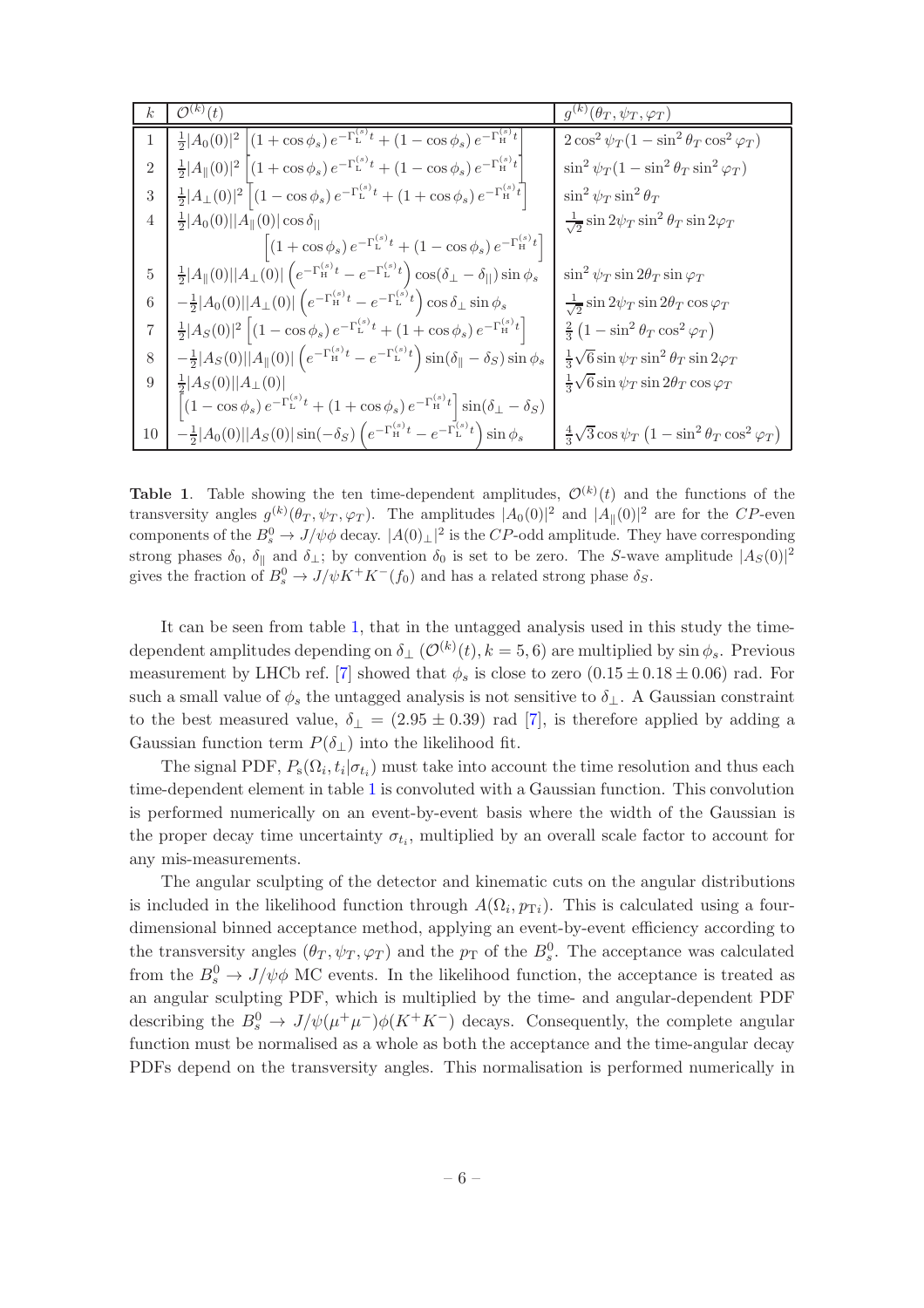the likelihood fit.

The signal mass PDF,  $P_s(m_i)$ , is modelled as a single Gaussian function smeared with an event-by-event mass resolution  $\sigma_{m_i}$ , see figure [1,](#page-8-1) which is scaled using a factor to account for mis-estimation of the mass errors. The PDF is normalised over the range  $5.15 < m(B_s^0) < 5.65$  GeV.



<span id="page-8-1"></span>Figure 1. Left: mass uncertainty distribution for data, the fits to the background and the signal fractions and the sum of the two fits. Right: proper decay time uncertainty distribution for data, the fits to the background and the signal fractions and the sum of the two fits.

# <span id="page-8-0"></span>4.2 Specific  $B^0$  background

The  $B_s^0 \to J/\psi(\mu^+\mu^-)\phi(K^+K^-)$  sample is contaminated with mis-reconstructed  $B^0 \to$  $J/\psi K^*$  and  $B^0 \to J/\psi K^+\pi^-$  (non-resonant) decays, where the final-state pion is misidentified as a kaon. The two components of the background are referred to as  $B^0$  reflections, since the  $B^0$  is reconstructed as a  $B^0_s$  meson and therefore lies within the  $B^0_s$  meson mass window rather than in the usual  $B^0$  mass range. The fractions of these components are fixed in the likelihood fit to values  $(6.5\pm2.4)\%$  and  $(4.5\pm2.8)\%$  respectively. These values are calculated from the relative production fractions of the  $B_s^0$  and  $B^0$  mesons and their decay probabilities taken from the PDG values [\[14\]](#page-19-0) and from their selection efficiencies, which are determined from MC events. The corresponding uncertainties are dominated by uncertainties in the decay probabilities.

Mis-reconstructed  $B^0$  decays are treated as part of the background and are described by a dedicated PDF:

$$
\mathcal{F}_{B^0}(m_i, t_i, \Omega_i) = P_{B^0}(m_i) \cdot P_{\rm s}(\sigma_{m_i}) \cdot P_{B^0}(t_i | \sigma_{t_i})
$$

$$
\cdot P_{B^0}(\theta_T) \cdot P_{B^0}(\varphi_T) \cdot P_{B^0}(\psi_T) \cdot P_{\rm s}(\sigma_{t_i}) \cdot P_{\rm s}(p_{\rm T_i}) \tag{4.4}
$$

The mass is described by the  $P_{B<sup>0</sup>}(m_i)$  term in the form of a Landau function due to the distortion caused by the incorrect mass assignment. The decay time is described in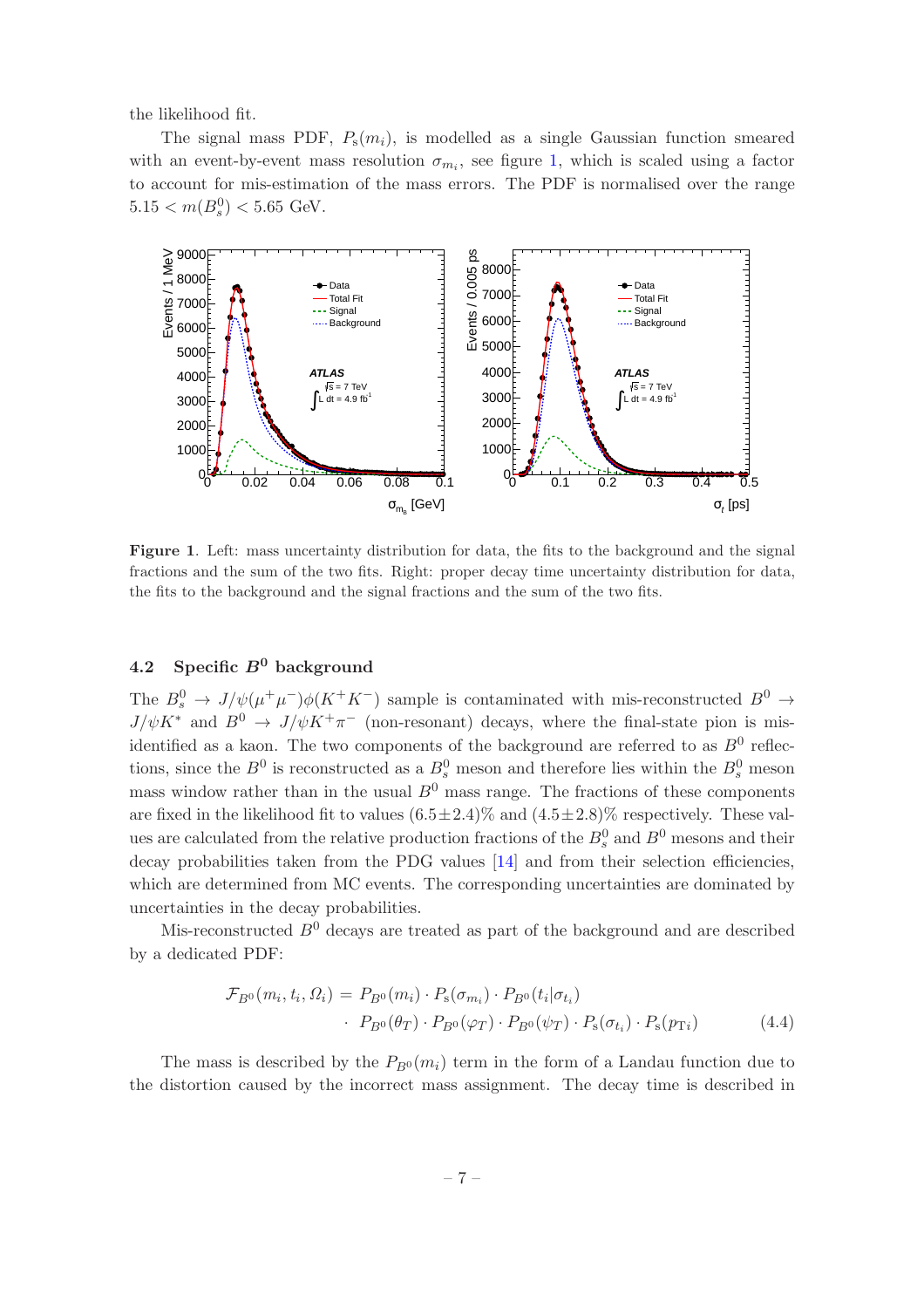the term  $P_{B^0}(t_i|\sigma_{t_i})$  by an exponential smeared with event-by-event Gaussian errors. The transversity angles are described using the same functions as the other backgrounds but with different values for the parameters obtained from the fit to MC data. The terms  $P_{\rm s}(\sigma_{m_i})$ ,  $P_{\rm s}(\sigma_{t_i})$  and  $P_{\rm s}(p_{\rm Ti})$  are described in section [4.4.](#page-9-1) All the PDFs describing these  $B^0$  reflections have fixed shapes determined from the MC studies.

#### <span id="page-9-0"></span>4.3 Background PDF

The background PDF has the following composition:

$$
\mathcal{F}_{\text{bkg}}(m_i, t_i, \Omega_i) = P_{\text{b}}(m_i) \cdot P_{\text{b}}(\sigma_{m_i}) \cdot P_{\text{b}}(t_i | \sigma_{t_i})
$$

$$
\cdot P_{\text{b}}(\theta_T) \cdot P_{\text{b}}(\varphi_T) \cdot P_{\text{b}}(\psi_T) \cdot P_{\text{b}}(\sigma_{t_i}) \cdot P_{\text{b}}(p_{\text{T}i})
$$
(4.5)

The proper decay time function  $P_b(t_i|\sigma_{t_i})$  is parameterised as a prompt peak modelled by a Gaussian distribution, two positive exponentials and a negative exponential. This function is smeared with the same resolution function as the signal decay time-dependence. The prompt peak models the combinatorial background events, which are expected to have reconstructed lifetime distributed around zero. The two positive exponentials represent a fraction of longer-lived backgrounds with non-prompt  $J/\psi$ , combined with hadrons from the primary vertex or from a  $B/D$  hadron in the same event. The negative exponential takes into account events with poor vertex resolution.

The shape of the background angular distributions,  $P_b(\theta_T)$ ,  $P_b(\varphi_T)$ , and  $P_b(\psi_T)$  arise primarily from detector and kinematic sculpting. These are described by the following empirically determined functions:

$$
f(\cos \theta_T) = \frac{a_0 - a_1 \cos^2(\theta_T) + a_2 \cos^4(\theta_T)}{2a_0 - 2a_1/3 + 2a_2/5}
$$

$$
f(\varphi_T) = \frac{1 + b_1 \cos(2\varphi_T + b_0)}{2\pi}
$$

$$
f(\cos \psi_T) = \frac{c_0 + c_1 \cos^2(\psi_T)}{2c_0 + 2c_1/3}
$$

They are initially fitted to data from the  $B_s^0$  mass sidebands only, to find reasonable starting values for  $a_{0,1,2}$ ,  $b_{0,1}$  and  $c_{0,1}$ , then allowed to float freely in the full likelihood fit. The  $B_s^0$  mass sidebands, (5.150 – 5.317) GeV and (5.417 – 5.650) GeV, are defined to retain 0.02% of signal events identified in the fit. The correlations between the background angular shapes are neglected, but a systematic error arising from this simplification is evaluated in section [5.](#page-10-1) The background mass model,  $P_b(m)$  is a linear function.

#### <span id="page-9-1"></span>4.4 Time and mass uncertainties of signal and background

The event-by-event proper decay time and mass uncertainty distributions differ significantly for signal and background, as shown in figure [1.](#page-8-1) The background PDFs cannot be factorized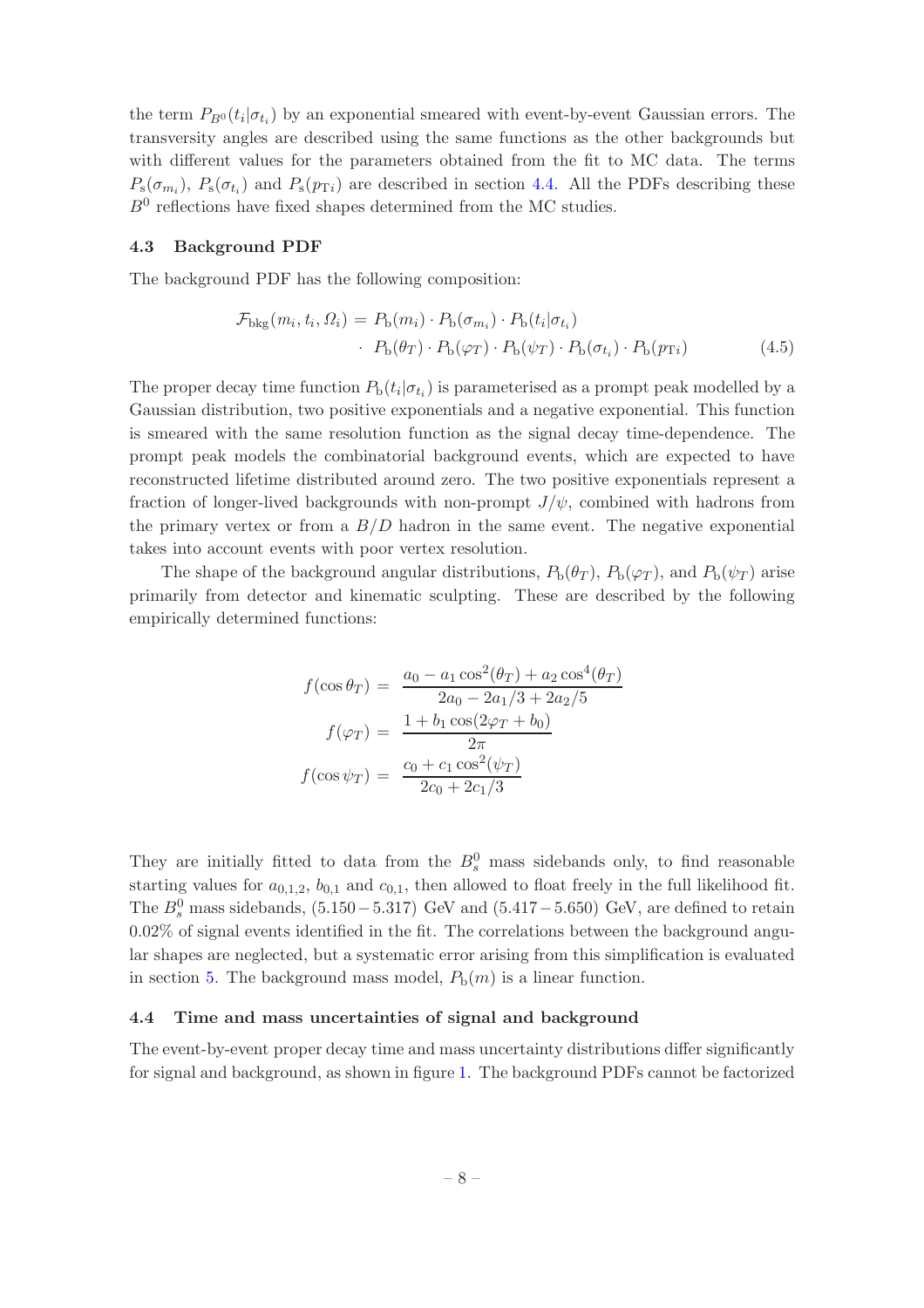and it is necessary to include extra PDF terms describing the error distributions in the likelihood function to avoid significant biases [\[16](#page-19-2)].

The signal and background time and mass error distributions are described with Gamma functions:

<span id="page-10-3"></span>
$$
P_{\rm s,b}(\sigma_{t(m)_i}) = \frac{(\sigma_{t(m)_i} - c)^{a_{\rm s,b}} e^{-(\sigma_{t(m)_i} - c)/b_{\rm s,b}}}{b_{\rm s,b}^{a_{\rm s,b}+1} \Gamma(a_{\rm s,b} + 1)}
$$
(4.6)

where  $a_{s,b}$  and  $b_{s,b}$  are constants fitted from (b) sideband and (s) sideband-subtracted signal and fixed in the likelihood fit. Since  $P_{s,b}(\sigma_{t(m)_i})$  depend on transverse momentum of the  $B_s^0$  meson, they were determined in six selected  $p_T$  bins, the choice of which is reflecting the natural  $p_T$  dependence of the detector resolution.

The same treatment is used for  $B_s^0$   $p_T$  signal and background, by introducing additional terms  $P_s(p_{\text{Ti}})$  and  $P_b(p_{\text{Ti}})$  into the PDF. These are described using the same functions as  $P_{\rm s,b}(\sigma_{t(m)_i})$  but with different values for the parameters obtained from the fit to sideband and sideband-subtracted signal  $p_T$  distributions.

#### <span id="page-10-0"></span>4.5 Muon trigger time-dependent efficiency

It has been observed that the muon trigger biases the transverse impact parameter of muons toward smaller values. The trigger selection efficiency was measured in data and MC simulation using a tag-and-probe method [\[17\]](#page-19-3). To account for this efficiency in the fit, the events are re-weighted by a factor  $w$ :

<span id="page-10-2"></span>
$$
w = e^{-|t|/(\tau_{\text{sing}} + \epsilon)} / e^{-|t|/\tau_{\text{sing}}}
$$
\n(4.7)

where the  $\tau_{\text{sing}}$  is a single  $B_s^0$  lifetime measured before the correction, using unbinned mass-lifetime maximum likelihood fit. The weight form and the factor  $\epsilon = 0.013 \pm 0.004$  ps are determined using MC events by comparing the  $B_s^0$  lifetime distribution of an unbiased sample with the lifetime distribution obtained after including the dependence of the trigger efficiency on the muon transverse impact parameter as measured from the data. The value of  $\epsilon$  is determined as the difference of exponential fits to the two distributions. The uncertainty 0.004 ps, which reflects the precision of the tag-and-probe method, is used to assign a systematic error due to this time efficiency correction.

## <span id="page-10-1"></span>5 Systematic uncertainties

Systematic uncertainties are assigned by considering several effects that are not accounted for in the likelihood fit. These are described below.

• Inner Detector Alignment: Residual misalignments of the ID affect the impact parameter distribution with respect to the primary vertex. The effect of this residual misalignment on the measurement is estimated using events simulated with perfect and distorted ID geometries. The distorted geometry is produced by moving detector components to match the observed small shifts in data. The observable of interest is the impact parameter distribution with respect to the primary vertex as a function of  $\eta$  and  $\phi$ . The mean value of this impact parameter distribution for a perfectly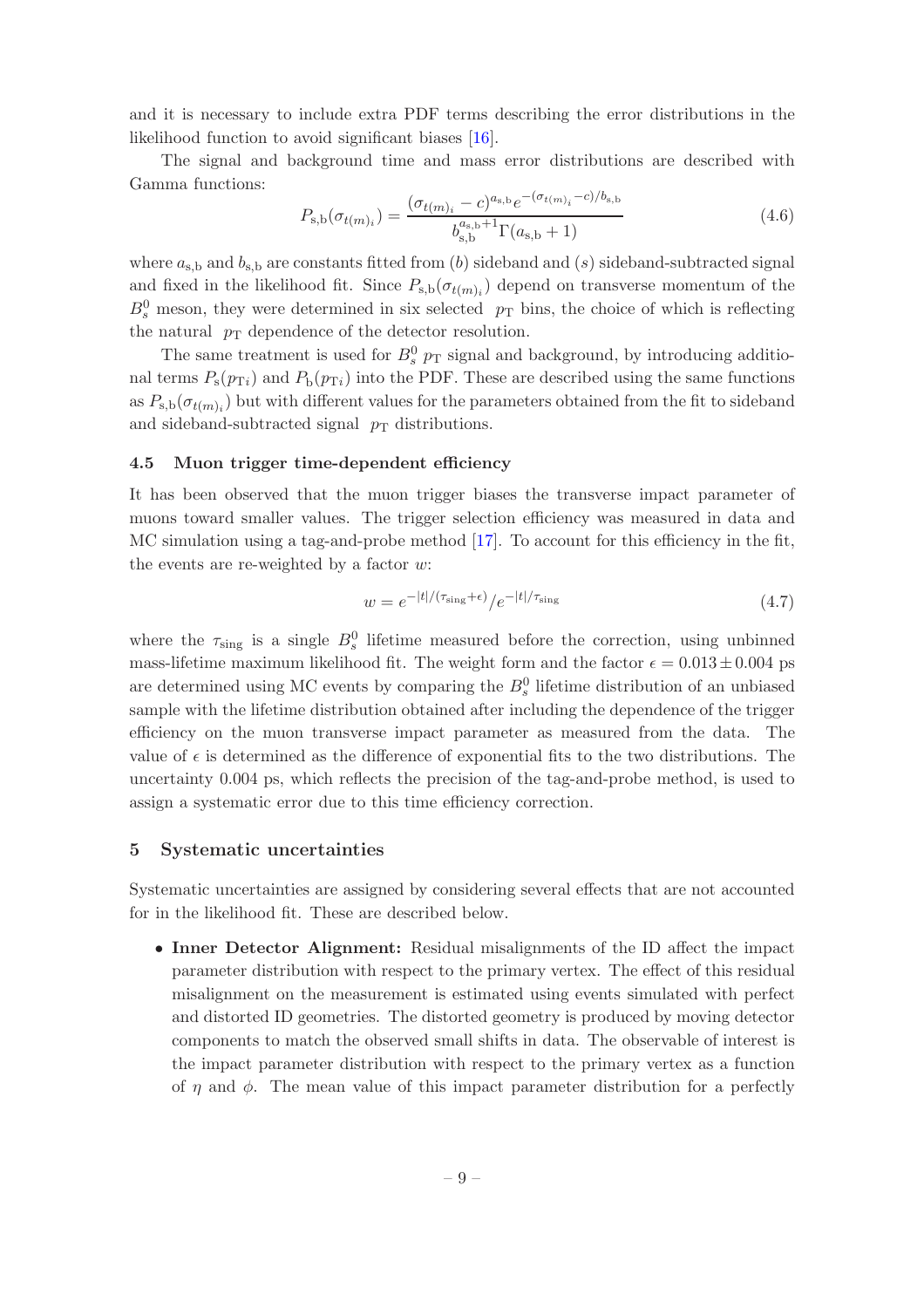aligned detector is expected to be zero and in data a maximum deviation of less than 10 µm is observed. The difference between the measurement using simulated events reconstructed with a perfect geometry compared to the distorted geometry is used to assess the systematic uncertainty.

- Angular acceptance method: The angular acceptance is calculated from a binned fit to MC data. In the kinematical region used in this analysis, the angular acceptance varies with the transversity angles by about  $\pm 10\%$ . The statistical error in the acceptance is smaller than 1% in any bin, and data driven analyses show that systematic uncertainties in modelling detector and reconstruction are also at the level of 1% [\[18](#page-19-4), [19](#page-19-5)]. Possible dependences of the results on the choice of the binning are tested by varying bin widths and central values. Taking all these arguments into consideration, the systematic uncertainties due to detector acceptance are found to be negligible.
- Trigger efficiency: To correct for the trigger lifetime bias the events are re-weighted according to equation [4.7.](#page-10-2) The uncertainty in the parameter  $\epsilon$  is used to estimate the systematic uncertainty due to the time efficiency correction.
- Fit model: Pseudo-experiments are used to estimate systematic uncertainties. In a first test, the results of 1000 pseudo-experiments are compared to the generated values, and the average of the differences are taken as systematic uncertainties. Additional sets of 1000 pseudo-experiments are generated with variations in the signal and background mass model, resolution model, background lifetime and background angles models, as discussed below. These sets are analysed with the default model, and average deviations in the results of the fit are taken as additional systematic errors. The following variations are considered:
	- The signal mass distribution is generated using a sum of two Gaussian functions. Their relative fractions and widths are determined from a likelihood fit to data. In the PDF for this fit, the mass of each event is modelled by two different Gaussians with widths equal to products of the scale factors multiplied by a per-candidate mass error.
	- The background mass is generated from an exponential function. The default fit uses a linear model for the mass of background events.
	- Two different scale factors instead of one are used to generate the lifetime uncertainty.
	- The values used for the background lifetime are generated by sampling data from the mass sidebands. The default fit uses a set of functions to describe the background lifetime.
	- Pseudo-experiments are performed using two methods of generating the background angles. The default method uses a set of functions describing the background angles of data without taking correlations between the angles into ac-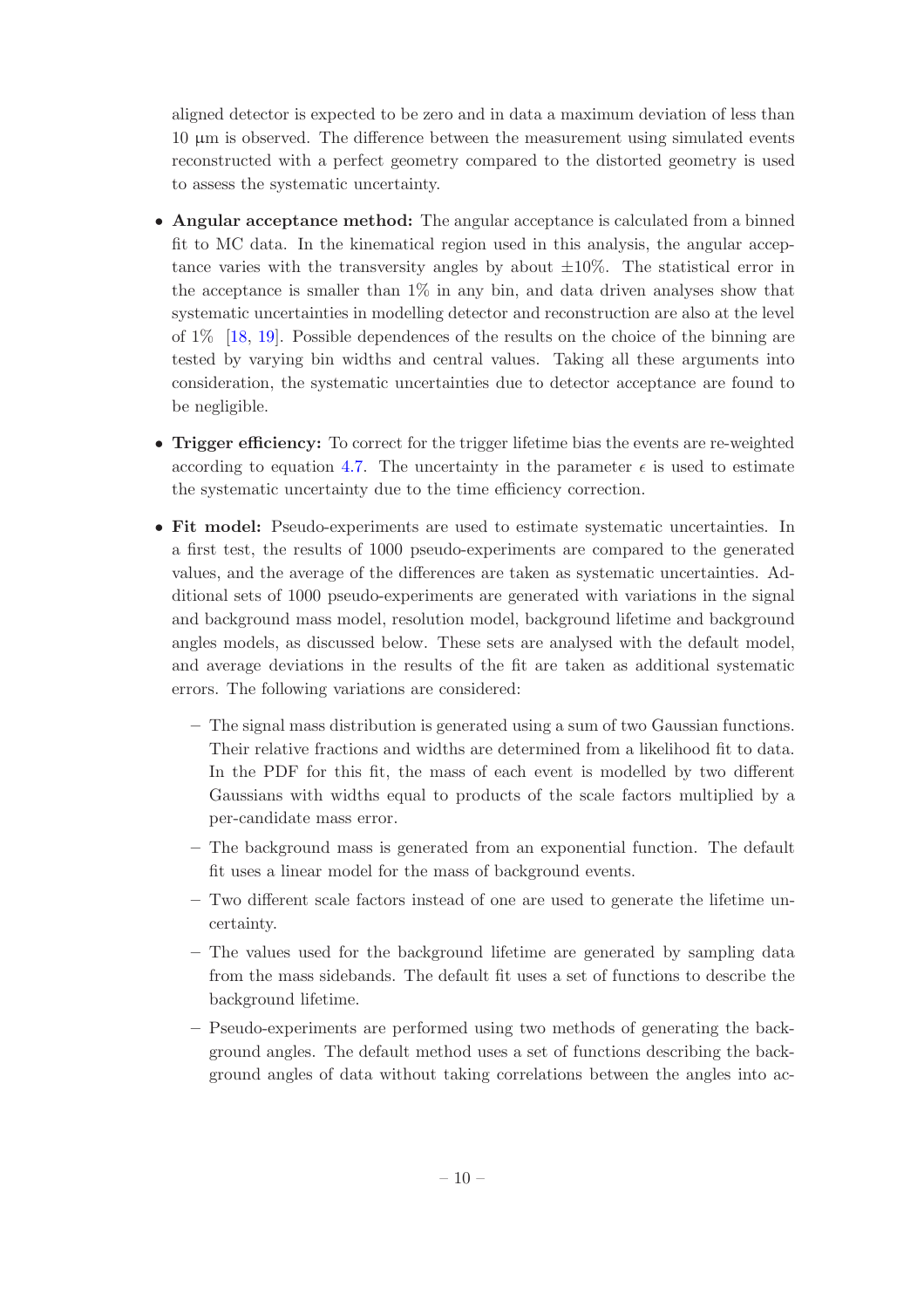count. In the alternative fit the background angles are generated using a three dimensional histogram of the sideband-data angles.

•  $B^0$  contribution: Contamination from  $B^0 \to J/\psi K^{*0}$  and  $B^0 \to J/\psi K \pi$  events mis-reconstructed as  $B_s^0 \to J/\psi \phi$  are accounted for in the default fit; the fractions of these contributions are fixed to values estimated from selection efficiencies in MC simulation and decay probabilities from ref. [\[14\]](#page-19-0). To estimate the systematic uncertainty arising from the precision of the fraction estimates, the data are fitted with these fractions increased and decreased by  $1\sigma$ . The largest shift in the fitted values from the default case is taken as the systematic uncertainty for each parameter of interest.

The systematic uncertainties are summarised in table [4.](#page-13-1) In general, pseudo-experiments generated with the default model produce pull-distributions that show a negligible bias, and confirm that the uncertainties are correctly estimated by the fit. The largest average deviation in a residual divided by its fit uncertainty (or pull) is 0.32; the second largest is 0.26, while the remainder where much smaller. These two largest deviations were added in quadrature to those obtained by varying the model assumptions, resulting for each variable in a total systematic uncertainty shown in table [4.](#page-13-1)

# <span id="page-12-0"></span>6 Results

The full maximum likelihood fit contains 26 free parameters. This includes the eight physics parameters:  $\Delta\Gamma_s$ ,  $\phi_s$ ,  $\Gamma_s$ ,  $|A_0(0)|^2$ ,  $|A_{\|}(0)|^2$ ,  $\delta_{\|}$ ,  $|A_S(0)|^2$  and  $\delta_S$ , and strong phase  $\delta_{\perp}$  constrained by external data. The other free parameters in the likelihood function are the  $B_s^0$  signal fraction  $f_s$ , the parameters describing the  $J/\psi\phi$  mass distribution, the parameters describing the decay time and the angular distributions of the background, the parameters used to describe the estimated decay time uncertainty distributions for signal and background events, and the scale factors between the estimated decay-time and mass uncertainties and their true uncertainties, see equation [4.6.](#page-10-3)

As discussed in section [4.1,](#page-6-0) the strong phase  $\delta_{\perp}$  is constrained to the value measured in ref. [\[7\]](#page-18-6), as the fit in the absence of flavour tagging is not sufficiently sensitive to this value. The second strong phase,  $\delta_{\parallel}$ , is fitted very close to its symmetry point at  $\pi$ . Pull studies, based on pseudo-experiments using input values determined from the fit to data, return a non-Gaussian pull distribution for this parameter. For this reason the result for the strong phase  $\delta_{\parallel}$  is given in the form of a  $1\sigma$  confidence interval [3.04, 3.24] rad. The strong phase of the S-wave component is fitted relative to  $\delta_{\perp}$ , as  $\delta_{\perp} - \delta_{S} = (0.03 \pm 0.13)$  rad.

The number of signal  $B_s^0$  meson candidates extracted from the fit is  $22690 \pm 160$ . The results and correlations for the measured physics parameters of the unbinned maximum likelihood fit are given in tables [2](#page-13-2) and [3.](#page-13-3) Fit projections of the mass, proper decay time and angles are given in figures [2,](#page-14-0) [3](#page-15-1) and [4](#page-16-0) respectively.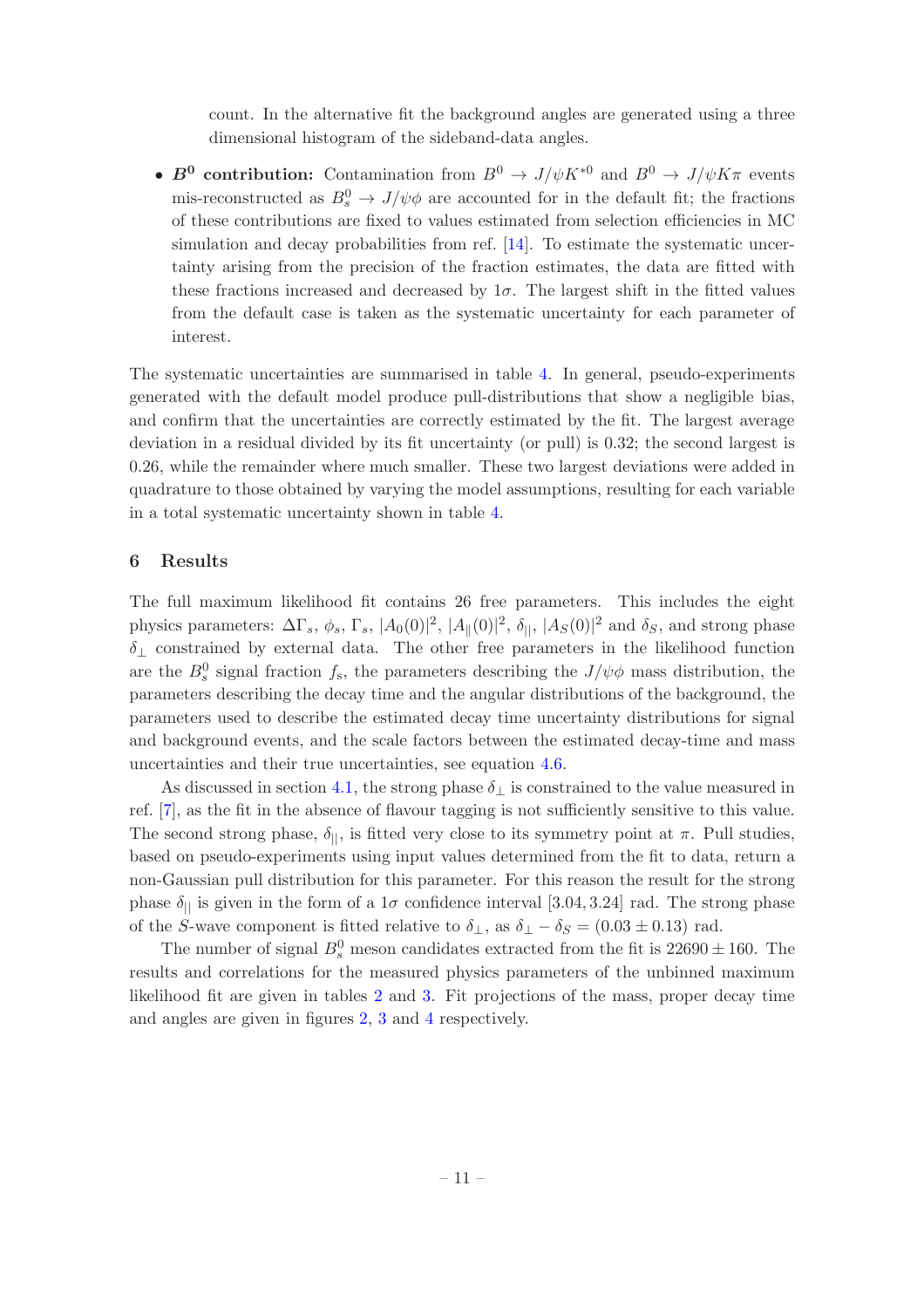| Parameter                        | Value | Statistical | Systematic  |  |
|----------------------------------|-------|-------------|-------------|--|
|                                  |       | uncertainty | uncertainty |  |
| $\phi_s(\text{rad})$             | 0.22  | 0.41        | 0.10        |  |
| $\Delta\Gamma_s(\text{ps}^{-1})$ | 0.053 | 0.021       | 0.010       |  |
| $\Gamma_s(\text{ps}^{-1})$       | 0.677 | 0.007       | 0.004       |  |
| $ A_0(0) ^2$                     | 0.528 | 0.006       | 0.009       |  |
| $ A_{\ }(0) ^2$                  | 0.220 | 0.008       | 0.007       |  |
| $ A_S(0) ^2$                     | 0.02  | 0.02        | 0.02        |  |

Table 2. Fitted values for the physics parameters along with their statistical and systematic uncertainties.

<span id="page-13-2"></span>

|                  | $\varphi_s$ | $\Delta\Gamma_s$ | $\Gamma_s$ | $ A_0(0) ^2$ | $A_{\parallel}(0) ^2$ | $ A_S(0) ^2$ |
|------------------|-------------|------------------|------------|--------------|-----------------------|--------------|
| $\phi_s$         | 1.00        | $-0.13$          | 0.38       | $-0.03$      | $-0.04$               | 0.02         |
| $\Delta\Gamma_s$ |             | 1.00             | $-0.60$    | 0.12         | 0.11                  | 0.10         |
| $\Gamma_s$       |             |                  | 1.00       | $-0.06$      | $-0.10$               | 0.04         |
| $ A_0(0) ^2$     |             |                  |            | 1.00         | $-0.30$               | 0.35         |
| $ A_{\ }(0) ^2$  |             |                  |            |              | 1.00                  | 0.09         |
| $ A_S(0) ^2$     |             |                  |            |              |                       | 1.00         |

<span id="page-13-3"></span>Table 3. Correlations between the physics parameters.

| Systematic Uncertainty    | $\phi_s(\text{rad})$ | $\Delta\Gamma_s(\text{ps}^{-1})$ | $\Gamma_s(\text{ps}^{-1})$ | $ A_{\ }(0) ^2$ | $ A_0(0) ^2$ | $ A_S(0) ^2$ |
|---------------------------|----------------------|----------------------------------|----------------------------|-----------------|--------------|--------------|
| Inner Detector alignment  | 0.04                 | < 0.001                          | 0.001                      | < 0.001         | < 0.001      | < 0.01       |
| Trigger efficiency        | < 0.01               | < 0.001                          | 0.002                      | < 0.001         | < 0.001      | < 0.01       |
| Default fit model         | < 0.001              | 0.006                            | < 0.001                    | < 0.001         | 0.001        | < 0.01       |
| Signal mass model         | 0.02                 | 0.002                            | < 0.001                    | < 0.001         | < 0.001      | < 0.01       |
| Background mass model     | 0.03                 | 0.001                            | < 0.001                    | 0.001           | < 0.001      | < 0.01       |
| Resolution model          | 0.05                 | < 0.001                          | 0.001                      | < 0.001         | < 0.001      | < 0.01       |
| Background lifetime model | 0.02                 | 0.002                            | < 0.001                    | < 0.001         | < 0.001      | < 0.01       |
| Background angles model   | 0.05                 | 0.007                            | 0.003                      | 0.007           | 0.008        | 0.02         |
| $B^0$ contribution        | 0.05                 | < 0.001                          | < 0.001                    | < 0.001         | 0.005        | < 0.01       |
| Total                     | 0.10                 | 0.010                            | 0.004                      | 0.007           | 0.009        | 0.02         |

<span id="page-13-1"></span>Table 4. Summary of systematic uncertainties assigned to parameters of interest.

# <span id="page-13-0"></span>7 Symmetries of the likelihood function and two-dimensional likelihood contours

The PDF describing the  $B_s^0 \to J/\psi \phi$  decay is invariant under the following simultaneous transformations:

$$
\{\phi_s, \Delta\Gamma_s, \delta_\perp, \delta_\parallel, \delta_S\} \rightarrow \{\pi - \phi_s, -\Delta\Gamma_s, \pi - \delta_\perp, -\delta_\parallel, -\delta_S\}.
$$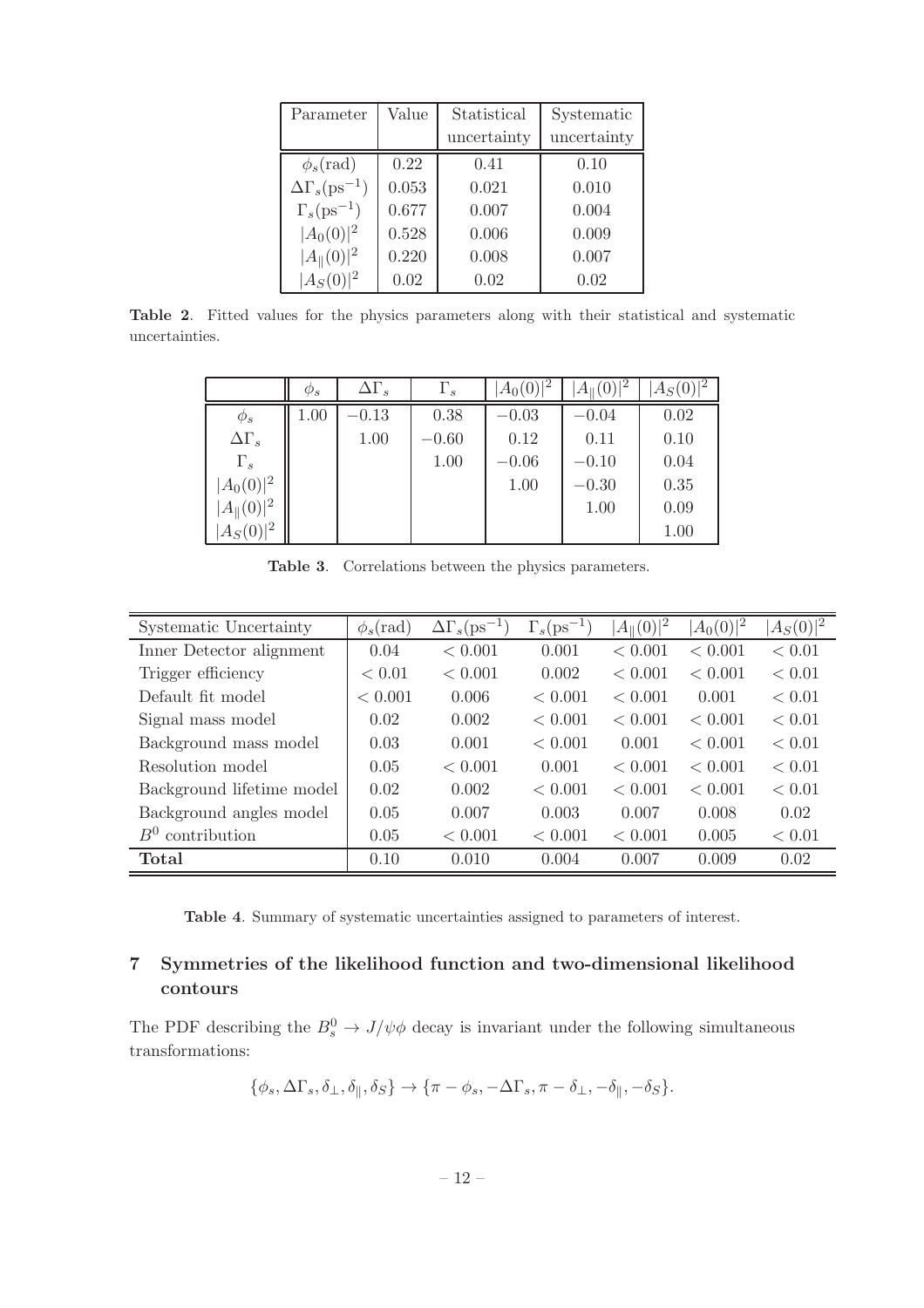

<span id="page-14-0"></span>**Figure 2.** Mass fit projection for the  $B_s^0$ . The pull distribution at the bottom shows the difference between the data and fit value normalised to the data uncertainty.

In the absence of initial state flavour tagging the PDF is also invariant under

<span id="page-14-1"></span>
$$
\{\phi_s, \Delta\Gamma_s, \delta_\perp, \delta_\parallel, \delta_S\} \to \{-\phi_s, \Delta\Gamma_s, \pi - \delta_\perp, -\delta_\parallel, -\delta_S\} \tag{7.1}
$$

leading to a fourfold ambiguity.

The two-dimensional likelihood contours in the  $\phi_s - \Delta\Gamma_s$  plane are calculated allowing all parameters to vary within their physical ranges. As discussed in section [6,](#page-12-0) the value for the Gaussian constraint on  $\delta_{\perp}$  is taken from the LHCb measurement [\[7](#page-18-6)]. That paper quotes only two solutions with a positive  $\phi_s$  and two  $\Delta\Gamma_s$  values symmetric around zero, by using initial state flavour tagging to eliminate the symmetry defined in equation [7.1.](#page-14-1) Due to the accurate local determination of  $\phi_s$  and  $\Delta\Gamma_s$  in both this measurement and in the LHCb measurement [\[7\]](#page-18-6), the other two solutions seen in the ATLAS analysis are not compatible with the observations of the two experiments. As such, two of the four minima fitted in the present non-flavour tagged analysis are excluded from the results presented here. Additionally a solution with negative  $\Delta\Gamma_s$  is excluded following the LHCb measurement [\[20\]](#page-19-6) which determines the  $\Delta\Gamma_s$  to be positive. Therefore, the two-dimensional contour plot for  $\phi_s$  and  $\Delta\Gamma_s$  has been computed only for the solution consistent with the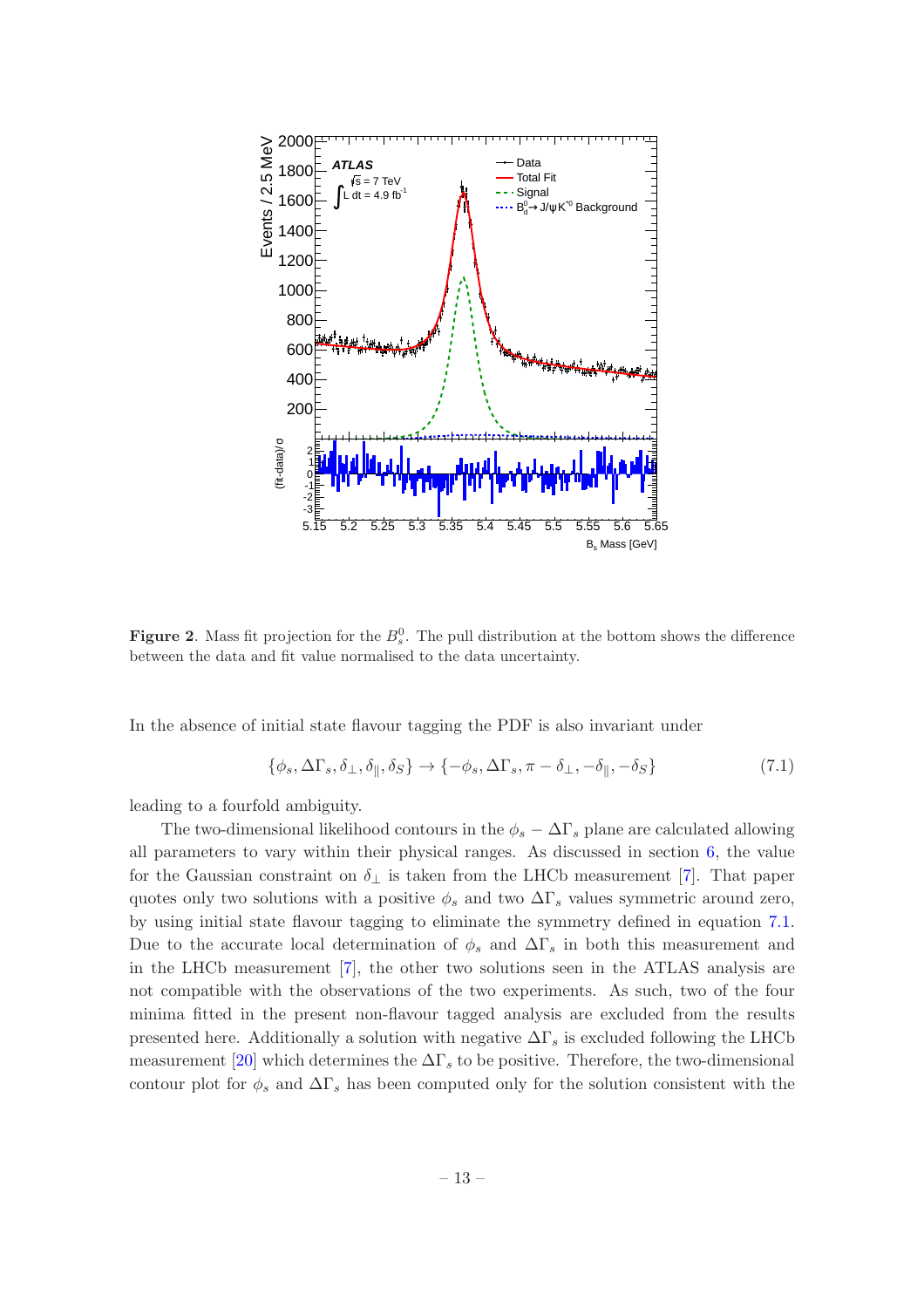

<span id="page-15-1"></span>**Figure 3.** Proper decay time fit projection for the  $B_s^0$ . The pull distribution at the bottom shows the difference between the data and fit value normalised to the data uncertainty.

previous measurements. The resulting contours for the 68%, 90% and 95% confidence intervals are produced using a profile likelihood method and are shown in figure [5.](#page-17-1)

The systematic errors are not included in figure [5](#page-17-1) but as seen from table [2](#page-13-2) they are small compared to the statistical errors. The confidence levels are obtained using the corresponding  $\Delta \ln \mathcal{L}$  intervals. Pseudo-experiments are used to study the coverage of the likelihood contours. This test suggests that the statistical uncertainty of our result is overestimated by about 5%. No correction to compensate for this overestimation is applied.

# <span id="page-15-0"></span>8 Conclusion

A measurement of  $CP$  violation in  $B_s^0 \to J/\psi(\mu^+\mu^-)\phi(K^+K^-)$  decays from a 4.9 fb<sup>-1</sup> data sample of pp collisions collected with the ATLAS detector during the 2011  $\sqrt{s} = 7$  TeV run was presented. Several parameters describing the  $B_s^0$  meson system are measured. These include the mean  $B_s^0$  lifetime, the decay width difference  $\Delta\Gamma_s$  between the heavy and light mass eigenstates, the transversity amplitudes  $|A_0(0)|$  and  $|A_{\parallel}(0)|$  and the CP-violating week phase  $\phi_s$ . They are consistent with the world average values.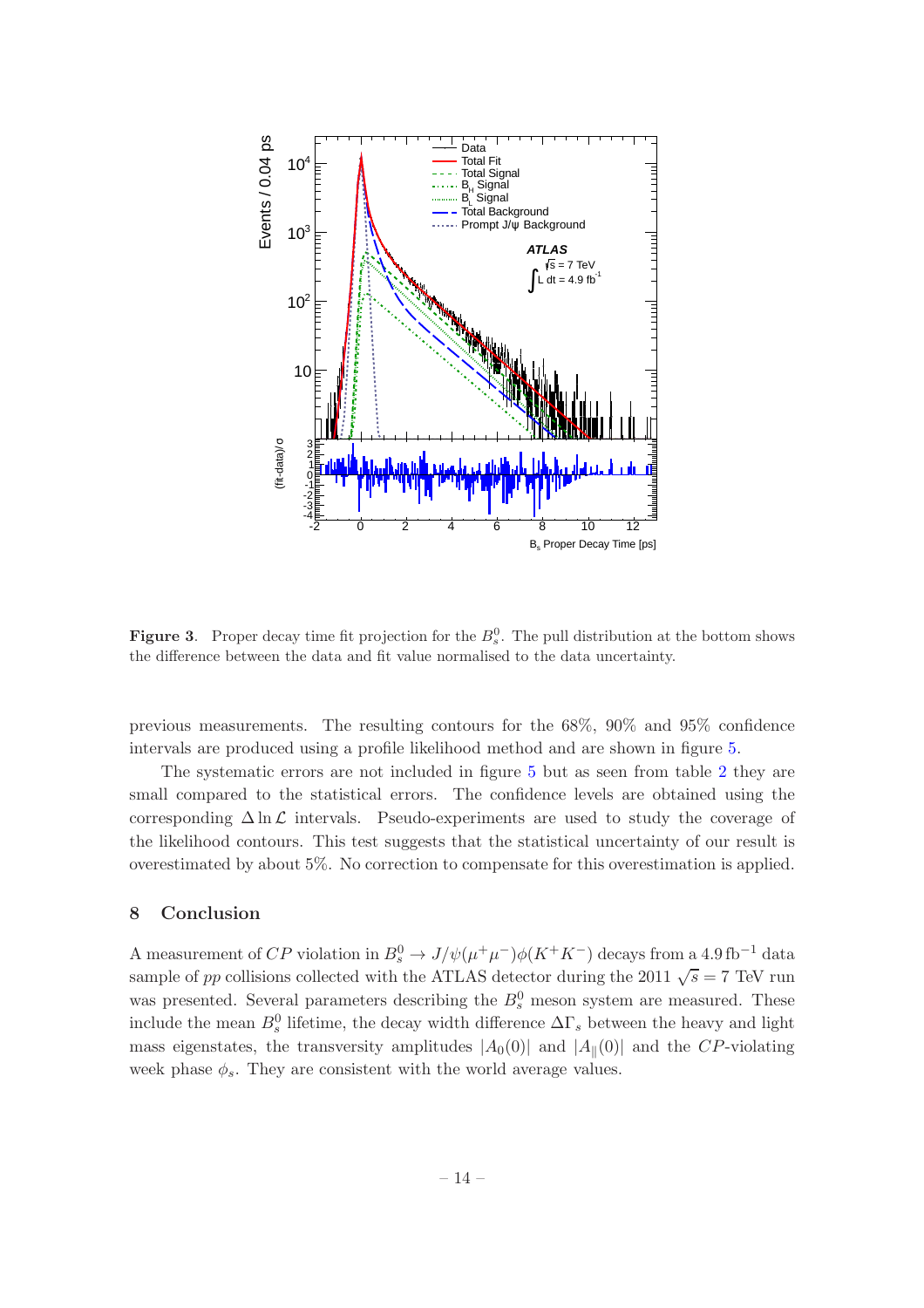

<span id="page-16-0"></span>Figure 4. Fit projections for transversity angles. (Left):  $\varphi_T$ , (Right):  $\cos \theta_T$ , (Bottom):  $\cos \psi_T$ for the events with  $B_s^0$  mass from signal region (5.317 - 5.417) GeV.

The measured values, for the minimum resulting from  $\delta_{\perp}$  constrained to the LHCb value of 2.95  $\pm$  0.39 rad [\[7](#page-18-6)] and  $\Delta\Gamma_s$  being constrained to be positive following LHCb measurement [\[20\]](#page-19-6), are:

$$
\phi_s = 0.22 \pm 0.41 \text{ (stat.)} \pm 0.10 \text{ (syst.) rad}
$$

$$
\Delta\Gamma_s = 0.053 \pm 0.021 \text{ (stat.)} \pm 0.010 \text{ (syst.) ps}^{-1}
$$

$$
\Gamma_s = 0.677 \pm 0.007 \text{ (stat.)} \pm 0.004 \text{ (syst.) ps}^{-1}
$$

$$
|A_0(0)|^2 = 0.528 \pm 0.006 \text{ (stat.)} \pm 0.009 \text{ (syst.)}
$$

$$
|A_{\parallel}(0)|^2 = 0.220 \pm 0.008 \text{ (stat.)} \pm 0.007 \text{ (syst.)}
$$

These values are consistent with theoretical expectations, in particular  $\phi_s$  is within  $1\sigma$  of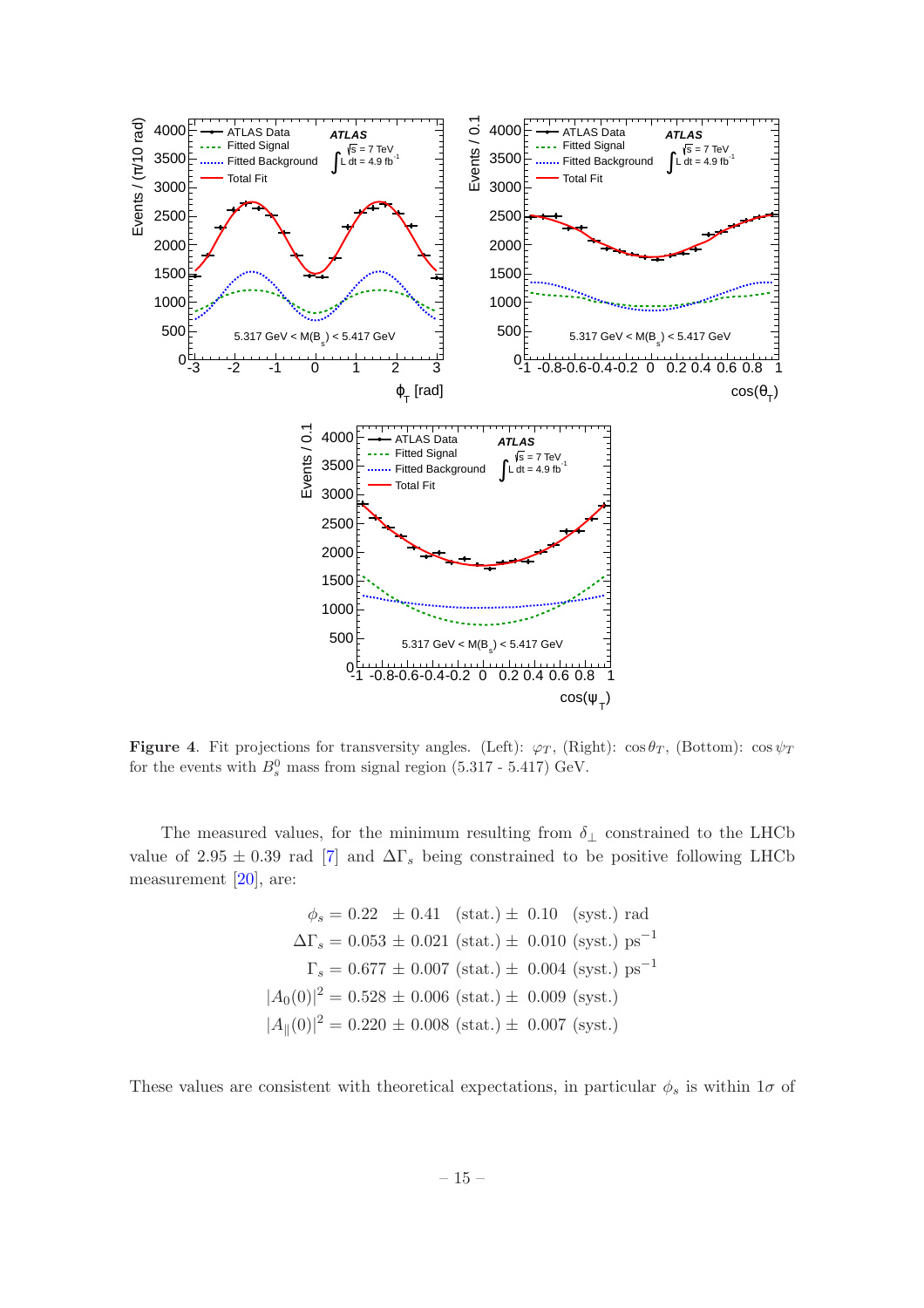

<span id="page-17-1"></span>**Figure 5.** Likelihood contours in the  $\phi_s - \Delta\Gamma_s$  plane. Three contours show the 68%, 90% and 95% confidence intervals (statistical errors only). The green band is the theoretical prediction of mixing- induced CP violation. The PDF contains a fourfold ambiguity. Three minima are excluded by applying the constraints from the LHCb measurements [\[7,](#page-18-6) [20\]](#page-19-6).

the expected value in the Standard Model. A likelihood contour in the  $\phi_s - \Delta\Gamma_s$  plane is also provided for the minimum compatible with the LHCb measurements [\[7](#page-18-6), [20](#page-19-6)]. The fraction of S-wave  $KK$  or  $f_0$  contamination is measured to be consistent with zero, at  $|A_S(0)|^2 = 0.02 \pm 0.02.$ 

# <span id="page-17-0"></span>9 Acknowledgements

We thank CERN for the very successful operation of the LHC, as well as the support staff from our institutions without whom ATLAS could not be operated efficiently.

We acknowledge the support of ANPCyT, Argentina; YerPhI, Armenia; ARC, Australia; BMWF and FWF, Austria; ANAS, Azerbaijan; SSTC, Belarus; CNPq and FAPESP, Brazil; NSERC, NRC and CFI, Canada; CERN; CONICYT, Chile; CAS, MOST and NSFC, China; COLCIENCIAS, Colombia; MSMT CR, MPO CR and VSC CR, Czech Republic; DNRF, DNSRC and Lundbeck Foundation, Denmark; EPLANET, ERC and NSRF, European Union; IN2P3-CNRS, CEA-DSM/IRFU, France; GNSF, Georgia; BMBF, DFG, HGF, MPG and AvH Foundation, Germany; GSRT and NSRF, Greece; ISF, MINERVA, GIF, DIP and Benoziyo Center, Israel; INFN, Italy; MEXT and JSPS, Japan; CNRST, Morocco; FOM and NWO, Netherlands; BRF and RCN, Norway; MNiSW, Poland; GRICES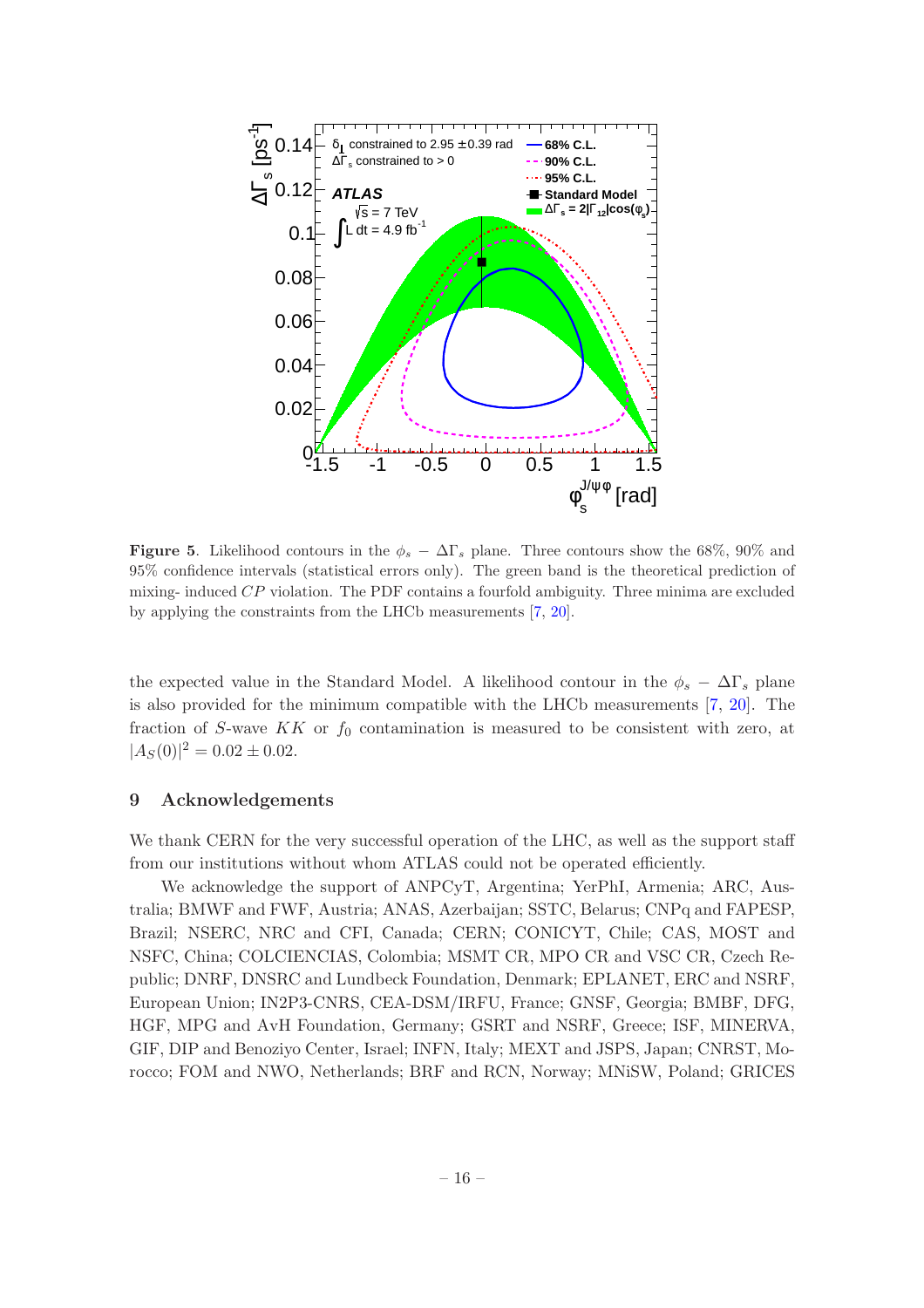and FCT, Portugal; MERYS (MECTS), Romania; MES of Russia and ROSATOM, Russian Federation; JINR; MSTD, Serbia; MSSR, Slovakia; ARRS and MVZT, Slovenia; DST/NRF, South Africa; MICINN, Spain; SRC and Wallenberg Foundation, Sweden; SER, SNSF and Cantons of Bern and Geneva, Switzerland; NSC, Taiwan; TAEK, Turkey; STFC, the Royal Society and Leverhulme Trust, United Kingdom; DOE and NSF, United States of America.

The crucial computing support from all WLCG partners is acknowledged gratefully, in particular from CERN and the ATLAS Tier-1 facilities at TRIUMF (Canada), NDGF (Denmark, Norway, Sweden), CC-IN2P3 (France), KIT/GridKA (Germany), INFN-CNAF (Italy), NL-T1 (Netherlands), PIC (Spain), ASGC (Taiwan), RAL (UK) and BNL (USA) and in the Tier-2 facilities worldwide.

# References

- <span id="page-18-0"></span>[1] UTfit Collaboration, M. Bona et al., Constraints on new physics from the quark mixing unitarity triangle, Phys.Rev.Lett. **97** (2006) 151803, [[hep-ph/0605213](http://xxx.lanl.gov/abs/hep-ph/0605213)].
- <span id="page-18-1"></span>[2] **CDF** Collaboration, A. Abulencia et al., *Observation of*  $B_s^0 - \bar{B}_s^0$  *Oscillations*, Phys.Rev.Lett. 97 (2006) 242003, [[hep-ex/0609040](http://xxx.lanl.gov/abs/hep-ex/0609040)].
- <span id="page-18-2"></span>[3] **LHC**b Collaboration, R. Aaij et al., *Measurement of the*  $B_s^0 - \bar{B}_s^0$  *oscillation frequency*  $\Delta m_s$ in  $B_s^0 \to D_s^-(3)\pi$  decays, Phys.Lett. **B709** (2012) 177-184, [[arXiv:1112.4311](http://xxx.lanl.gov/abs/1112.4311)].
- <span id="page-18-3"></span>[4] A. Lenz and U. Nierste, *Theoretical update of*  $B_s^0 - \bar{B}_s^0$  mixing, *JHEP* **0706** (2007) 072, [[hep-ph/0612167](http://xxx.lanl.gov/abs/hep-ph/0612167)].
- <span id="page-18-4"></span>[5] CDF Collaboration, T. Aaltonen et al., Measurement of the CP-Violating Phase  $\beta_s^{J/\psi\phi}$  in  $B_s^0 \rightarrow J/\psi \phi$  Decays with the CDF II Detector, Phys. Rev. **D85** (2012) 072002, [[arXiv:1112.1726](http://xxx.lanl.gov/abs/1112.1726)].
- <span id="page-18-5"></span>[6] **D0** Collaboration, V. M. Abazov et al., *Measurement of the CP-violating phase*  $\phi_s^{J/\psi \phi}$  using the flavor-tagged decay  $B_s^0 \to J/\psi \phi$  in 8 fb<sup>-1</sup> of pp<sup>{br}</sup> collisions, Phys.Rev. **D85** (2012) 032006, [[arXiv:1109.3166](http://xxx.lanl.gov/abs/1109.3166)].
- <span id="page-18-6"></span>[7] LHCb Collaboration, R. Aaij et al., Measurement of the CP-violating phase  $\phi_s$  in the decay  $B_s^0 \to J/\psi \phi$ , *Phys.Rev.Lett.* **108** (2012) 101803, [[arXiv:1112.3183](http://xxx.lanl.gov/abs/1112.3183)].
- <span id="page-18-7"></span>[8] **ATLAS** Collaboration, The ATLAS Experiment at the CERN Large Hadron Collider, JINST 3 (2008) S08003.
- <span id="page-18-8"></span>[9] T. Sjostrand, S. Mrenna, and P. Z. Skands, PYTHIA 6.4 Physics and Manual, JHEP 0605 (2006) 026, [[hep-ph/0603175](http://xxx.lanl.gov/abs/hep-ph/0603175)].
- <span id="page-18-9"></span>[10] **ATLAS** Collaboration, ATLAS tunes of PYTHIA 6 and PYTHIA 8 for MC11, ATL-PHYS-PUB-2011-009, *[http: // cdsweb. cern. ch/ record/ 1363300](http://cdsweb.cern.ch/record/1363300)* .
- <span id="page-18-10"></span>[11] ATLAS Collaboration, The ATLAS Simulation Infrastructure, Eur.Phys.J. C70 (2010) 823–874, [[arXiv:1005.4568](http://xxx.lanl.gov/abs/1005.4568)].
- <span id="page-18-11"></span>[12] GEANT4 Collaboration, S. Agostinelli et al., GEANT4: A Simulation toolkit, Nucl.Instrum.Meth. A506 (2003) 250–303.
- <span id="page-18-12"></span>[13] **ATLAS** Collaboration, *Measurement of the differential cross-sections of inclusive, prompt* and non-prompt  $J/\psi$  production in proton-proton collisions at  $\sqrt{s} = 7 \text{ TeV}$ , Nucl. Phys. B850 (2011) 387–444, [[arXiv:1104.3038](http://xxx.lanl.gov/abs/1104.3038)].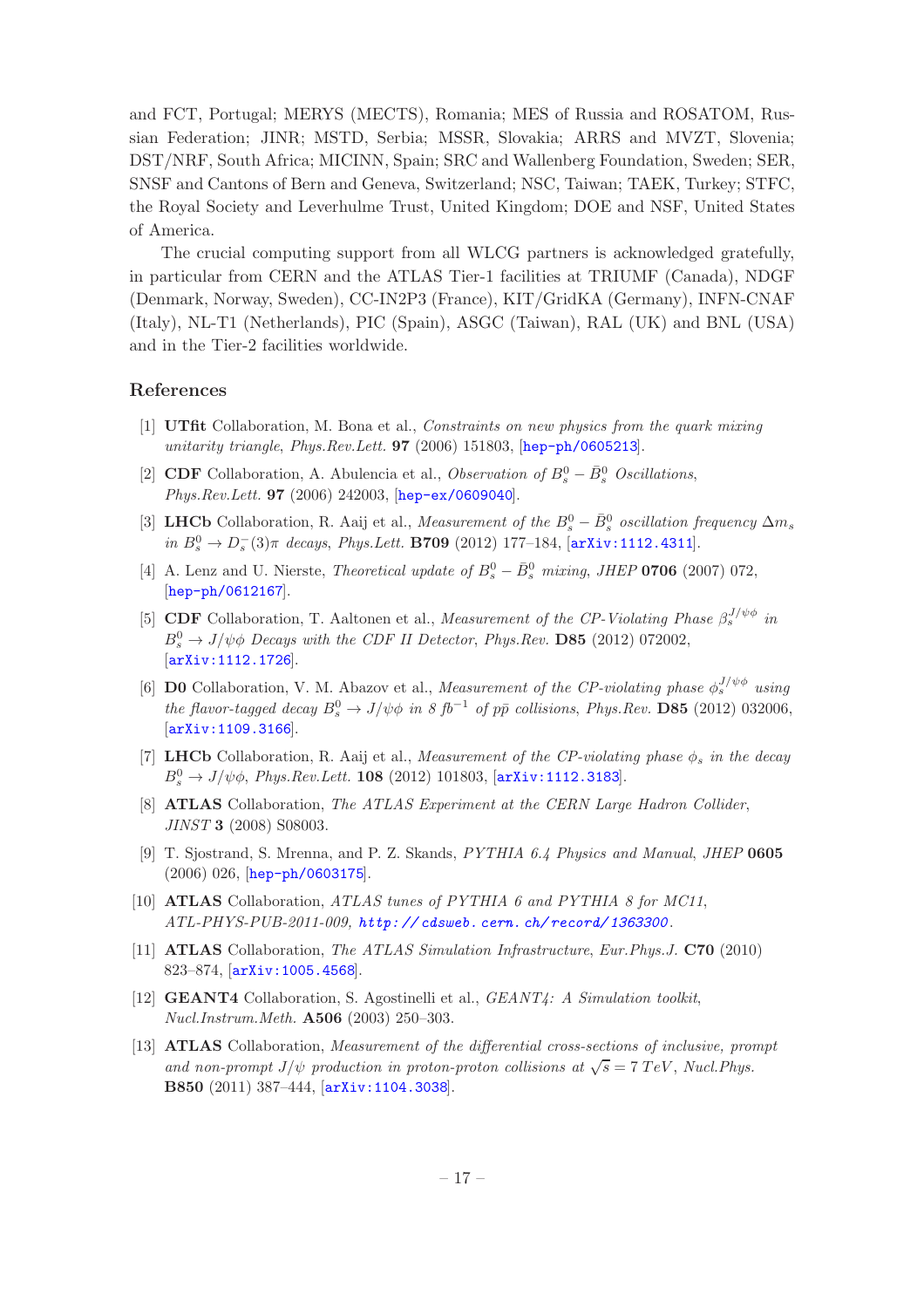- <span id="page-19-0"></span>[14] Particle Data Group Collaboration, K. Nakamura et al., Review of particle physics, J.Phys.G G37 (2010) 075021. (And 2011 partial update for the 2012 edition).
- <span id="page-19-1"></span>[15] A. S. Dighe, I. Dunietz, and R. Fleischer, Extracting CKM phases and  $B_s^0 - \bar{B}_s^0$  mixing parameters from angular distributions of nonleptonic B decays, Eur.Phys.J. C6 (1999) 647–662, [[hep-ph/9804253](http://xxx.lanl.gov/abs/hep-ph/9804253)].
- <span id="page-19-2"></span>[16] G. Punzi, Ordering algorithms and confidence intervals in the presence of nuisance parameters, in Statistical Problems in Particle Physics, Astrophysics and Cosmology (L. Lyons & M. Karagöz Ünel, ed.), pp. 88–92, 2006.  $physics/0511202$ .
- <span id="page-19-3"></span>[17] **ATLAS** Collaboration, Measurement of the  $\Lambda_b$  lifetime and mass in the ATLAS experiment, [arXiv:1207.2284](http://xxx.lanl.gov/abs/1207.2284). Submitted to Phys.Rev. D.
- <span id="page-19-4"></span>[18] ATLAS Collaboration, Charged-particle multiplicities in pp interactions measured with the ATLAS detector at the LHC, New J. Phys. 13 (2011) S053033.
- <span id="page-19-5"></span>[19] ATLAS Collaboration, Measurement of Upsilon production in 7 TeV pp collisions at ATLAS, (2012) [[arXiv:1211.7255](http://xxx.lanl.gov/abs/1211.7255)].
- <span id="page-19-6"></span>[20] LHCb Collaboration, R. Aaij et al., Determination of the sign of the decay width difference in the  $B_s^0$  system, Phys.Rev.Lett. 108 (2012) 241801,  $[$ [arXiv:1202.4717](http://xxx.lanl.gov/abs/1202.4717)].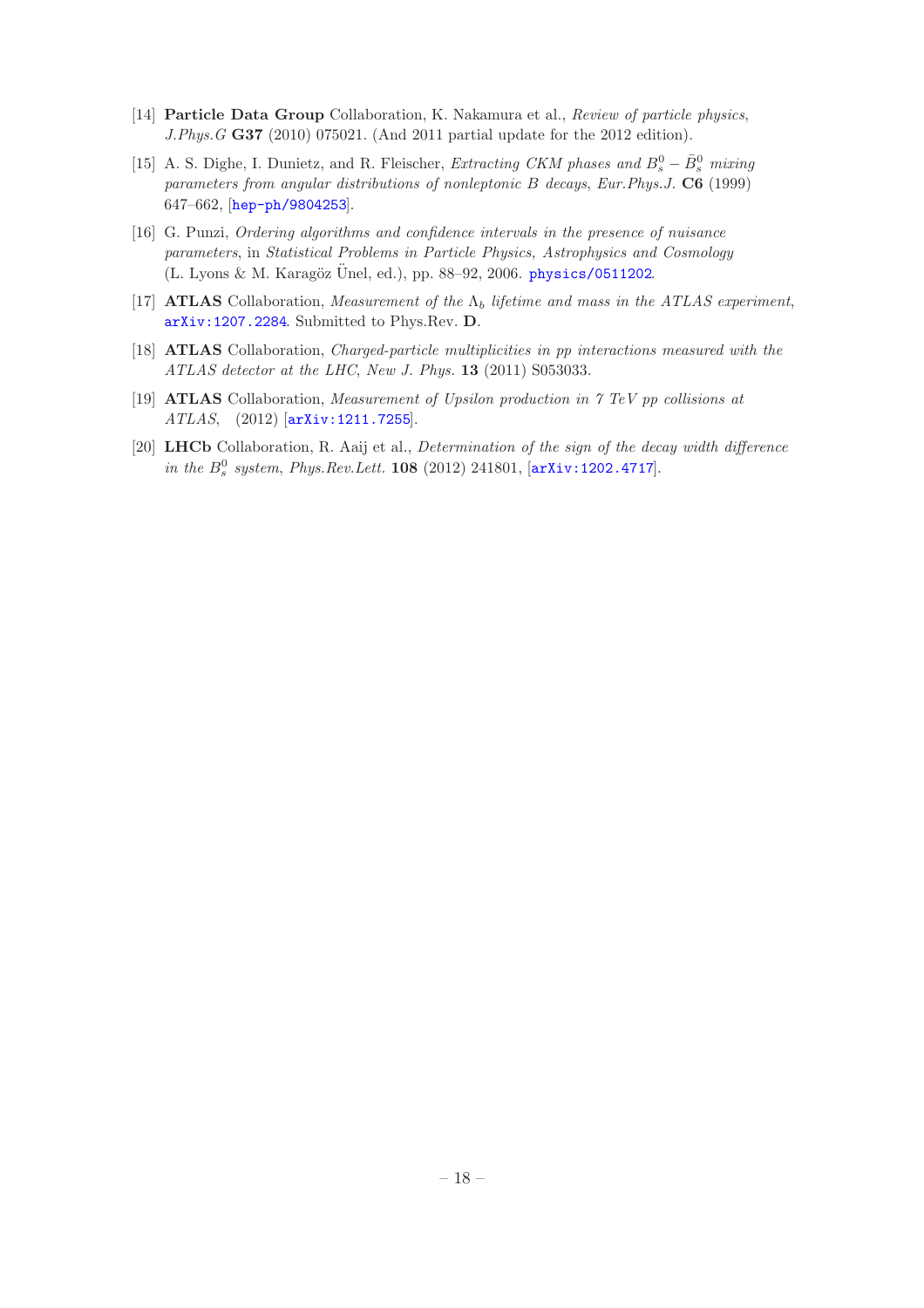# The ATLAS Collaboration

G. Aad<sup>48</sup>, T. Abajyan<sup>21</sup>, B. Abbott<sup>111</sup>, J. Abdallah<sup>12</sup>, S. Abdel Khalek<sup>115</sup>, A.A. Abdelalim<sup>49</sup>, O. Abdinov<sup>11</sup>, R. Aben<sup>105</sup>, B. Abi<sup>112</sup>, M. Abolins<sup>88</sup>, O.S. AbouZeid<sup>158</sup>, H. Abramowicz<sup>153</sup>, H. Abreu<sup>136</sup>, E. Acerbi<sup>89a,89b</sup>, B.S. Acharya<sup>164a,164b</sup>, L. Adamczyk<sup>38</sup>, D.L. Adams<sup>25</sup>, T.N. Addy<sup>56</sup>, J. Adelman<sup>176</sup>, S. Adomeit<sup>98</sup>, P. Adragna<sup>75</sup>, T. Adye<sup>129</sup>, S. Aefsky<sup>23</sup>, J.A. Aguilar-Saavedra<sup>124b,a</sup>, M. Agustoni<sup>17</sup>, M. Aharrouche<sup>81</sup>, S.P. Ahlen<sup>22</sup>, F. Ahles<sup>48</sup>, A. Ahmad<sup>148</sup>, M. Ahsan<sup>41</sup>, G. Aielli<sup>133a,133b</sup>, T. Akdogan<sup>19a</sup>, T.P.A. Åkesson<sup>79</sup>, G. Akimoto<sup>155</sup>, A.V. Akimov<sup>94</sup>, M.S. Alam<sup>2</sup>, M.A. Alam<sup>76</sup>, J. Albert<sup>169</sup>, S. Albrand<sup>55</sup>, M. Aleksa<sup>30</sup>, I.N. Aleksandrov<sup>64</sup>, F. Alessandria<sup>89a</sup>, C. Alexa<sup>26a</sup>, G. Alexander<sup>153</sup>, G. Alexandre<sup>49</sup>, T. Alexopoulos<sup>10</sup>, M. Alhroob<sup>164a,164c</sup>, M. Aliev<sup>16</sup>, G. Alimonti<sup>89a</sup>, J. Alison<sup>120</sup>, B.M.M. Allbrooke<sup>18</sup>, P.P. Allport<sup>73</sup>, S.E. Allwood-Spiers<sup>53</sup>, J. Almond<sup>82</sup>, A. Aloisio<sup>102a,102b</sup>, R. Alon<sup>172</sup>, A. Alonso<sup>79</sup>, F. Alonso<sup>70</sup>, B. Alvarez Gonzalez<sup>88</sup>, M.G. Alviggi<sup>102a,102b</sup>, K. Amako<sup>65</sup>, C. Amelung<sup>23</sup>, V.V. Ammosov<sup>128,\*</sup>, A. Amorim<sup>124a,b</sup>, N. Amram<sup>153</sup>, C. Anastopoulos<sup>30</sup>, L.S. Ancu<sup>17</sup>, N. Andari<sup>115</sup>, T. Andeen<sup>35</sup>, C.F. Anders<sup>58b</sup>, G. Anders<sup>58a</sup>, K.J. Anderson<sup>31</sup>, A. Andreazza<sup>89a,89b</sup>, V. Andrei<sup>58a</sup>, X.S. Anduaga<sup>70</sup>, P. Anger<sup>44</sup>, A. Angerami<sup>35</sup>, F. Anghinolfi<sup>30</sup>, A. Anisenkov<sup>107</sup>, N. Anjos<sup>124a</sup>, A. Annovi<sup>47</sup>, A. Antonaki<sup>9</sup>, M. Antonelli<sup>47</sup>, A. Antonov<sup>96</sup>, J. Antos<sup>144b</sup>, F. Anulli<sup>132a</sup>, M. Aoki<sup>101</sup>, S. Aoun<sup>83</sup>, L. Aperio Bella<sup>5</sup>, R. Apolle<sup>118,c</sup>, G. Arabidze<sup>88</sup>, I. Aracena<sup>143</sup>, Y. Arai<sup>65</sup>, A.T.H. Arce<sup>45</sup>, S. Arfaoui<sup>148</sup>, J-F. Arguin<sup>15</sup>, E. Arik<sup>19a,\*</sup>, M. Arik<sup>19a</sup>, A.J. Armbruster<sup>87</sup>, O. Arnaez<sup>81</sup>, V. Arnal<sup>80</sup>, C. Arnault<sup>115</sup>, A. Artamonov<sup>95</sup>, G. Artoni<sup>132a,132b</sup>, D. Arutinov<sup>21</sup>, S. Asai<sup>155</sup>, R. Asfandiyarov<sup>173</sup>, S. Ask<sup>28</sup>, B. Åsman<sup>146a,146b</sup>, L. Asquith<sup>6</sup>, K. Assamagan<sup>25</sup>, A. Astbury<sup>169</sup>, M. Atkinson<sup>165</sup>, B. Aubert<sup>5</sup>, E. Auge<sup>115</sup>, K. Augsten<sup>127</sup>, M. Aurousseau<sup>145a</sup>, G. Avolio<sup>163</sup>, R. Avramidou<sup>10</sup>, D. Axen<sup>168</sup>, G. Azuelos<sup>93,d</sup>, Y. Azuma<sup>155</sup>, M.A. Baak<sup>30</sup>, G. Baccaglioni<sup>89a</sup>, C. Bacci<sup>134a,134b</sup>, A.M. Bach<sup>15</sup>, H. Bachacou<sup>136</sup>, K. Bachas<sup>30</sup>, M. Backes<sup>49</sup>, M. Backhaus<sup>21</sup>, E. Badescu<sup>26a</sup>, P. Bagnaia<sup>132a,132b</sup>, S. Bahinipati<sup>3</sup>, Y. Bai<sup>33a</sup>, D.C. Bailey<sup>158</sup>, T. Bain<sup>158</sup>, J.T. Baines<sup>129</sup>, O.K. Baker<sup>176</sup>, M.D. Baker<sup>25</sup>, S. Baker<sup>77</sup>, E. Banas<sup>39</sup>, P. Banerjee<sup>93</sup>, Sw. Banerjee<sup>173</sup>, D. Banfi<sup>30</sup>, A. Bangert<sup>150</sup>, V. Bansal<sup>169</sup>, H.S. Bansil<sup>18</sup>, L. Barak<sup>172</sup>, S.P. Baranov<sup>94</sup>, A. Barbaro Galtieri<sup>15</sup>, T. Barber<sup>48</sup>, E.L. Barberio<sup>86</sup>, D. Barberis<sup>50a,50b</sup>, M. Barbero<sup>21</sup>, D.Y. Bardin<sup>64</sup>, T. Barillari<sup>99</sup>, M. Barisonzi<sup>175</sup>, T. Barklow<sup>143</sup>, N. Barlow<sup>28</sup>, B.M. Barnett<sup>129</sup>, R.M. Barnett<sup>15</sup>, A. Baroncelli<sup>134a</sup>, G. Barone<sup>49</sup>, A.J. Barr<sup>118</sup>, F. Barreiro<sup>80</sup>, J. Barreiro Guimarães da Costa<sup>57</sup>, P. Barrillon<sup>115</sup>, R. Bartoldus<sup>143</sup>, A.E. Barton<sup>71</sup>, V. Bartsch<sup>149</sup>, A. Basye<sup>165</sup>, R.L. Bates<sup>53</sup>, L. Batkova<sup>144a</sup>, J.R. Batley<sup>28</sup>, A. Battaglia<sup>17</sup>, M. Battistin<sup>30</sup>, F. Bauer<sup>136</sup>, H.S. Bawa<sup>143,e</sup>, S. Beale<sup>98</sup>, T. Beau<sup>78</sup>, P.H. Beauchemin<sup>161</sup>, R. Beccherle<sup>50a</sup>, P. Bechtle<sup>21</sup>, H.P. Beck<sup>17</sup>, A.K. Becker<sup>175</sup>, S. Becker<sup>98</sup>, M. Beckingham<sup>138</sup>, K.H. Becks<sup>175</sup>, A.J. Beddall<sup>19c</sup>, A. Beddall<sup>19c</sup>, S. Bedikian<sup>176</sup>, V.A. Bednyakov<sup>64</sup>, C.P. Bee<sup>83</sup>, L.J. Beemster<sup>105</sup>, M. Begel<sup>25</sup>, S. Behar Harpaz<sup>152</sup>, M. Beimforde<sup>99</sup>, C. Belanger-Champagne<sup>85</sup>, P.J. Bell<sup>49</sup>, W.H. Bell<sup>49</sup>, G. Bella<sup>153</sup>, L. Bellagamba<sup>20a</sup>, F. Bellina<sup>30</sup>, M. Bellomo<sup>30</sup>, A. Belloni<sup>57</sup>, O. Beloborodova<sup>107,f</sup>, K. Belotskiy<sup>96</sup>, O. Beltramello<sup>30</sup>, O. Benary<sup>153</sup>, D. Benchekroun<sup>135a</sup>, K. Bendtz<sup>146a,146b</sup>, N. Benekos<sup>165</sup>, Y. Benhammou<sup>153</sup>,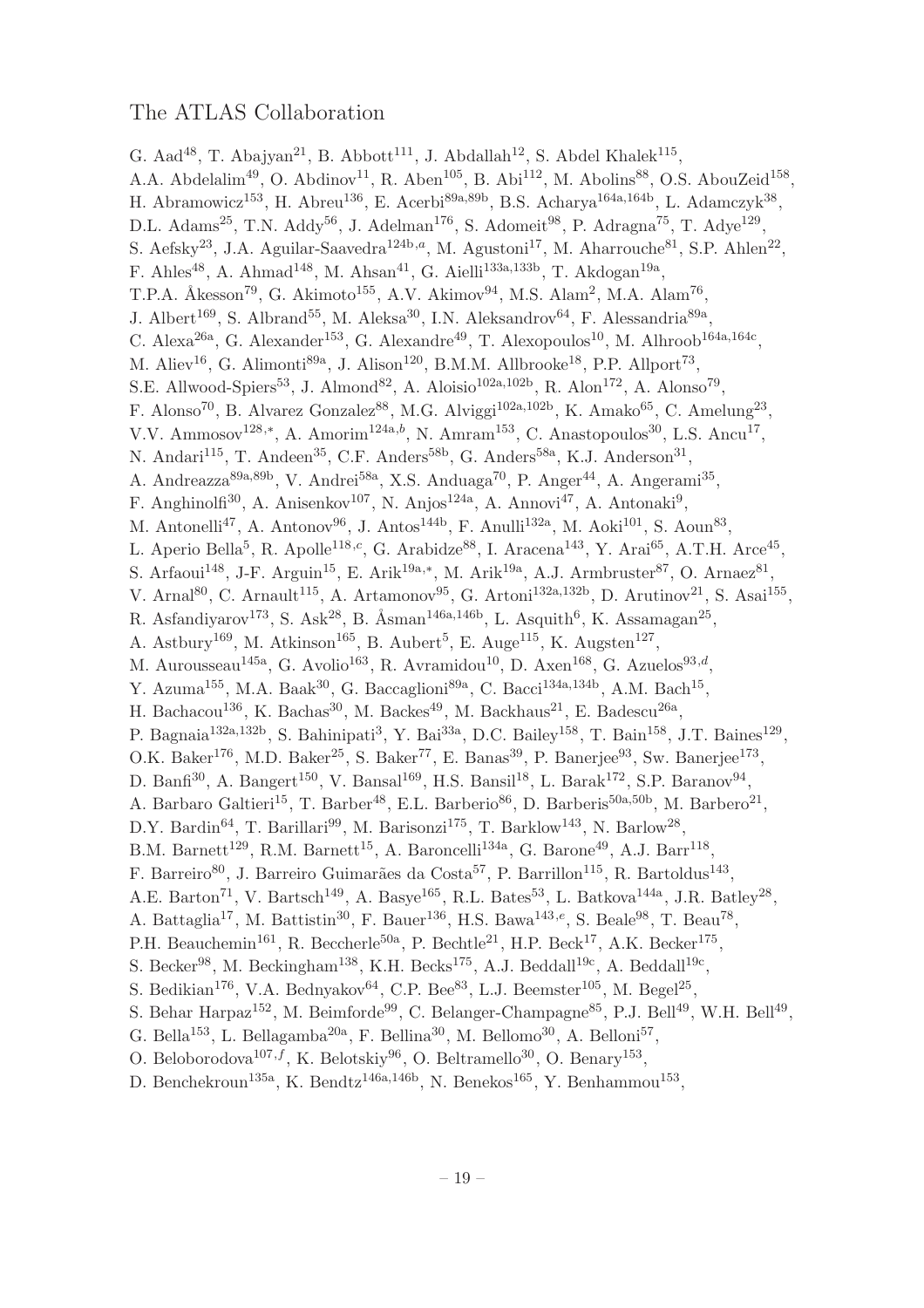E. Benhar Noccioli<sup>49</sup>, J.A. Benitez Garcia<sup>159b</sup>, D.P. Benjamin<sup>45</sup>, M. Benoit<sup>115</sup>, J.R. Bensinger<sup>23</sup>, K. Benslama<sup>130</sup>, S. Bentvelsen<sup>105</sup>, D. Berge<sup>30</sup>, E. Bergeaas Kuutmann<sup>42</sup>, N. Berger<sup>5</sup>, F. Berghaus<sup>169</sup>, E. Berglund<sup>105</sup>, J. Beringer<sup>15</sup>, P. Bernat<sup>77</sup>, R. Bernhard<sup>48</sup>, C. Bernius<sup>25</sup>, T. Berry<sup>76</sup>, C. Bertella<sup>83</sup>, A. Bertin<sup>20a,20b</sup>, F. Bertolucci<sup>122a,122b</sup>, M.I. Besana<sup>89a,89b</sup>, G.J. Besjes<sup>104</sup>, N. Besson<sup>136</sup>, S. Bethke<sup>99</sup>, W. Bhimji<sup>46</sup>, R.M. Bianchi<sup>30</sup>, M. Bianco<sup>72a,72b</sup>, O. Biebel<sup>98</sup>, S.P. Bieniek<sup>77</sup>, K. Bierwagen<sup>54</sup>, J. Biesiada<sup>15</sup>, M. Biglietti<sup>134a</sup>, H. Bilokon<sup>47</sup>, M. Bindi<sup>20a,20b</sup>, S. Binet<sup>115</sup>, A. Bingul<sup>19c</sup>, C. Bini<sup>132a,132b</sup>, C. Biscarat<sup>178</sup>, B. Bittner<sup>99</sup>, K.M. Black<sup>22</sup>, R.E. Blair<sup>6</sup>, J.-B. Blanchard<sup>136</sup>, G. Blanchot<sup>30</sup>, T. Blazek<sup>144a</sup>, C. Blocker<sup>23</sup>, J. Blocki<sup>39</sup>, A. Blondel<sup>49</sup>, W. Blum<sup>81</sup>, U. Blumenschein<sup>54</sup>, G.J. Bobbink<sup>105</sup>, V.B. Bobrovnikov<sup>107</sup>, S.S. Bocchetta<sup>79</sup>, A. Bocci<sup>45</sup>, C.R. Boddy<sup>118</sup>, M. Boehler<sup>48</sup>, J. Boek<sup>175</sup>, N. Boelaert<sup>36</sup>, J.A. Bogaerts<sup>30</sup>, A. Bogdanchikov<sup>107</sup>, A. Bogouch<sup>90,\*</sup>, C. Bohm<sup>146a</sup>, J. Bohm<sup>125</sup>, V. Boisvert<sup>76</sup>, T. Bold<sup>38</sup>, V. Boldea<sup>26a</sup>, N.M. Bolnet<sup>136</sup>, M. Bomben<sup>78</sup>, M. Bona<sup>75</sup>, M. Boonekamp<sup>136</sup>, C.N. Booth<sup>139</sup>, S. Bordoni<sup>78</sup>, C. Borer<sup>17</sup>, A. Borisov<sup>128</sup>, G. Borissov<sup>71</sup>, I. Borjanovic<sup>13a</sup>, M. Borri<sup>82</sup>, S. Borroni<sup>87</sup>, V. Bortolotto<sup>134a,134b</sup>, K. Bos<sup>105</sup>, D. Boscherini<sup>20a</sup>, M. Bosman<sup>12</sup>, H. Boterenbrood<sup>105</sup>, J. Bouchami<sup>93</sup>, J. Boudreau<sup>123</sup>, E.V. Bouhova-Thacker<sup>71</sup>, D. Boumediene<sup>34</sup>, C. Bourdarios<sup>115</sup>, N. Bousson<sup>83</sup>, A. Boveia<sup>31</sup>, J. Boyd<sup>30</sup>, I.R. Boyko<sup>64</sup>, I. Bozovic-Jelisavcic<sup>13b</sup>, J. Bracinik<sup>18</sup>, P. Branchini<sup>134a</sup>, A. Brandt<sup>8</sup>, G. Brandt<sup>118</sup>, O. Brandt<sup>54</sup>, U. Bratzler<sup>156</sup>, B. Brau<sup>84</sup>, J.E. Brau<sup>114</sup>, H.M. Braun<sup>175,\*</sup>, S.F. Brazzale<sup>164a,164c</sup>, B. Brelier<sup>158</sup>, J. Bremer<sup>30</sup>, K. Brendlinger<sup>120</sup>, R. Brenner<sup>166</sup>, S. Bressler<sup>172</sup>, D. Britton<sup>53</sup>, F.M. Brochu<sup>28</sup>, I. Brock<sup>21</sup>, R. Brock<sup>88</sup>, F. Broggi<sup>89a</sup>, C. Bromberg<sup>88</sup>, J. Bronner<sup>99</sup>, G. Brooijmans<sup>35</sup>, T. Brooks<sup>76</sup>, W.K. Brooks<sup>32b</sup>, G. Brown<sup>82</sup>, H. Brown<sup>8</sup>, P.A. Bruckman de Renstrom<sup>39</sup>, D. Bruncko<sup>144b</sup>, R. Bruneliere<sup>48</sup>, S. Brunet<sup>60</sup>, A. Bruni<sup>20a</sup>, G. Bruni<sup>20a</sup>, M. Bruschi<sup>20a</sup>, T. Buanes<sup>14</sup>, Q. Buat<sup>55</sup>, F. Bucci<sup>49</sup>, J. Buchanan<sup>118</sup>, P. Buchholz<sup>141</sup>, R.M. Buckingham<sup>118</sup>, A.G. Buckley<sup>46</sup>, S.I. Buda<sup>26a</sup>, I.A. Budagov<sup>64</sup>, B. Budick<sup>108</sup>, V. Büscher<sup>81</sup>, L. Bugge<sup>117</sup>, O. Bulekov<sup>96</sup>, A.C. Bundock<sup>73</sup>, M. Bunse<sup>43</sup>, T. Buran<sup>117</sup>, H. Burckhart<sup>30</sup>, S. Burdin<sup>73</sup>, T. Burgess<sup>14</sup>, S. Burke<sup>129</sup>, E. Busato<sup>34</sup>, P. Bussey<sup>53</sup>, C.P. Buszello<sup>166</sup>, B. Butler<sup>143</sup>, J.M. Butler<sup>22</sup>, C.M. Buttar<sup>53</sup>, J.M. Butterworth<sup>77</sup>, W. Buttinger<sup>28</sup>, M. Byszewski<sup>30</sup>, S. Cabrera Urbán<sup>167</sup>, D. Caforio<sup>20a,20b</sup>, O. Cakir<sup>4a</sup>, P. Calafiura<sup>15</sup>, G. Calderini<sup>78</sup>, P. Calfayan<sup>98</sup>, R. Calkins<sup>106</sup>, L.P. Caloba<sup>24a</sup>, R. Caloi<sup>132a,132b</sup>, D. Calvet<sup>34</sup>, S. Calvet<sup>34</sup>, R. Camacho Toro<sup>34</sup>, P. Camarri<sup>133a,133b</sup>, D. Cameron<sup>117</sup>, L.M. Caminada<sup>15</sup>, R. Caminal Armadans<sup>12</sup>, S. Campana<sup>30</sup>, M. Campanelli<sup>77</sup>, V. Canale<sup>102a,102b</sup>, F. Canelli<sup>31,g</sup>, A. Canepa<sup>159a</sup>, J. Cantero<sup>80</sup>, R. Cantrill<sup>76</sup>, L. Capasso<sup>102a,102b</sup>, M.D.M. Capeans Garrido<sup>30</sup>, I. Caprini<sup>26a</sup>, M. Caprini<sup>26a</sup>, D. Capriotti<sup>99</sup>, M. Capua<sup>37a,37b</sup>, R. Caputo<sup>81</sup>, R. Cardarelli<sup>133a</sup>, T. Carli<sup>30</sup>, G. Carlino<sup>102a</sup>, L. Carminati<sup>89a,89b</sup>, B. Caron<sup>85</sup>, S. Caron<sup>104</sup>, E. Carquin<sup>32b</sup>, G.D. Carrillo Montoya<sup>173</sup>, A.A. Carter<sup>75</sup>, J.R. Carter<sup>28</sup>, J. Carvalho<sup>124a,h</sup>, D. Casadei<sup>108</sup>, M.P. Casado<sup>12</sup>, M. Cascella<sup>122a,122b</sup>, C. Caso<sup>50a,50b,\*</sup>, A.M. Castaneda Hernandez<sup>173,*i*</sup>, E. Castaneda-Miranda<sup>173</sup>, V. Castillo Gimenez<sup>167</sup>, N.F. Castro<sup>124a</sup>, G. Cataldi<sup>72a</sup>, P. Catastini<sup>57</sup>, A. Catinaccio<sup>30</sup>, J.R. Catmore<sup>30</sup>, A. Cattai<sup>30</sup>, G. Cattani<sup>133a,133b</sup>, S. Caughron<sup>88</sup>, V. Cavaliere<sup>165</sup>, P. Cavalleri<sup>78</sup>, D. Cavalli<sup>89a</sup>, M. Cavalli-Sforza<sup>12</sup>, V. Cavasinni<sup>122a,122b</sup>, F. Ceradini<sup>134a,134b</sup>, A.S. Cerqueira<sup>24b</sup>, A. Cerri<sup>30</sup>, L. Cerrito<sup>75</sup>,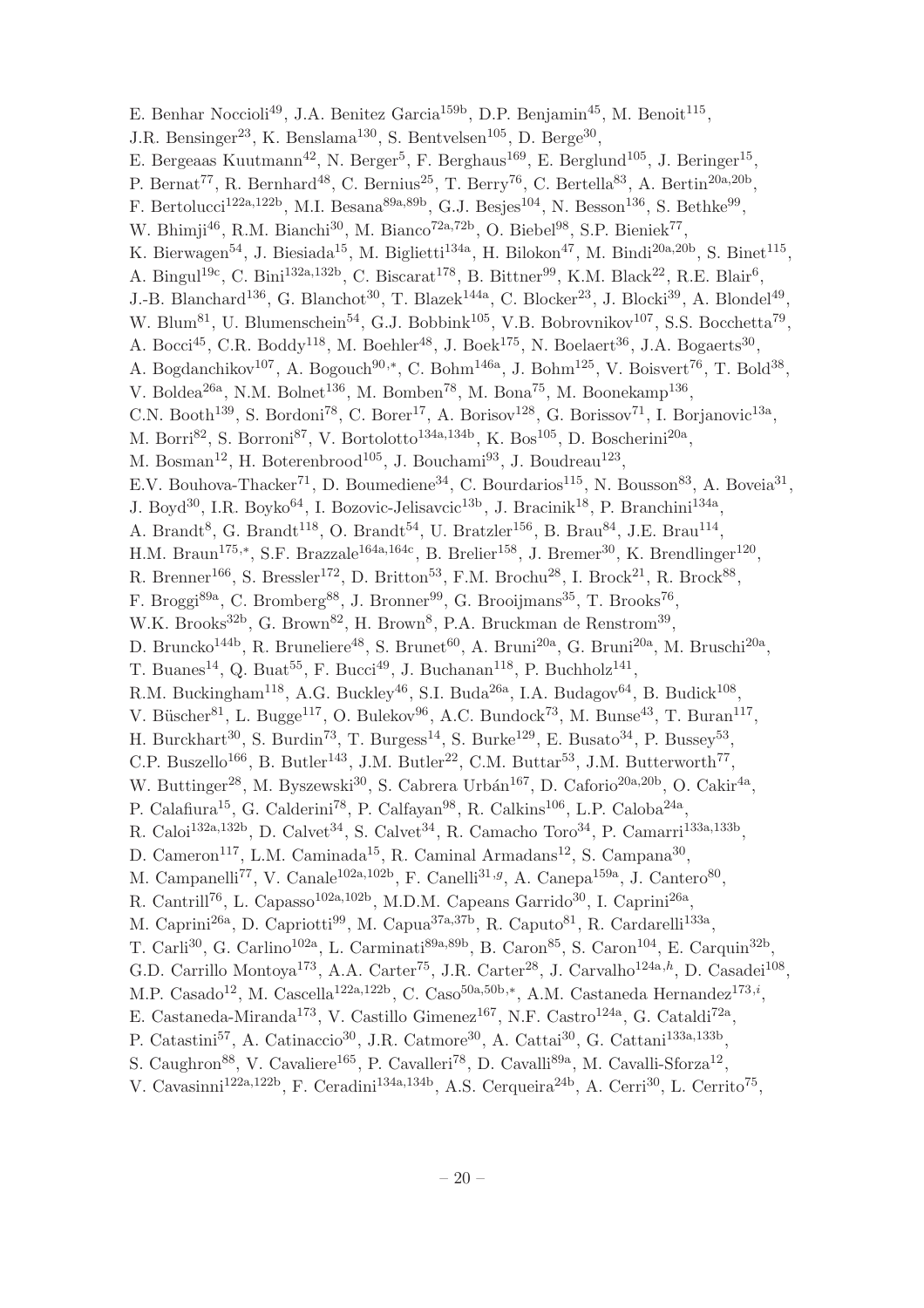F. Cerutti<sup>47</sup>, S.A. Cetin<sup>19b</sup>, A. Chafaq<sup>135a</sup>, D. Chakraborty<sup>106</sup>, I. Chalupkova<sup>126</sup>, K. Chan<sup>3</sup>, P. Chang<sup>165</sup>, B. Chapleau<sup>85</sup>, J.D. Chapman<sup>28</sup>, J.W. Chapman<sup>87</sup>, E. Chareyre<sup>78</sup>, D.G. Charlton<sup>18</sup>, V. Chavda<sup>82</sup>, C.A. Chavez Barajas<sup>30</sup>, S. Cheatham<sup>85</sup>, S. Chekanov<sup>6</sup>, S.V. Chekulaev<sup>159a</sup>, G.A. Chelkov<sup>64</sup>, M.A. Chelstowska<sup>104</sup>, C. Chen<sup>63</sup>, H. Chen<sup>25</sup>, S. Chen<sup>33c</sup>, X. Chen<sup>173</sup>, Y. Chen<sup>35</sup>, A. Cheplakov<sup>64</sup>, R. Cherkaoui El Moursli<sup>135e</sup>, V. Chernyatin<sup>25</sup>, E. Cheu<sup>7</sup>, S.L. Cheung<sup>158</sup>, L. Chevalier<sup>136</sup>, G. Chiefari<sup>102a,102b</sup>, L. Chikovani<sup>51a,\*</sup>, J.T. Childers<sup>30</sup>, A. Chilingarov<sup>71</sup>, G. Chiodini<sup>72a</sup>, A.S. Chisholm<sup>18</sup>, R.T. Chislett<sup>77</sup>, A. Chitan<sup>26a</sup>, M.V. Chizhov<sup>64</sup>, G. Choudalakis<sup>31</sup>, S. Chouridou<sup>137</sup>, I.A. Christidi<sup>77</sup>, A. Christov<sup>48</sup>, D. Chromek-Burckhart<sup>30</sup>, M.L. Chu<sup>151</sup>, J. Chudoba<sup>125</sup>, G. Ciapetti<sup>132a,132b</sup>, A.K. Ciftci<sup>4a</sup>, R. Ciftci<sup>4a</sup>, D. Cinca<sup>34</sup>, V. Cindro<sup>74</sup>, C. Ciocca<sup>20a, 20b</sup>, A. Ciocio<sup>15</sup>, M. Cirilli<sup>87</sup>, P. Cirkovic<sup>13b</sup>, M. Citterio<sup>89a</sup>, M. Ciubancan<sup>26a</sup>, A. Clark<sup>49</sup>, P.J. Clark<sup>46</sup>, R.N. Clarke<sup>15</sup>, W. Cleland<sup>123</sup>, J.C. Clemens<sup>83</sup>, B. Clement<sup>55</sup>, C. Clement<sup>146a,146b</sup>, Y. Coadou<sup>83</sup>, M. Cobal<sup>164a,164c</sup>, A. Coccaro<sup>138</sup>, J. Cochran<sup>63</sup>, J.G. Cogan<sup>143</sup>, J. Coggeshall<sup>165</sup>, E. Cogneras<sup>178</sup>, J. Colas<sup>5</sup>, S. Cole<sup>106</sup>, A.P. Colijn<sup>105</sup>, N.J. Collins<sup>18</sup>, C. Collins-Tooth<sup>53</sup>, J. Collot<sup>55</sup>, T. Colombo<sup>119a,119b</sup>, G. Colon<sup>84</sup>, P. Conde Muiño<sup>124a</sup>, E. Coniavitis<sup>118</sup>, M.C. Conidi<sup>12</sup>, S.M. Consonni<sup>89a,89b</sup>, V. Consorti<sup>48</sup>, S. Constantinescu<sup>26a</sup>, C. Conta<sup>119a, 119b</sup>, G. Conti<sup>57</sup>, F. Conventi<sup>102a, j</sup>, M. Cooke<sup>15</sup>, B.D. Cooper<sup>77</sup>, A.M. Cooper-Sarkar<sup>118</sup>, K. Copic<sup>15</sup>, T. Cornelissen<sup>175</sup>, M. Corradi<sup>20a</sup>, F. Corriveau<sup>85,k</sup>, A. Cortes-Gonzalez<sup>165</sup>, G. Cortiana<sup>99</sup>, G. Costa<sup>89a</sup>, M.J. Costa<sup>167</sup>, D. Costanzo<sup>139</sup>, D. Côté<sup>30</sup>, L. Courneyea<sup>169</sup>, G. Cowan<sup>76</sup>, C. Cowden<sup>28</sup>, B.E. Cox<sup>82</sup>, K. Cranmer<sup>108</sup>, F. Crescioli<sup>122a,122b</sup>, M. Cristinziani<sup>21</sup>, G. Crosetti<sup>37a,37b</sup>, S. Crépé-Renaudin<sup>55</sup>, C.-M. Cuciuc<sup>26a</sup>, C. Cuenca Almenar<sup>176</sup>, T. Cuhadar Donszelmann<sup>139</sup>, M. Curatolo<sup>47</sup>, C.J. Curtis<sup>18</sup>, C. Cuthbert<sup>150</sup>, P. Cwetanski $^{60}$ , H. Czirr<sup>141</sup>, P. Czodrowski<sup>44</sup>, Z. Czyczula<sup>176</sup>, S. D'Auria<sup>53</sup>, M. D'Onofrio<sup>73</sup>, A. D'Orazio<sup>132a,132b</sup>, M.J. Da Cunha Sargedas De Sousa<sup>124a</sup>, C. Da Via<sup>82</sup>, W. Dabrowski<sup>38</sup>, A. Dafinca<sup>118</sup>, T. Dai<sup>87</sup>, C. Dallapiccola<sup>84</sup>, M. Dam<sup>36</sup>, M. Dameri<sup>50a,50b</sup>, D.S. Damiani<sup>137</sup>, H.O. Danielsson<sup>30</sup>, V. Dao<sup>49</sup>, G. Darbo<sup>50a</sup>, G.L. Darlea<sup>26b</sup>, J.A. Dassoulas<sup>42</sup>, W. Davey<sup>21</sup>, T. Davidek<sup>126</sup>, N. Davidson<sup>86</sup>, R. Davidson<sup>71</sup>, E. Davies<sup>118,c</sup>, M. Davies<sup>93</sup>, O. Davignon<sup>78</sup>, A.R. Davison<sup>77</sup>, Y. Davygora<sup>58a</sup>, E. Dawe<sup>142</sup>, I. Dawson<sup>139</sup>, R.K. Daya-Ishmukhametova<sup>23</sup>, K. De<sup>8</sup>, R. de Asmundis<sup>102a</sup>, S. De Castro<sup>20a, 20b</sup>, S. De Cecco<sup>78</sup>, J. de Graat<sup>98</sup>, N. De Groot<sup>104</sup>, P. de Jong<sup>105</sup>, C. De La Taille<sup>115</sup>, H. De la Torre<sup>80</sup>, F. De Lorenzi<sup>63</sup>, L. de Mora<sup>71</sup>, L. De Nooij<sup>105</sup>, D. De Pedis<sup>132a</sup>, A. De Salvo<sup>132a</sup>, U. De Sanctis<sup>164a,164c</sup>, A. De Santo<sup>149</sup>, J.B. De Vivie De Regie<sup>115</sup>, G. De Zorzi<sup>132a,132b</sup>, W.J. Dearnaley<sup>71</sup>, R. Debbe<sup>25</sup>, C. Debenedetti<sup>46</sup>, B. Dechenaux<sup>55</sup>, D.V. Dedovich<sup>64</sup>, J. Degenhardt<sup>120</sup>, C. Del Papa<sup>164a,164c</sup>, J. Del Peso<sup>80</sup>, T. Del Prete<sup>122a,122b</sup>, T. Delemontex<sup>55</sup>, M. Deliyergiyev<sup>74</sup>, A. Dell'Acqua<sup>30</sup>, L. Dell'Asta<sup>22</sup>, M. Della Pietra<sup>102a, j</sup>, D. della Volpe<sup>102a,102b</sup>, M. Delmastro<sup>5</sup>, P.A. Delsart<sup>55</sup>, C. Deluca<sup>105</sup>, S. Demers<sup>176</sup>, M. Demichev $^{64}$ , B. Demirkoz $^{12,l}$ , J. Deng $^{163}$ , S.P. Denisov $^{128}$ , D. Derendarz $^{39}$ , J.E. Derkaoui<sup>135d</sup>, F. Derue<sup>78</sup>, P. Dervan<sup>73</sup>, K. Desch<sup>21</sup>, E. Devetak<sup>148</sup>, P.O. Deviveiros<sup>105</sup>, A. Dewhurst<sup>129</sup>, B. DeWilde<sup>148</sup>, S. Dhaliwal<sup>158</sup>, R. Dhullipudi<sup>25,*m*</sup>, A. Di Ciaccio<sup>133a,133b</sup>, L. Di Ciaccio<sup>5</sup>, A. Di Girolamo<sup>30</sup>, B. Di Girolamo<sup>30</sup>, S. Di Luise<sup>134a,134b</sup>, A. Di Mattia<sup>173</sup>, B. Di Micco<sup>30</sup>, R. Di Nardo<sup>47</sup>,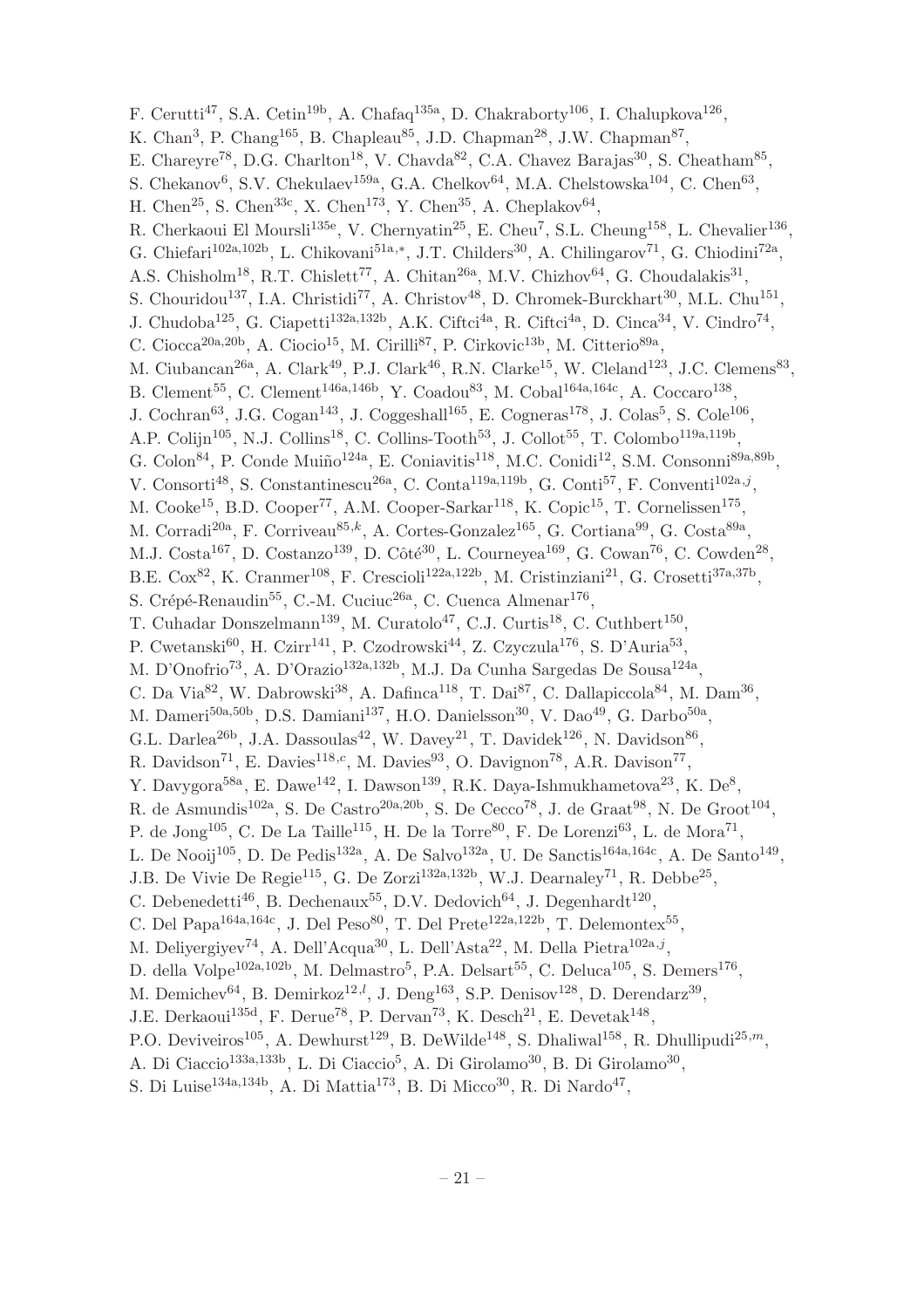A. Di Simone<sup>133a,133b</sup>, R. Di Sipio<sup>20a,20b</sup>, M.A. Diaz<sup>32a</sup>, E.B. Diehl<sup>87</sup>, J. Dietrich<sup>42</sup>, T.A. Dietzsch<sup>58a</sup>, S. Diglio<sup>86</sup>, K. Dindar Yagci<sup>40</sup>, J. Dingfelder<sup>21</sup>, F. Dinut<sup>26a</sup>, C. Dionisi<sup>132a,132b</sup>, P. Dita<sup>26a</sup>, S. Dita<sup>26a</sup>, F. Dittus<sup>30</sup>, F. Djama<sup>83</sup>, T. Djobava<sup>51b</sup>, M.A.B. do Vale<sup>24c</sup>, A. Do Valle Wemans<sup>124a,n</sup>, T.K.O. Doan<sup>5</sup>, M. Dobbs<sup>85</sup>, R. Dobinson<sup>30,\*</sup>, D. Dobos<sup>30</sup>, E. Dobson<sup>30,o</sup>, J. Dodd<sup>35</sup>, C. Doglioni<sup>49</sup>, T. Doherty<sup>53</sup>, Y. Doi<sup>65,\*</sup>, J. Dolejsi<sup>126</sup>, I. Dolenc<sup>74</sup>, Z. Dolezal<sup>126</sup>, B.A. Dolgoshein<sup>96,\*</sup>, T. Dohmae<sup>155</sup>, M. Donadelli<sup>24d</sup>, J. Donini<sup>34</sup>, J. Dopke<sup>30</sup>, A. Doria<sup>102a</sup>, A. Dos Anjos<sup>173</sup>, A. Dotti<sup>122a,122b</sup>, M.T. Dova<sup>70</sup>, A.D. Doxiadis<sup>105</sup>, A.T. Doyle<sup>53</sup>, M. Dris<sup>10</sup>, J. Dubbert<sup>99</sup>, S. Dube<sup>15</sup>, E. Duchovni<sup>172</sup>, G. Duckeck<sup>98</sup>, D. Duda<sup>175</sup>, A. Dudarev<sup>30</sup>, F. Dudziak<sup>63</sup>, M. Dührssen<sup>30</sup>, I.P. Duerdoth<sup>82</sup>, L. Duflot<sup>115</sup>, M-A. Dufour<sup>85</sup>, L. Duguid<sup>76</sup>, M. Dunford<sup>30</sup>, H. Duran Yildiz<sup>4a</sup>, R. Duxfield<sup>139</sup>, M. Dwuznik<sup>38</sup>, F. Dydak<sup>30</sup>, M. Düren<sup>52</sup>, J. Ebke<sup>98</sup>, S. Eckweiler<sup>81</sup>, K. Edmonds<sup>81</sup>, W. Edson<sup>2</sup>, C.A. Edwards<sup>76</sup>, N.C. Edwards<sup>53</sup>, W. Ehrenfeld<sup>42</sup>, T. Eifert<sup>143</sup>, G. Eigen<sup>14</sup>, K. Einsweiler<sup>15</sup>, E. Eisenhandler<sup>75</sup>, T. Ekelof<sup>166</sup>, M. El Kacimi<sup>135c</sup>, M. Ellert<sup>166</sup>, S. Elles<sup>5</sup>, F. Ellinghaus<sup>81</sup>, K. Ellis<sup>75</sup>, N. Ellis<sup>30</sup>, J. Elmsheuser<sup>98</sup>, M. Elsing<sup>30</sup>, D. Emeliyanov<sup>129</sup>, R. Engelmann<sup>148</sup>, A. Engl<sup>98</sup>, B. Epp<sup>61</sup>, J. Erdmann<sup>54</sup>, A. Ereditato<sup>17</sup>, D. Eriksson<sup>146a</sup>, J. Ernst<sup>2</sup>, M. Ernst<sup>25</sup>, J. Ernwein<sup>136</sup>, D. Errede<sup>165</sup>, S. Errede<sup>165</sup>, E. Ertel<sup>81</sup>, M. Escalier<sup>115</sup>, H. Esch<sup>43</sup>, C. Escobar<sup>123</sup>, X. Espinal Curull<sup>12</sup>, B. Esposito<sup>47</sup>, F. Etienne<sup>83</sup>, A.I. Etienvre<sup>136</sup>, E. Etzion<sup>153</sup>, D. Evangelakou<sup>54</sup>, H. Evans<sup>60</sup>, L. Fabbri<sup>20a, 20b</sup>, C. Fabre<sup>30</sup>, R.M. Fakhrutdinov<sup>128</sup>, S. Falciano<sup>132a</sup>, Y. Fang<sup>173</sup>, M. Fanti<sup>89a,89b</sup>, A. Farbin<sup>8</sup>, A. Farilla<sup>134a</sup>, J. Farley<sup>148</sup>, T. Farooque<sup>158</sup>, S. Farrell<sup>163</sup>, S.M. Farrington<sup>170</sup>, P. Farthouat<sup>30</sup>, F. Fassi<sup>167</sup>, P. Fassnacht<sup>30</sup>, D. Fassouliotis<sup>9</sup>, B. Fatholahzadeh<sup>158</sup>, A. Favareto<sup>89a,89b</sup>, L. Fayard<sup>115</sup>, S. Fazio<sup>37a,37b</sup>, R. Febbraro<sup>34</sup>, P. Federic<sup>144a</sup>, O.L. Fedin<sup>121</sup>, W. Fedorko<sup>88</sup>, M. Fehling-Kaschek<sup>48</sup>, L. Feligioni<sup>83</sup>, D. Fellmann<sup>6</sup>, C. Feng<sup>33d</sup>, E.J. Feng<sup>6</sup>, A.B. Fenyuk<sup>128</sup>, J. Ferencei<sup>144b</sup>, W. Fernando<sup>6</sup>, S. Ferrag<sup>53</sup>, J. Ferrando<sup>53</sup>, V. Ferrara<sup>42</sup>, A. Ferrari<sup>166</sup>, P. Ferrari<sup>105</sup>, R. Ferrari<sup>119a</sup>, D.E. Ferreira de Lima<sup>53</sup>, A. Ferrer<sup>167</sup>, D. Ferrere<sup>49</sup>, C. Ferretti<sup>87</sup>, A. Ferretto Parodi<sup>50a,50b</sup>, M. Fiascaris<sup>31</sup>, F. Fiedler<sup>81</sup>, A. Filipčič<sup>74</sup>, F. Filthaut<sup>104</sup>, M. Fincke-Keeler<sup>169</sup>, M.C.N. Fiolhais<sup>124a,h</sup>, L. Fiorini<sup>167</sup>, A. Firan<sup>40</sup>, G. Fischer<sup>42</sup>, M.J. Fisher<sup>109</sup>, M. Flechl<sup>48</sup>, I. Fleck<sup>141</sup>, J. Fleckner<sup>81</sup>, P. Fleischmann<sup>174</sup>, S. Fleischmann<sup>175</sup>, T. Flick<sup>175</sup>, A. Floderus<sup>79</sup>, L.R. Flores Castillo<sup>173</sup>, M.J. Flowerdew<sup>99</sup>, T. Fonseca Martin<sup>17</sup>, A. Formica<sup>136</sup>, A. Forti<sup>82</sup>, D. Fortin<sup>159a</sup>, D. Fournier<sup>115</sup>, H. Fox<sup>71</sup>, P. Francavilla<sup>12</sup>, M. Franchini<sup>20a,20b</sup>, S. Franchino<sup>119a,119b</sup>, D. Francis<sup>30</sup>, T. Frank<sup>172</sup>, S. Franz<sup>30</sup>, M. Fraternali<sup>119a,119b</sup>, S. Fratina<sup>120</sup>, S.T. French<sup>28</sup>, C. Friedrich<sup>42</sup>, F. Friedrich<sup>44</sup>, R. Froeschl<sup>30</sup>, D. Froidevaux<sup>30</sup>, J.A. Frost<sup>28</sup>, C. Fukunaga<sup>156</sup>, E. Fullana Torregrosa<sup>30</sup>, B.G. Fulsom<sup>143</sup>, J. Fuster<sup>167</sup>, C. Gabaldon<sup>30</sup>, O. Gabizon<sup>172</sup>, T. Gadfort<sup>25</sup>, S. Gadomski<sup>49</sup>, G. Gagliardi<sup>50a,50b</sup>, P. Gagnon<sup>60</sup>, C. Galea<sup>98</sup>, E.J. Gallas<sup>118</sup>, V. Gallo<sup>17</sup>, B.J. Gallop<sup>129</sup>, P. Gallus<sup>125</sup>, K.K. Gan<sup>109</sup>, Y.S. Gao<sup>143,e</sup>, A. Gaponenko<sup>15</sup>, F. Garberson<sup>176</sup>, M. García-Sciveres<sup>15</sup>, C. García<sup>167</sup>, J.E. García Navarro<sup>167</sup>, R.W. Gardner<sup>31</sup>, N. Garelli<sup>30</sup>, H. Garitaonandia<sup>105</sup>, V. Garonne<sup>30</sup>, C. Gatti<sup>47</sup>, G. Gaudio<sup>119a</sup>, B. Gaur<sup>141</sup>, L. Gauthier<sup>136</sup>, P. Gauzzi<sup>132a,132b</sup>, I.L. Gavrilenko<sup>94</sup>, C. Gay<sup>168</sup>, G. Gaycken<sup>21</sup>, E.N. Gazis<sup>10</sup>, P. Ge<sup>33d</sup>, Z. Gecse<sup>168</sup>, C.N.P. Gee<sup>129</sup>, D.A.A. Geerts<sup>105</sup>, Ch. Geich-Gimbel<sup>21</sup>, K. Gellerstedt<sup>146a,146b</sup>,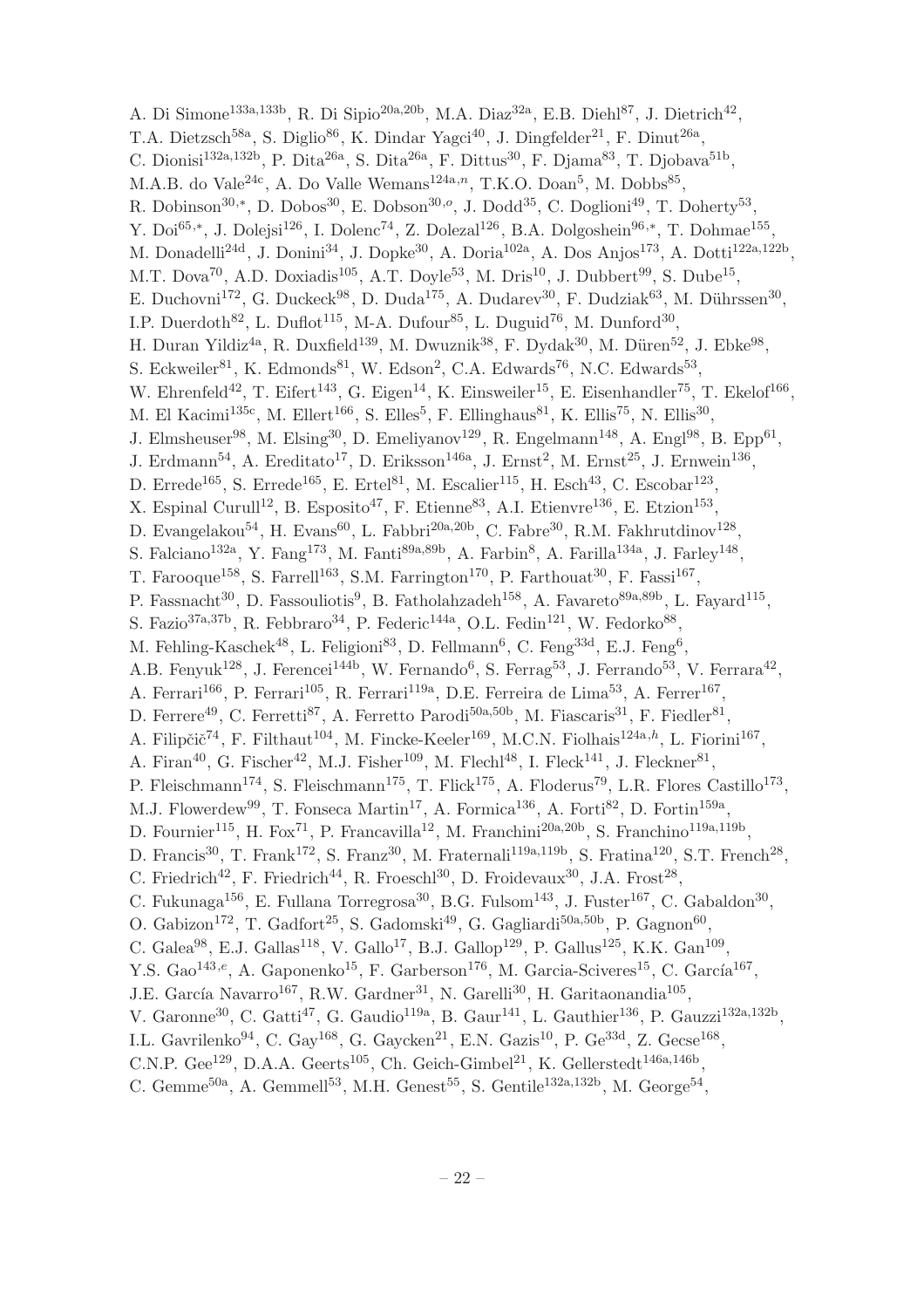S. George<sup>76</sup>, P. Gerlach<sup>175</sup>, A. Gershon<sup>153</sup>, C. Geweniger<sup>58a</sup>, H. Ghazlane<sup>135b</sup>, N. Ghodbane<sup>34</sup>, B. Giacobbe<sup>20a</sup>, S. Giagu<sup>132a,132b</sup>, V. Giakoumopoulou<sup>9</sup>, V. Giangiobbe<sup>12</sup>, F. Gianotti<sup>30</sup>, B. Gibbard<sup>25</sup>, A. Gibson<sup>158</sup>, S.M. Gibson<sup>30</sup>, D. Gillberg<sup>29</sup>, A.R. Gillman<sup>129</sup>, D.M. Gingrich<sup>3,d</sup>, J. Ginzburg<sup>153</sup>, N. Giokaris<sup>9</sup>, M.P. Giordani<sup>164c</sup>, R. Giordano<sup>102a,102b</sup>, F.M. Giorgi<sup>16</sup>, P. Giovannini<sup>99</sup>, P.F. Giraud<sup>136</sup>, D. Giugni<sup>89a</sup>, M. Giunta<sup>93</sup>, P. Giusti<sup>20a</sup>, B.K. Gjelsten<sup>117</sup>, L.K. Gladilin<sup>97</sup>, C. Glasman<sup>80</sup>, J. Glatzer<sup>48</sup>, A. Glazov<sup>42</sup>, K.W. Glitza<sup>175</sup>, G.L. Glonti<sup>64</sup>, J.R. Goddard<sup>75</sup>, J. Godfrey<sup>142</sup>, J. Godlewski<sup>30</sup>, M. Goebel<sup>42</sup>, T. Göpfert<sup>44</sup>, C. Goeringer<sup>81</sup>, C. Gössling<sup>43</sup>, S. Goldfarb<sup>87</sup>, T. Golling<sup>176</sup>, A. Gomes<sup>124a,b</sup>, L.S. Gomez Fajardo<sup>42</sup>, R. Gonçalo<sup>76</sup>, J. Goncalves Pinto Firmino Da Costa<sup>42</sup>, L. Gonella<sup>21</sup>, S. Gonzalez<sup>173</sup>, S. González de la Hoz<sup>167</sup>, G. Gonzalez Parra<sup>12</sup>, M.L. Gonzalez Silva<sup>27</sup>, S. Gonzalez-Sevilla<sup>49</sup>, J.J. Goodson<sup>148</sup>, L. Goossens<sup>30</sup>, P.A. Gorbounov<sup>95</sup>, H.A. Gordon<sup>25</sup>, I. Gorelov<sup>103</sup>, G. Gorfine<sup>175</sup>, B. Gorini<sup>30</sup>, E. Gorini<sup>72a,72b</sup>, A. Gorišek<sup>74</sup>, E. Gornicki<sup>39</sup>, B. Gosdzik<sup>42</sup>, A.T. Goshaw<sup>6</sup>, M. Gosselink<sup>105</sup>, M.I. Gostkin<sup>64</sup>, I. Gough Eschrich<sup>163</sup>, M. Gouighri<sup>135a</sup>, D. Goujdami<sup>135c</sup>, M.P. Goulette<sup>49</sup>, A.G. Goussiou<sup>138</sup>, C. Goy<sup>5</sup>, S. Gozpinar<sup>23</sup>, I. Grabowska-Bold<sup>38</sup>, P. Grafström<sup>20a, 20b</sup>, K-J. Grahn<sup>42</sup>, F. Grancagnolo<sup>72a</sup>, S. Grancagnolo<sup>16</sup>, V. Grassi<sup>148</sup>, V. Gratchev<sup>121</sup>, N. Grau<sup>35</sup>, H.M. Gray<sup>30</sup>, J.A. Gray<sup>148</sup>, E. Graziani<sup>134a</sup>, O.G. Grebenyuk<sup>121</sup>, T. Greenshaw<sup>73</sup>, Z.D. Greenwood<sup>25,*m*</sup>, K. Gregersen<sup>36</sup>, I.M. Gregor<sup>42</sup>, P. Grenier<sup>143</sup>, J. Griffiths<sup>8</sup>, N. Grigalashvili<sup>64</sup>, A.A. Grillo<sup>137</sup>, S. Grinstein<sup>12</sup>, Ph. Gris<sup>34</sup>, Y.V. Grishkevich<sup>97</sup>, J.-F. Grivaz<sup>115</sup>, E. Gross<sup>172</sup>, J. Grosse-Knetter<sup>54</sup>, J. Groth-Jensen<sup>172</sup>, K. Grybel<sup>141</sup>, D. Guest<sup>176</sup>, C. Guicheney<sup>34</sup>, S. Guindon<sup>54</sup>, U. Gul<sup>53</sup>, H. Guler<sup>85,p</sup>, J. Gunther<sup>125</sup>, B. Guo<sup>158</sup>, J. Guo<sup>35</sup>, P. Gutierrez<sup>111</sup>, N. Guttman<sup>153</sup>, O. Gutzwiller<sup>173</sup>, C. Guyot<sup>136</sup>, C. Gwenlan<sup>118</sup>, C.B. Gwilliam<sup>73</sup>, A. Haas<sup>143</sup>, S. Haas<sup>30</sup>, C. Haber<sup>15</sup>, H.K. Hadavand<sup>40</sup>, D.R. Hadley<sup>18</sup>, P. Haefner<sup>21</sup>, F. Hahn<sup>30</sup>, S. Haider<sup>30</sup>, Z. Hajduk<sup>39</sup>, H. Hakobyan<sup>177</sup>, D. Hall<sup>118</sup>, J. Haller<sup>54</sup>, K. Hamacher<sup>175</sup>, P. Hamal<sup>113</sup>, M. Hamer<sup>54</sup>, A. Hamilton<sup>145b,q</sup>, S. Hamilton<sup>161</sup>, L. Han<sup>33b</sup>, K. Hanagaki<sup>116</sup>, K. Hanawa<sup>160</sup>, M. Hance<sup>15</sup>, C. Handel<sup>81</sup>, P. Hanke<sup>58a</sup>, J.R. Hansen<sup>36</sup>, J.B. Hansen<sup>36</sup>, J.D. Hansen<sup>36</sup>, P.H. Hansen<sup>36</sup>, P. Hansson<sup>143</sup>, K. Hara<sup>160</sup>, G.A. Hare<sup>137</sup>, T. Harenberg<sup>175</sup>, S. Harkusha<sup>90</sup>, D. Harper<sup>87</sup>, R.D. Harrington<sup>46</sup>, O.M. Harris<sup>138</sup>, J. Hartert<sup>48</sup>, F. Hartjes<sup>105</sup>, T. Haruyama<sup>65</sup>, A. Harvey<sup>56</sup>, S. Hasegawa<sup>101</sup>, Y. Hasegawa<sup>140</sup>, S. Hassani<sup>136</sup>, S. Haug<sup>17</sup>, M. Hauschild<sup>30</sup>, R. Hauser<sup>88</sup>, M. Havranek<sup>21</sup>, C.M. Hawkes<sup>18</sup>, R.J. Hawkings<sup>30</sup>, A.D. Hawkins<sup>79</sup>, D. Hawkins<sup>163</sup>, T. Hayakawa<sup>66</sup>, T. Hayashi<sup>160</sup>, D. Hayden<sup>76</sup>, C.P. Hays<sup>118</sup>, H.S. Hayward<sup>73</sup>, S.J. Haywood<sup>129</sup>, M. He<sup>33d</sup>, S.J. Head<sup>18</sup>, V. Hedberg<sup>79</sup>, L. Heelan<sup>8</sup>, S. Heim<sup>88</sup>, B. Heinemann<sup>15</sup>, S. Heisterkamp<sup>36</sup>, L. Helary<sup>22</sup>, C. Heller<sup>98</sup>, M. Heller<sup>30</sup>, S. Hellman<sup>146a,146b</sup>, D. Hellmich<sup>21</sup>, C. Helsens<sup>12</sup>, R.C.W. Henderson<sup>71</sup>, M. Henke<sup>58a</sup>, A. Henrichs<sup>54</sup>, A.M. Henriques Correia<sup>30</sup>, S. Henrot-Versille<sup>115</sup>, C. Hensel<sup>54</sup>, T. Henß<sup>175</sup>, C.M. Hernandez<sup>8</sup>, Y. Hernández Jiménez<sup>167</sup>, R. Herrberg<sup>16</sup>, G. Herten<sup>48</sup>, R. Hertenberger<sup>98</sup>, L. Hervas<sup>30</sup>, G.G. Hesketh<sup>77</sup>, N.P. Hessey<sup>105</sup>, E. Higón-Rodriguez<sup>167</sup>, J.C. Hill<sup>28</sup>, K.H. Hiller<sup>42</sup>, S. Hillert<sup>21</sup>, S.J. Hillier<sup>18</sup>, I. Hinchliffe<sup>15</sup>, E. Hines<sup>120</sup>, M. Hirose<sup>116</sup>, F. Hirsch<sup>43</sup>, D. Hirschbuehl<sup>175</sup>, J. Hobbs<sup>148</sup>, N. Hod<sup>153</sup>, M.C. Hodgkinson<sup>139</sup>, P. Hodgson<sup>139</sup>, A. Hoecker<sup>30</sup>, M.R. Hoeferkamp<sup>103</sup>, J. Hoffman<sup>40</sup>, D. Hoffmann<sup>83</sup>, M. Hohlfeld<sup>81</sup>, M. Holder<sup>141</sup>, S.O. Holmgren<sup>146a</sup>, T. Holy<sup>127</sup>,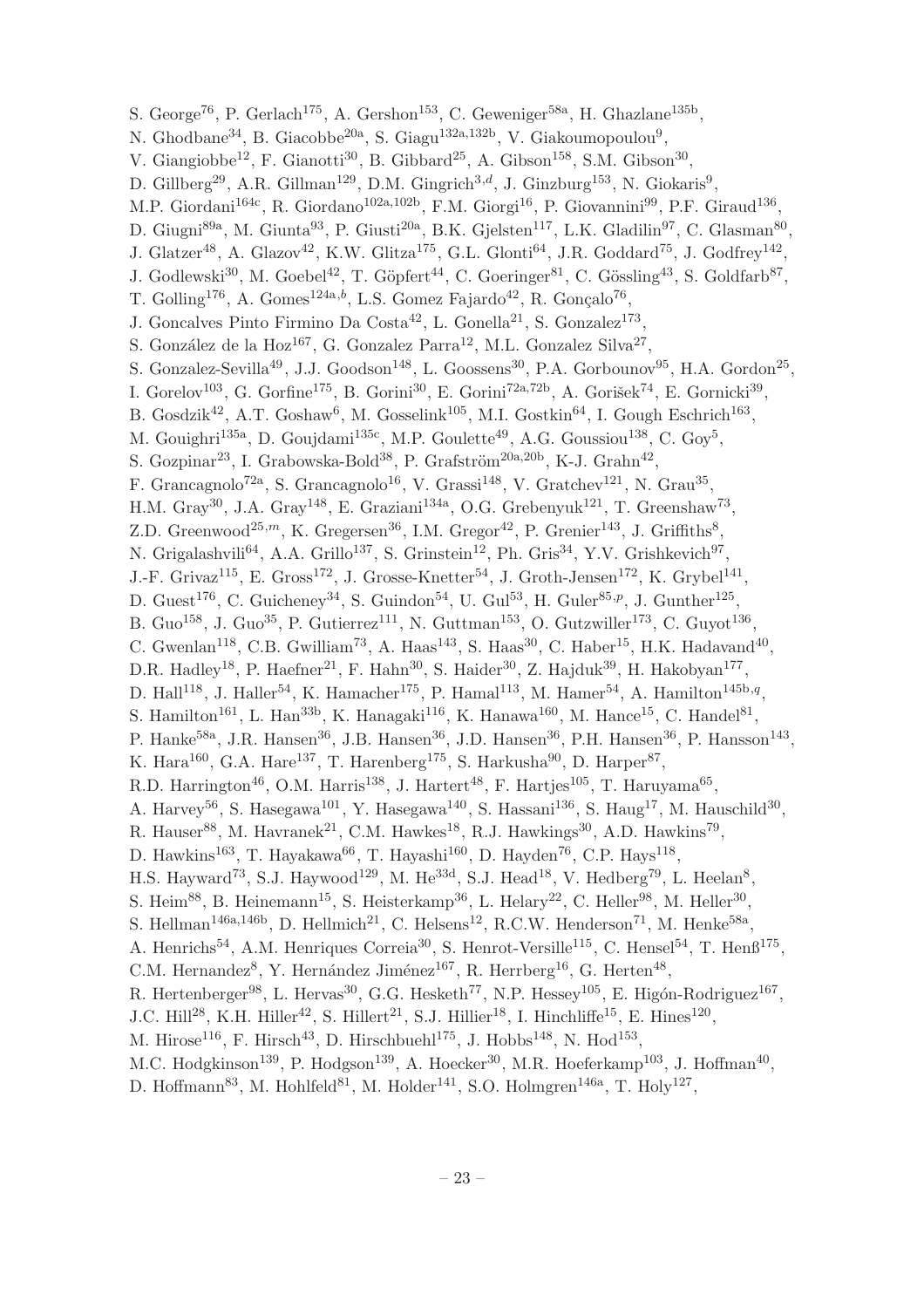J.L. Holzbauer<sup>88</sup>, T.M. Hong<sup>120</sup>, L. Hooft van Huysduynen<sup>108</sup>, S. Horner<sup>48</sup>, J-Y. Hostachy<sup>55</sup>, S. Hou<sup>151</sup>, A. Hoummada<sup>135a</sup>, J. Howard<sup>118</sup>, J. Howarth<sup>82</sup>, I. Hristova<sup>16</sup>, J. Hrivnac<sup>115</sup>, T. Hryn'ova<sup>5</sup>, P.J. Hsu<sup>81</sup>, S.-C. Hsu<sup>15</sup>, D. Hu<sup>35</sup>, Z. Hubacek<sup>127</sup>, F. Hubaut<sup>83</sup>, F. Huegging<sup>21</sup>, A. Huettmann<sup>42</sup>, T.B. Huffman<sup>118</sup>, E.W. Hughes<sup>35</sup>, G. Hughes<sup>71</sup>, M. Huhtinen<sup>30</sup>, M. Hurwitz<sup>15</sup>, U. Husemann<sup>42</sup>, N. Huseynov<sup>64,r</sup>, J. Huston<sup>88</sup>, J. Huth<sup>57</sup>, G. Iacobucci<sup>49</sup>, G. Iakovidis<sup>10</sup>, M. Ibbotson<sup>82</sup>, I. Ibragimov<sup>141</sup>, L. Iconomidou-Fayard<sup>115</sup>, J. Idarraga<sup>115</sup>, P. Iengo<sup>102a</sup>, O. Igonkina<sup>105</sup>, Y. Ikegami<sup>65</sup>, M. Ikeno<sup>65</sup>, D. Iliadis<sup>154</sup>, N. Ilic<sup>158</sup>, T. Ince<sup>21</sup>, J. Inigo-Golfin<sup>30</sup>, P. Ioannou<sup>9</sup>, M. Iodice<sup>134a</sup>, K. Iordanidou<sup>9</sup>, V. Ippolito<sup>132a,132b</sup>, A. Irles Quiles<sup>167</sup>, C. Isaksson<sup>166</sup>, M. Ishino<sup>67</sup>, M. Ishitsuka<sup>157</sup>, R. Ishmukhametov<sup>40</sup>, C. Issever<sup>118</sup>, S. Istin<sup>19a</sup>, A.V. Ivashin<sup>128</sup>, W. Iwanski<sup>39</sup>, H. Iwasaki<sup>65</sup>, J.M. Izen<sup>41</sup>, V. Izzo<sup>102a</sup>, B. Jackson<sup>120</sup>, J.N. Jackson<sup>73</sup>, P. Jackson<sup>1</sup>, M.R. Jaekel<sup>30</sup>, V. Jain<sup>60</sup>, K. Jakobs<sup>48</sup>, S. Jakobsen<sup>36</sup>, T. Jakoubek<sup>125</sup>, J. Jakubek<sup>127</sup>, D.K. Jana<sup>111</sup>, E. Jansen<sup>77</sup>, H. Jansen<sup>30</sup>, A. Jantsch<sup>99</sup>, M. Janus<sup>48</sup>, G. Jarlskog<sup>79</sup>, L. Jeanty<sup>57</sup>, I. Jen-La Plante<sup>31</sup>, D. Jennens<sup>86</sup>, P. Jenni<sup>30</sup>, A.E. Loevschall-Jensen<sup>36</sup>, P. Jež<sup>36</sup>, S. Jézéquel<sup>5</sup>, M.K. Jha<sup>20a</sup>, H. Ji<sup>173</sup>, W. Ji<sup>81</sup>, J. Jia<sup>148</sup>, Y. Jiang<sup>33b</sup>, M. Jimenez Belenguer<sup>42</sup>, S. Jin<sup>33a</sup>, O. Jinnouchi<sup>157</sup>, M.D. Joergensen<sup>36</sup>, D. Joffe<sup>40</sup>, M. Johansen<sup>146a,146b</sup>, K.E. Johansson<sup>146a</sup>, P. Johansson<sup>139</sup>, S. Johnert<sup>42</sup>, K.A. Johns<sup>7</sup>, K. Jon-And<sup>146a,146b</sup>, G. Jones<sup>170</sup>, R.W.L. Jones<sup>71</sup>, T.J. Jones<sup>73</sup>, C. Joram<sup>30</sup>, P.M. Jorge<sup>124a</sup>, K.D. Joshi<sup>82</sup>, J. Jovicevic<sup>147</sup>, T. Jovin<sup>13b</sup>, X. Ju<sup>173</sup>, C.A. Jung<sup>43</sup>, R.M. Jungst<sup>30</sup>, V. Juranek<sup>125</sup>, P. Jussel<sup>61</sup>, A. Juste Rozas<sup>12</sup>, S. Kabana<sup>17</sup>, M. Kaci<sup>167</sup>, A. Kaczmarska $^{39}$ , P. Kadlecik $^{36}$ , M. Kado<sup>115</sup>, H. Kagan $^{109}$ , M. Kagan $^{57}$ , E. Kajomovitz<sup>152</sup>, S. Kalinin<sup>175</sup>, L.V. Kalinovskaya<sup>64</sup>, S. Kama<sup>40</sup>, N. Kanaya<sup>155</sup>, M. Kaneda<sup>30</sup>, S. Kaneti<sup>28</sup>, T. Kanno<sup>157</sup>, V.A. Kantserov<sup>96</sup>, J. Kanzaki<sup>65</sup>, B. Kaplan<sup>108</sup>, A. Kapliy<sup>31</sup>, J. Kaplon<sup>30</sup>, D. Kar<sup>53</sup>, M. Karagounis<sup>21</sup>, K. Karakostas<sup>10</sup>, M. Karnevskiy<sup>42</sup>, V. Kartvelishvili<sup>71</sup>, A.N. Karyukhin<sup>128</sup>, L. Kashif<sup>173</sup>, G. Kasieczka<sup>58b</sup>, R.D. Kass<sup>109</sup>, A. Kastanas<sup>14</sup>, M. Kataoka<sup>5</sup>, Y. Kataoka<sup>155</sup>, E. Katsoufis<sup>10</sup>, J. Katzy<sup>42</sup>, V. Kaushik<sup>7</sup>, K. Kawagoe $^{69}$ , T. Kawamoto $^{155}$ , G. Kawamura $^{81}$ , M.S. Kayl $^{105}$ , S. Kazama $^{155}$ , V.A. Kazanin<sup>107</sup>, M.Y. Kazarinov<sup>64</sup>, R. Keeler<sup>169</sup>, R. Kehoe<sup>40</sup>, M. Keil<sup>54</sup>, G.D. Kekelidze<sup>64</sup>, J.S. Keller<sup>138</sup>, M. Kenyon<sup>53</sup>, O. Kepka<sup>125</sup>, N. Kerschen<sup>30</sup>, B.P. Kerševan<sup>74</sup>, S. Kersten<sup>175</sup>, K. Kessoku<sup>155</sup>, J. Keung<sup>158</sup>, F. Khalil-zada<sup>11</sup>, H. Khandanyan<sup>146a,146b</sup>, A. Khanov<sup>112</sup>, D. Kharchenko<sup>64</sup>, A. Khodinov<sup>96</sup>, A. Khomich<sup>58a</sup>, T.J. Khoo<sup>28</sup>, G. Khoriauli<sup>21</sup>, A. Khoroshilov<sup>175</sup>, V. Khovanskiy<sup>95</sup>, E. Khramov<sup>64</sup>, J. Khubua<sup>51b</sup>, H. Kim<sup>146a,146b</sup>, S.H. Kim<sup>160</sup>, N. Kimura<sup>171</sup>, O. Kind<sup>16</sup>, B.T. King<sup>73</sup>, M. King $^{66}$ , R.S.B. King $^{118}$ , J. Kirk $^{129}$ , A.E. Kiryunin $^{99}$ , T. Kishimoto $^{66}$ , D. Kisielewska<sup>38</sup>, T. Kitamura<sup>66</sup>, T. Kittelmann<sup>123</sup>, K. Kiuchi<sup>160</sup>, E. Kladiva<sup>144b</sup>, M. Klein<sup>73</sup>, U. Klein<sup>73</sup>, K. Kleinknecht<sup>81</sup>, M. Klemetti<sup>85</sup>, A. Klier<sup>172</sup>, P. Klimek<sup>146a,146b</sup>, A. Klimentov<sup>25</sup>, R. Klingenberg<sup>43</sup>, J.A. Klinger<sup>82</sup>, E.B. Klinkby<sup>36</sup>, T. Klioutchnikova<sup>30</sup>, P.F. Klok<sup>104</sup>, S. Klous<sup>105</sup>, E.-E. Kluge<sup>58a</sup>, T. Kluge<sup>73</sup>, P. Kluit<sup>105</sup>, S. Kluth<sup>99</sup>, N.S. Knecht<sup>158</sup>, E. Kneringer<sup>61</sup>, E.B.F.G. Knoops<sup>83</sup>, A. Knue<sup>54</sup>, B.R. Ko<sup>45</sup>, T. Kobayashi<sup>155</sup>, M. Kobel<sup>44</sup>, M. Kocian<sup>143</sup>, P. Kodys<sup>126</sup>, K. Köneke<sup>30</sup>, A.C. König<sup>104</sup>, S. Koenig<sup>81</sup>, L. Köpke<sup>81</sup>, F. Koetsveld<sup>104</sup>, P. Koevesarki<sup>21</sup>, T. Koffas<sup>29</sup>, E. Koffeman<sup>105</sup>, L.A. Kogan<sup>118</sup>, S. Kohlmann<sup>175</sup>, F. Kohn<sup>54</sup>, Z. Kohout<sup>127</sup>, T. Kohriki<sup>65</sup>, T. Koi<sup>143</sup>, G.M. Kolachev<sup>107,\*</sup>, H. Kolanoski<sup>16</sup>, V. Kolesnikov<sup>64</sup>, I. Koletsou<sup>89a</sup>, J. Koll<sup>88</sup>,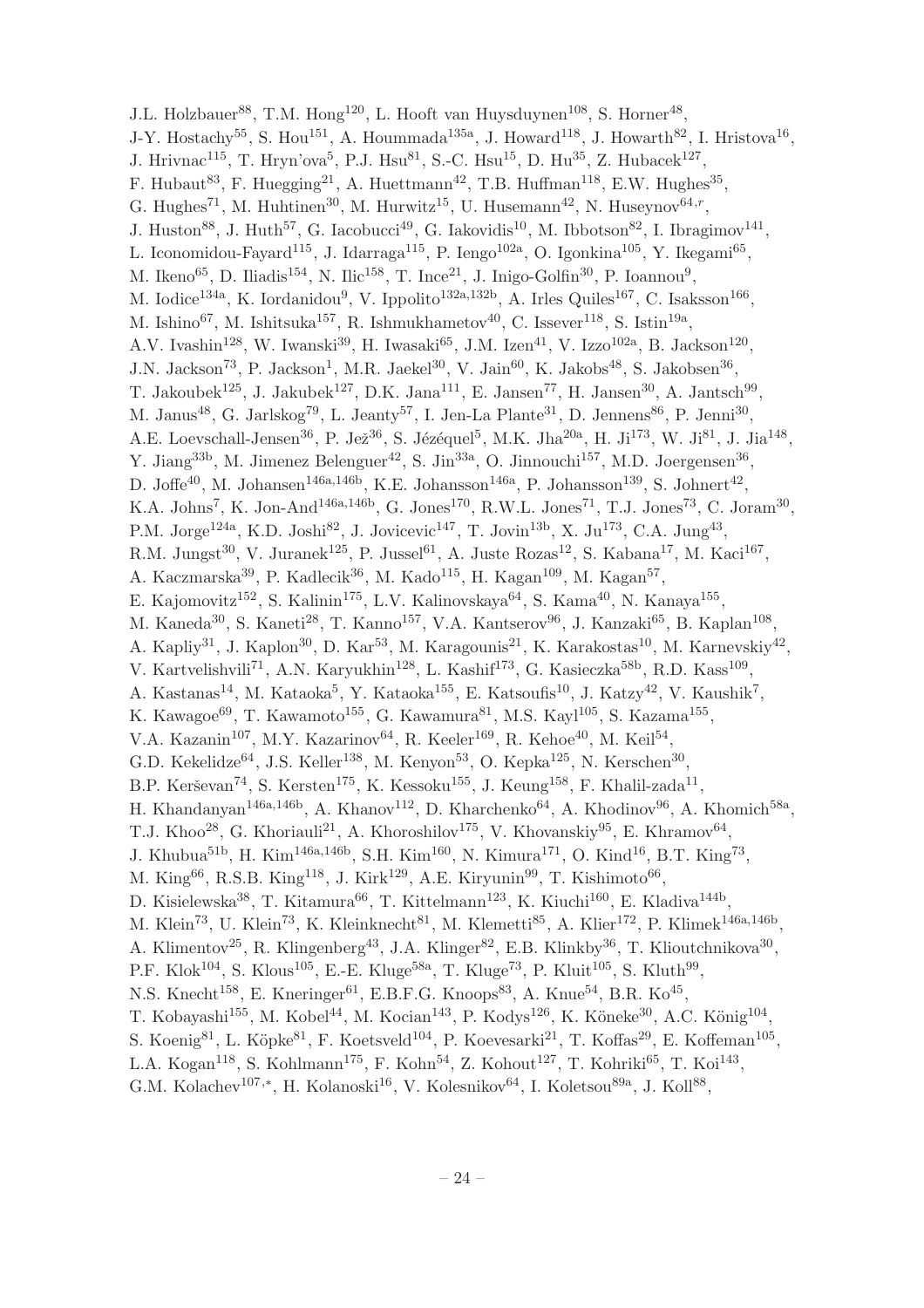M. Kollefrath<sup>48</sup>, A.A. Komar<sup>94</sup>, Y. Komori<sup>155</sup>, T. Kondo<sup>65</sup>, T. Kono<sup>42,s</sup>, A.I. Kononov<sup>48</sup>, R. Konoplich<sup>108,*t*</sup>, N. Konstantinidis<sup>77</sup>, S. Koperny<sup>38</sup>, K. Korcyl<sup>39</sup>, K. Kordas<sup>154</sup>, A. Korn<sup>118</sup>, A. Korol<sup>107</sup>, I. Korolkov<sup>12</sup>, E.V. Korolkova<sup>139</sup>, V.A. Korotkov<sup>128</sup>, O. Kortner<sup>99</sup>, S. Kortner<sup>99</sup>, V.V. Kostyukhin<sup>21</sup>, S. Kotov<sup>99</sup>, V.M. Kotov<sup>64</sup>, A. Kotwal<sup>45</sup>, C. Kourkoumelis<sup>9</sup>, V. Kouskoura<sup>154</sup>, A. Koutsman<sup>159a</sup>, R. Kowalewski<sup>169</sup>, T.Z. Kowalski<sup>38</sup>, W. Kozanecki<sup>136</sup>, A.S. Kozhin<sup>128</sup>, V. Kral<sup>127</sup>, V.A. Kramarenko<sup>97</sup>, G. Kramberger<sup>74</sup>, M.W. Krasny<sup>78</sup>, A. Krasznahorkay<sup>108</sup>, J.K. Kraus<sup>21</sup>, S. Kreiss<sup>108</sup>, F. Krejci<sup>127</sup>, J. Kretzschmar<sup>73</sup>, N. Krieger<sup>54</sup>, P. Krieger<sup>158</sup>, K. Kroeninger<sup>54</sup>, H. Kroha<sup>99</sup>, J. Kroll<sup>120</sup>, J. Kroseberg<sup>21</sup>, J. Krstic<sup>13a</sup>, U. Kruchonak<sup>64</sup>, H. Krüger<sup>21</sup>, T. Kruker<sup>17</sup>, N. Krumnack $^{63}$ , Z.V. Krumshteyn $^{64}$ , T. Kubota $^{86}$ , S. Kuday $^{4a}$ , S. Kuehn $^{48}$ , A. Kugel $^{58c}$ , T. Kuhl<sup>42</sup>, D. Kuhn<sup>61</sup>, V. Kukhtin<sup>64</sup>, Y. Kulchitsky<sup>90</sup>, S. Kuleshov<sup>32b</sup>, C. Kummer<sup>98</sup>, M. Kuna<sup>78</sup>, J. Kunkle<sup>120</sup>, A. Kupco<sup>125</sup>, H. Kurashige<sup>66</sup>, M. Kurata<sup>160</sup>, Y.A. Kurochkin<sup>90</sup>, V. Kus<sup>125</sup>, E.S. Kuwertz<sup>147</sup>, M. Kuze<sup>157</sup>, J. Kvita<sup>142</sup>, R. Kwee<sup>16</sup>, A. La Rosa<sup>49</sup>, L. La Rotonda<sup>37a,37b</sup>, L. Labarga<sup>80</sup>, J. Labbe<sup>5</sup>, S. Lablak<sup>135a</sup>, C. Lacasta<sup>167</sup>, F. Lacava<sup>132a,132b</sup>, H. Lacker<sup>16</sup>, D. Lacour<sup>78</sup>, V.R. Lacuesta<sup>167</sup>, E. Ladygin<sup>64</sup>, R. Lafaye<sup>5</sup>, B. Laforge<sup>78</sup>, T. Lagouri<sup>80</sup>, S. Lai<sup>48</sup>, E. Laisne<sup>55</sup>, M. Lamanna<sup>30</sup>, L. Lambourne<sup>77</sup>, C.L. Lampen<sup>7</sup>, W. Lampl<sup>7</sup>, E. Lancon<sup>136</sup>, U. Landgraf<sup>48</sup>, M.P.J. Landon<sup>75</sup>, J.L. Lane<sup>82</sup>, V.S. Lang<sup>58a</sup>, C. Lange<sup>42</sup>, A.J. Lankford<sup>163</sup>, F. Lanni<sup>25</sup>, K. Lantzsch<sup>175</sup>, S. Laplace<sup>78</sup>, C. Lapoire<sup>21</sup>, J.F. Laporte<sup>136</sup>, T. Lari<sup>89a</sup>, A. Larner<sup>118</sup>, M. Lassnig<sup>30</sup>, P. Laurelli<sup>47</sup>, V. Lavorini<sup>37a, 37b</sup>, W. Lavrijsen<sup>15</sup>, P. Laycock<sup>73</sup>, O. Le Dortz<sup>78</sup>, E. Le Guirriec<sup>83</sup>, C. Le Maner<sup>158</sup>, E. Le Menedeu<sup>12</sup>, T. LeCompte<sup>6</sup>, F. Ledroit-Guillon<sup>55</sup>, H. Lee<sup>105</sup>, J.S.H. Lee<sup>116</sup>, S.C. Lee<sup>151</sup>, L. Lee<sup>176</sup>, M. Lefebvre<sup>169</sup>, M. Legendre<sup>136</sup>, F. Legger<sup>98</sup>, C. Leggett<sup>15</sup>, M. Lehmacher<sup>21</sup>, G. Lehmann Miotto<sup>30</sup>, X. Lei<sup>7</sup>, M.A.L. Leite<sup>24d</sup>, R. Leitner<sup>126</sup>, D. Lellouch<sup>172</sup>, B. Lemmer<sup>54</sup>, V. Lendermann<sup>58a</sup>, K.J.C. Leney<sup>145b</sup>, T. Lenz<sup>105</sup>, G. Lenzen<sup>175</sup>, B. Lenzi<sup>30</sup>, K. Leonhardt<sup>44</sup>, S. Leontsinis<sup>10</sup>, F. Lepold<sup>58a</sup>, C. Leroy<sup>93</sup>, J-R. Lessard<sup>169</sup>, C.G. Lester<sup>28</sup>, C.M. Lester<sup>120</sup>, J. Levêque<sup>5</sup>, D. Levin<sup>87</sup>, L.J. Levinson<sup>172</sup>, A. Lewis<sup>118</sup>, G.H. Lewis<sup>108</sup>, A.M. Leyko<sup>21</sup>, M. Leyton<sup>16</sup>, B. Li<sup>83</sup>, H. Li<sup>173,*u*</sup>, S. Li<sup>33b,*v*</sup>, X. Li<sup>87</sup>, Z. Liang<sup>118,*w*</sup>, H. Liao<sup>34</sup>, B. Liberti<sup>133a</sup>, P. Lichard<sup>30</sup>, M. Lichtnecker<sup>98</sup>, K. Lie<sup>165</sup>, W. Liebig<sup>14</sup>, C. Limbach<sup>21</sup>, A. Limosani<sup>86</sup>, M. Limper<sup>62</sup>, S.C. Lin<sup>151,x</sup>, F. Linde<sup>105</sup>, J.T. Linnemann<sup>88</sup>, E. Lipeles<sup>120</sup>, A. Lipniacka<sup>14</sup>, T.M. Liss<sup>165</sup>, D. Lissauer<sup>25</sup>, A. Lister<sup>49</sup>, A.M. Litke<sup>137</sup>, C. Liu<sup>29</sup>, D. Liu<sup>151</sup>, H. Liu<sup>87</sup>, J.B. Liu<sup>87</sup>, L. Liu<sup>87</sup>, M. Liu<sup>33b</sup>, Y. Liu<sup>33b</sup>, M. Livan<sup>119a,119b</sup>, S.S.A. Livermore<sup>118</sup>, A. Lleres<sup>55</sup>, J. Llorente Merino<sup>80</sup>, S.L. Lloyd<sup>75</sup>, E. Lobodzinska<sup>42</sup>, P. Loch<sup>7</sup>, W.S. Lockman<sup>137</sup>, T. Loddenkoetter<sup>21</sup>, F.K. Loebinger<sup>82</sup>, A. Loginov<sup>176</sup>, C.W. Loh<sup>168</sup>, T. Lohse<sup>16</sup>, K. Lohwasser<sup>48</sup>, M. Lokajicek<sup>125</sup>, V.P. Lombardo<sup>5</sup>, R.E. Long<sup>71</sup>, L. Lopes<sup>124a</sup>, D. Lopez Mateos<sup>57</sup>, J. Lorenz<sup>98</sup>, N. Lorenzo Martinez<sup>115</sup>, M. Losada<sup>162</sup>, P. Loscutoff<sup>15</sup>, F. Lo Sterzo<sup>132a,132b</sup>, M.J. Losty<sup>159a,\*</sup>, X. Lou<sup>41</sup>, A. Lounis<sup>115</sup>, K.F. Loureiro<sup>162</sup>, J. Love<sup>6</sup>, P.A. Love<sup>71</sup>, A.J. Lowe<sup>143,e</sup>, F. Lu<sup>33a</sup>, H.J. Lubatti<sup>138</sup>, C. Luci<sup>132a,132b</sup>, A. Lucotte<sup>55</sup>, A. Ludwig<sup>44</sup>, D. Ludwig<sup>42</sup>, I. Ludwig<sup>48</sup>, J. Ludwig<sup>48</sup>, F. Luehring<sup>60</sup>, G. Luijckx<sup>105</sup>, W. Lukas<sup>61</sup>, D. Lumb<sup>48</sup>, L. Luminari<sup>132a</sup>, E. Lund<sup>117</sup>, B. Lund-Jensen<sup>147</sup>, B. Lundberg<sup>79</sup>, J. Lundberg<sup>146a,146b</sup>, O. Lundberg<sup>146a,146b</sup>, J. Lundquist<sup>36</sup>, M. Lungwitz<sup>81</sup>, D. Lynn<sup>25</sup>, E. Lytken<sup>79</sup>, H. Ma<sup>25</sup>, L.L. Ma<sup>173</sup>, G. Maccarrone<sup>47</sup>, A. Macchiolo<sup>99</sup>, B. Maček<sup>74</sup>, J. Machado Miguens<sup>124a</sup>, R. Mackeprang<sup>36</sup>, R.J. Madaras<sup>15</sup>, H.J. Maddocks<sup>71</sup>,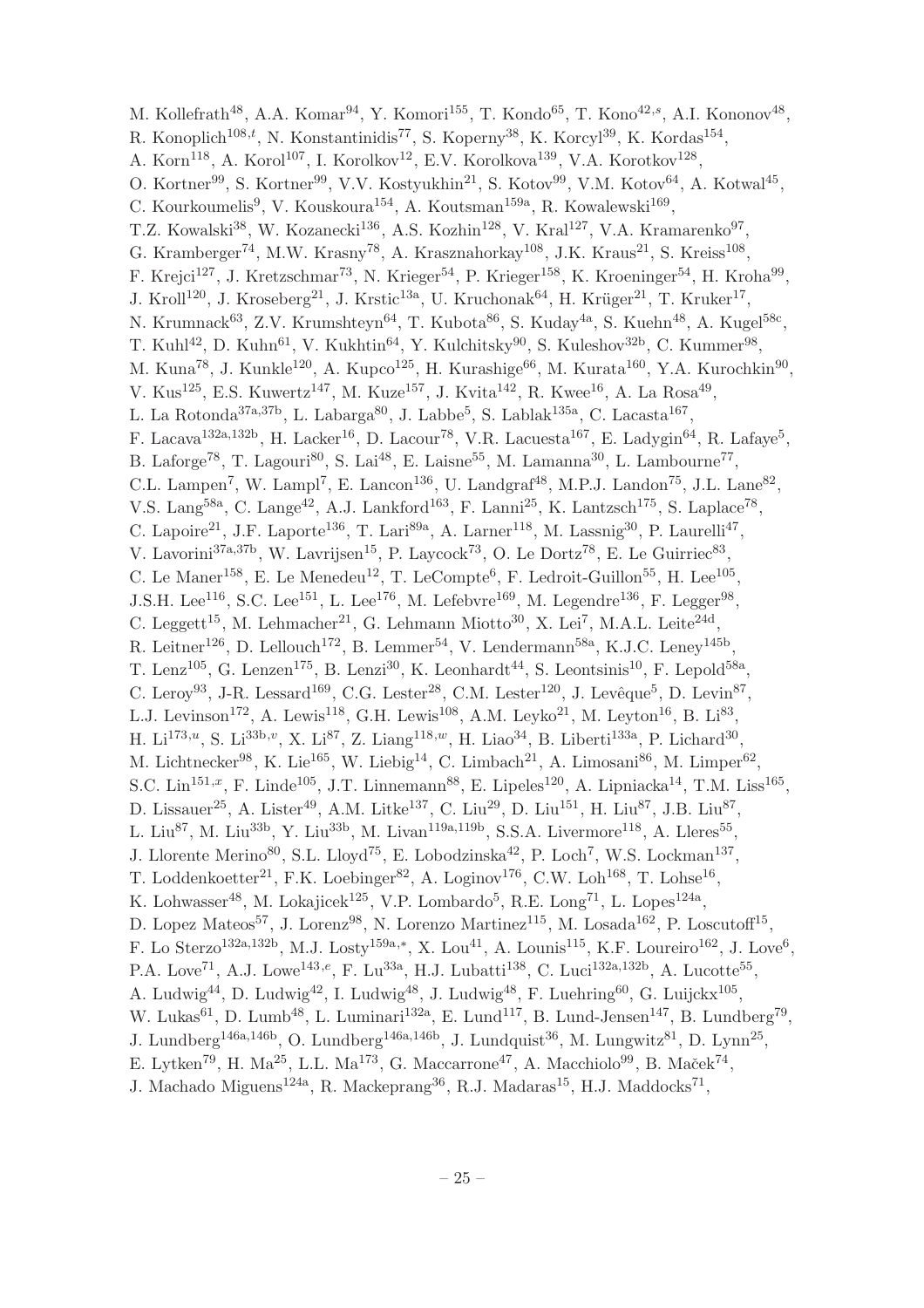W.F. Mader<sup>44</sup>, R. Maenner<sup>58c</sup>, T. Maeno<sup>25</sup>, P. Mättig<sup>175</sup>, S. Mättig<sup>81</sup>, L. Magnoni<sup>163</sup>, E. Magradze<sup>54</sup>, K. Mahboubi<sup>48</sup>, S. Mahmoud<sup>73</sup>, G. Mahout<sup>18</sup>, C. Maiani<sup>136</sup>, C. Maidantchik<sup>24a</sup>, A. Maio<sup>124a,b</sup>, S. Majewski<sup>25</sup>, Y. Makida<sup>65</sup>, N. Makovec<sup>115</sup>, P. Mal<sup>136</sup>, B. Malaescu<sup>30</sup>, Pa. Malecki<sup>39</sup>, P. Malecki<sup>39</sup>, V.P. Maleev<sup>121</sup>, F. Malek<sup>55</sup>, U. Mallik<sup>62</sup>, D. Malon<sup>6</sup>, C. Malone<sup>143</sup>, S. Maltezos<sup>10</sup>, V. Malyshev<sup>107</sup>, S. Malyukov<sup>30</sup>, R. Mameghani $^{98}$ , J. Mamuzic<sup>13b</sup>, A. Manabe<sup>65</sup>, L. Mandelli<sup>89a</sup>, I. Mandić<sup>74</sup>, R. Mandrysch<sup>16</sup>, J. Maneira<sup>124a</sup>, A. Manfredini<sup>99</sup>, P.S. Mangeard<sup>88</sup>, L. Manhaes de Andrade Filho<sup>24b</sup>, J.A. Manjarres Ramos<sup>136</sup>, A. Mann<sup>54</sup>, P.M. Manning<sup>137</sup>, A. Manousakis-Katsikakis<sup>9</sup>, B. Mansoulie<sup>136</sup>, A. Mapelli<sup>30</sup>, L. Mapelli<sup>30</sup>, L. March<sup>80</sup>, J.F. Marchand<sup>29</sup>, F. Marchese<sup>133a,133b</sup>, G. Marchiori<sup>78</sup>, M. Marcisovsky<sup>125</sup>, C.P. Marino<sup>169</sup>, F. Marroquim<sup>24a</sup>, Z. Marshall<sup>30</sup>, F.K. Martens<sup>158</sup>, L.F. Marti<sup>17</sup>, S. Marti-Garcia<sup>167</sup>, B. Martin<sup>30</sup>, B. Martin<sup>88</sup>, J.P. Martin<sup>93</sup>, T.A. Martin<sup>18</sup>, V.J. Martin<sup>46</sup>, B. Martin dit Latour<sup>49</sup>, S. Martin-Haugh<sup>149</sup>, M. Martinez<sup>12</sup>, V. Martinez Outschoorn<sup>57</sup>, A.C. Martyniuk<sup>169</sup>, M. Marx<sup>82</sup>, F. Marzano<sup>132a</sup>, A. Marzin<sup>111</sup>, L. Masetti $^{81}$ , T. Mashimo<sup>155</sup>, R. Mashinistov $^{94}$ , J. Masik $^{82}$ , A.L. Maslennikov $^{107}$ , I. Massa<sup>20a, 20b</sup>, G. Massaro<sup>105</sup>, N. Massol<sup>5</sup>, P. Mastrandrea<sup>148</sup>, A. Mastroberardino<sup>37a, 37b</sup>, T. Masubuchi<sup>155</sup>, P. Matricon<sup>115</sup>, H. Matsunaga<sup>155</sup>, T. Matsushita<sup>66</sup>, C. Mattravers<sup>118,c</sup>, J. Maurer<sup>83</sup>, S.J. Maxfield<sup>73</sup>, A. Mayne<sup>139</sup>, R. Mazini<sup>151</sup>, M. Mazur<sup>21</sup>, L. Mazzaferro<sup>133a,133b</sup>, M. Mazzanti<sup>89a</sup>, J. Mc Donald<sup>85</sup>, S.P. Mc Kee<sup>87</sup>, A. McCarn<sup>165</sup>, R.L. McCarthy<sup>148</sup>, T.G. McCarthy<sup>29</sup>, N.A. McCubbin<sup>129</sup>, K.W. McFarlane<sup>56,\*</sup>, J.A. Mcfayden<sup>139</sup>, G. Mchedlidze<sup>51b</sup>, T. Mclaughlan<sup>18</sup>, S.J. McMahon<sup>129</sup>, R.A. McPherson<sup>169,k</sup>, A. Meade<sup>84</sup>, J. Mechnich<sup>105</sup>, M. Mechtel<sup>175</sup>, M. Medinnis<sup>42</sup>, R. Meera-Lebbai<sup>111</sup>, T. Meguro<sup>116</sup>, R. Mehdiyev<sup>93</sup>, S. Mehlhase<sup>36</sup>, A. Mehta<sup>73</sup>, K. Meier<sup>58a</sup>, B. Meirose<sup>79</sup>, C. Melachrinos<sup>31</sup>, B.R. Mellado Garcia<sup>173</sup>, F. Meloni<sup>89a,89b</sup>, L. Mendoza Navas<sup>162</sup>, Z. Meng<sup>151,*u*</sup>, A. Mengarelli<sup>20a,20b</sup>, S. Menke<sup>99</sup>, E. Meoni<sup>161</sup>, K.M. Mercurio<sup>57</sup>, P. Mermod<sup>49</sup>, L. Merola<sup>102a,102b</sup>, C. Meroni<sup>89a</sup>, F.S. Merritt<sup>31</sup>, H. Merritt<sup>109</sup>, A. Messina<sup>30,y</sup>, J. Metcalfe<sup>25</sup>, A.S. Mete<sup>163</sup>, C. Meyer<sup>81</sup>, C. Meyer<sup>31</sup>, J-P. Meyer<sup>136</sup>, J. Meyer<sup>174</sup>, J. Meyer<sup>54</sup>, T.C. Meyer<sup>30</sup>, J. Miao<sup>33d</sup>, S. Michal<sup>30</sup>, L. Micu<sup>26a</sup>, R.P. Middleton<sup>129</sup>, S. Migas<sup>73</sup>, L. Mijović<sup>136</sup>, G. Mikenberg<sup>172</sup>, M. Mikestikova<sup>125</sup>, M. Mikuž<sup>74</sup>, D.W. Miller<sup>31</sup>, R.J. Miller<sup>88</sup>, W.J. Mills<sup>168</sup>, C. Mills<sup>57</sup>, A. Milov<sup>172</sup>, D.A. Milstead<sup>146a,146b</sup>, D. Milstein<sup>172</sup>, A.A. Minaenko<sup>128</sup>, M. Miñano Moya<sup>167</sup>, I.A. Minashvili<sup>64</sup>, A.I. Mincer<sup>108</sup>, B. Mindur<sup>38</sup>, M. Mineev<sup>64</sup>, Y. Ming<sup>173</sup>, L.M. Mir<sup>12</sup>, G. Mirabelli<sup>132a</sup>, J. Mitrevski<sup>137</sup>, V.A. Mitsou<sup>167</sup>, S. Mitsui<sup>65</sup>, P.S. Miyagawa<sup>139</sup>, J.U. Mjörnmark<sup>79</sup>, T. Moa<sup>146a,146b</sup>, V. Moeller<sup>28</sup>, K. Mönig<sup>42</sup>, N. Möser<sup>21</sup>, S. Mohapatra<sup>148</sup>, W. Mohr<sup>48</sup>, R. Moles-Valls<sup>167</sup>, J. Monk<sup>77</sup>, E. Monnier<sup>83</sup>, J. Montejo Berlingen<sup>12</sup>, F. Monticelli<sup>70</sup>, S. Monzani<sup>20a, 20b</sup>, R.W. Moore<sup>3</sup>, G.F. Moorhead<sup>86</sup>, C. Mora Herrera<sup>49</sup>, A. Moraes<sup>53</sup>, N. Morange<sup>136</sup>, J. Morel<sup>54</sup>, G. Morello<sup>37a,37b</sup>, D. Moreno<sup>81</sup>, M. Moreno Llácer<sup>167</sup>, P. Morettini<sup>50a</sup>, M. Morgenstern<sup>44</sup>, M. Morii<sup>57</sup>, A.K. Morley<sup>30</sup>, G. Mornacchi<sup>30</sup>, J.D. Morris<sup>75</sup>, L. Morvaj<sup>101</sup>, H.G. Moser<sup>99</sup>, M. Mosidze<sup>51b</sup>, J. Moss<sup>109</sup>, R. Mount<sup>143</sup>, E. Mountricha<sup>10,z</sup>, S.V. Mouraviev<sup>94,\*</sup>, E.J.W. Moyse<sup>84</sup>, F. Mueller<sup>58a</sup>, J. Mueller<sup>123</sup>, K. Mueller<sup>21</sup>, T.A. Müller<sup>98</sup>, T. Mueller<sup>81</sup>, D. Muenstermann<sup>30</sup>, Y. Munwes<sup>153</sup>, W.J. Murray<sup>129</sup>, I. Mussche<sup>105</sup>, E. Musto<sup>102a,102b</sup>, A.G. Myagkov $^{128}$ , M. Myska $^{125}$ , J. Nadal $^{12}$ , K. Nagai $^{160}$ , R. Nagai $^{157}$ , K. Nagano $^{65}$ ,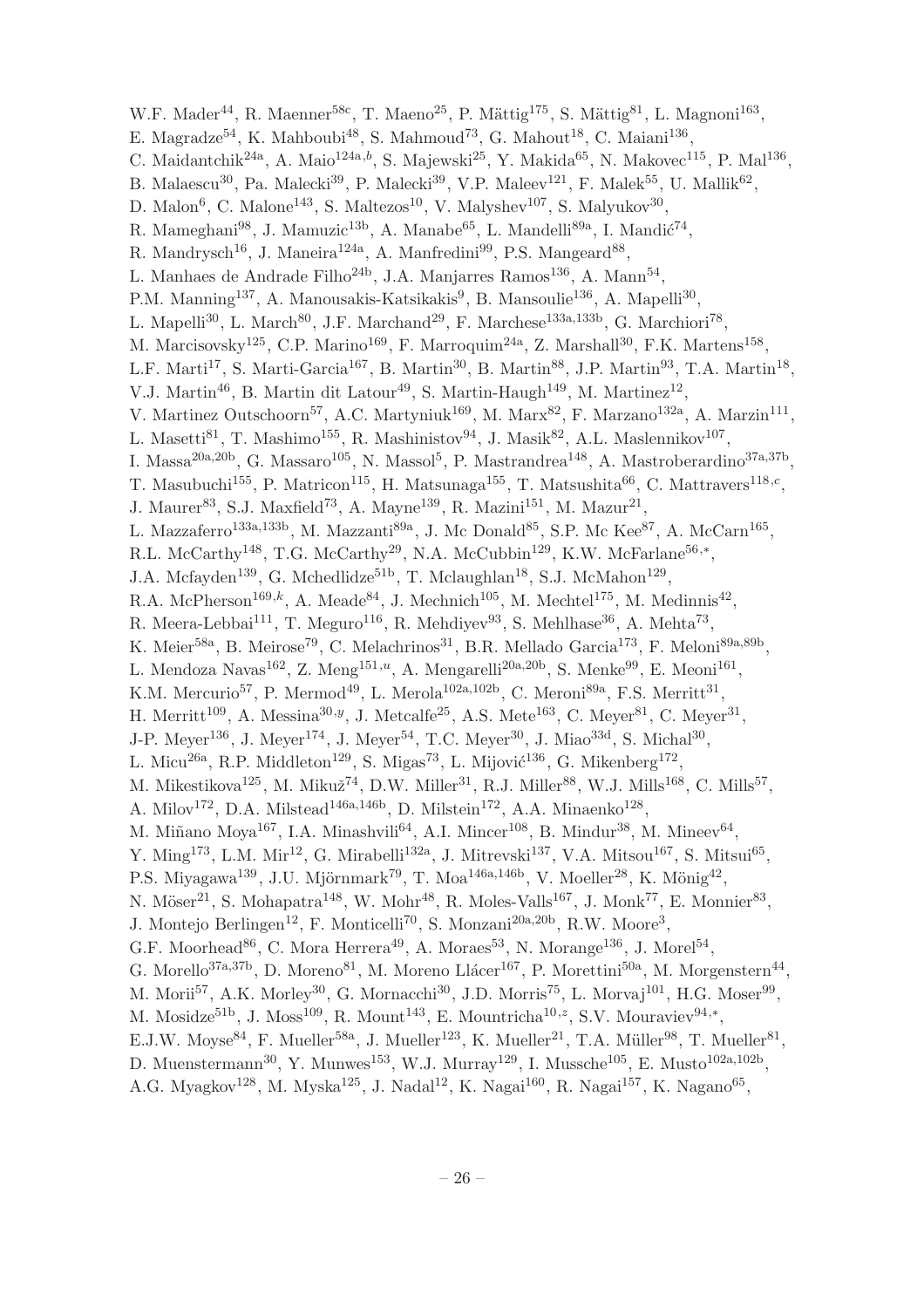A. Nagarkar $^{109}$ , Y. Nagasaka $^{59}$ , M. Nagel $^{99}$ , A.M. Nairz $^{30}$ , Y. Nakahama $^{30}$ , K. Nakamura<sup>155</sup>, T. Nakamura<sup>155</sup>, I. Nakano<sup>110</sup>, G. Nanava<sup>21</sup>, A. Napier<sup>161</sup>, R. Narayan<sup>58b</sup>, M. Nash<sup>77,c</sup>, T. Nattermann<sup>21</sup>, T. Naumann<sup>42</sup>, G. Navarro<sup>162</sup>, H.A. Neal<sup>87</sup>, P.Yu. Nechaeva<sup>94</sup>, T.J. Neep<sup>82</sup>, A. Negri<sup>119a,119b</sup>, G. Negri<sup>30</sup>, M. Negrini<sup>20a</sup>, S. Nektarijevic<sup>49</sup>, A. Nelson<sup>163</sup>, T.K. Nelson<sup>143</sup>, S. Nemecek<sup>125</sup>, P. Nemethy<sup>108</sup>, A.A. Nepomuceno<sup>24a</sup>, M. Nessi<sup>30,aa</sup>, M.S. Neubauer<sup>165</sup>, M. Neumann<sup>175</sup>, A. Neusiedl<sup>81</sup>, R.M. Neves<sup>108</sup>, P. Nevski<sup>25</sup>, P.R. Newman<sup>18</sup>, V. Nguyen Thi Hong<sup>136</sup>, R.B. Nickerson<sup>118</sup>, R. Nicolaidou<sup>136</sup>, B. Nicquevert<sup>30</sup>, F. Niedercorn<sup>115</sup>, J. Nielsen<sup>137</sup>, N. Nikiforou<sup>35</sup>, A. Nikiforov<sup>16</sup>, V. Nikolaenko<sup>128</sup>, I. Nikolic-Audit<sup>78</sup>, K. Nikolics<sup>49</sup>, K. Nikolopoulos<sup>18</sup>, H. Nilsen<sup>48</sup>, P. Nilsson<sup>8</sup>, Y. Ninomiya<sup>155</sup>, A. Nisati<sup>132a</sup>, R. Nisius<sup>99</sup>, T. Nobe<sup>157</sup>, L. Nodulman<sup>6</sup>, M. Nomachi<sup>116</sup>, I. Nomidis<sup>154</sup>, S. Norberg<sup>111</sup>, M. Nordberg<sup>30</sup>, P.R. Norton<sup>129</sup>, J. Novakova<sup>126</sup>, M. Nozaki<sup>65</sup>, L. Nozka<sup>113</sup>, I.M. Nugent<sup>159a</sup>, A.-E. Nuncio-Quiroz<sup>21</sup>, G. Nunes Hanninger<sup>86</sup>, T. Nunnemann<sup>98</sup>, E. Nurse<sup>77</sup>, B.J. O'Brien<sup>46</sup>, S.W. O'Neale<sup>18,\*</sup>, D.C. O'Neil<sup>142</sup>, V. O'Shea<sup>53</sup>, L.B. Oakes<sup>98</sup>, F.G. Oakham<sup>29,d</sup>, H. Oberlack<sup>99</sup>, J. Ocariz<sup>78</sup>, A. Ochi<sup>66</sup>, S. Oda<sup>69</sup>, S. Odaka<sup>65</sup>, J. Odier<sup>83</sup>, H. Ogren<sup>60</sup>, A. Oh<sup>82</sup>, S.H. Oh<sup>45</sup>, C.C. Ohm<sup>30</sup>, T. Ohshima<sup>101</sup>, H. Okawa<sup>25</sup>, Y. Okumura<sup>31</sup>, T. Okuyama<sup>155</sup>, A. Olariu<sup>26a</sup>, A.G. Olchevski<sup>64</sup>, S.A. Olivares Pino<sup>32a</sup>, M. Oliveira<sup>124a,h</sup>, D. Oliveira Damazio<sup>25</sup>, E. Oliver Garcia<sup>167</sup>, D. Olivito<sup>120</sup>, A. Olszewski<sup>39</sup>, J. Olszowska<sup>39</sup>, A. Onofre<sup>124a,ab</sup>, P.U.E. Onyisi<sup>31</sup>, C.J. Oram<sup>159a</sup>, M.J. Oreglia<sup>31</sup>, Y. Oren<sup>153</sup>, D. Orestano<sup>134a,134b</sup>, N. Orlando<sup>72a,72b</sup>, I. Orlov<sup>107</sup>, C. Oropeza Barrera<sup>53</sup>, R.S. Orr<sup>158</sup>, B. Osculati<sup>50a,50b</sup>, R. Ospanov<sup>120</sup>, C. Osuna<sup>12</sup>, G. Otero y Garzon<sup>27</sup>, J.P. Ottersbach<sup>105</sup>, M. Ouchrif<sup>135d</sup>, E.A. Ouellette<sup>169</sup>, F. Ould-Saada<sup>117</sup>, A. Ouraou<sup>136</sup>, Q. Ouyang<sup>33a</sup>, A. Ovcharova<sup>15</sup>, M. Owen<sup>82</sup>, S. Owen<sup>139</sup>, V.E. Ozcan<sup>19a</sup>, N. Ozturk<sup>8</sup>, A. Pacheco Pages<sup>12</sup>, C. Padilla Aranda<sup>12</sup>, S. Pagan Griso<sup>15</sup>, E. Paganis<sup>139</sup>, C. Pahl<sup>99</sup>, F. Paige<sup>25</sup>, P. Pais<sup>84</sup>, K. Pajchel<sup>117</sup>, G. Palacino<sup>159b</sup>, C.P. Paleari<sup>7</sup>, S. Palestini<sup>30</sup>, D. Pallin<sup>34</sup>, A. Palma<sup>124a</sup>, J.D. Palmer<sup>18</sup>, Y.B. Pan<sup>173</sup>, E. Panagiotopoulou<sup>10</sup>, P. Pani<sup>105</sup>, N. Panikashvili<sup>87</sup>, S. Panitkin<sup>25</sup>, D. Pantea<sup>26a</sup>, A. Papadelis<sup>146a</sup>, Th.D. Papadopoulou<sup>10</sup>, A. Paramonov<sup>6</sup>, D. Paredes Hernandez<sup>34</sup>, W. Park $^{25,ac}$ , M.A. Parker<sup>28</sup>, F. Parodi<sup>50a,50b</sup>, J.A. Parsons<sup>35</sup>, U. Parzefall<sup>48</sup>, S. Pashapour<sup>54</sup>, E. Pasqualucci<sup>132a</sup>, S. Passaggio<sup>50a</sup>, A. Passeri<sup>134a</sup>, F. Pastore<sup>134a,134b,\*</sup>, Fr. Pastore<sup>76</sup>, G. Pásztor<sup>49,ad</sup>, S. Pataraia<sup>175</sup>, N. Patel<sup>150</sup>, J.R. Pater<sup>82</sup>, S. Patricelli<sup>102a,102b</sup>, T. Pauly<sup>30</sup>, M. Pecsy<sup>144a</sup>, S. Pedraza Lopez<sup>167</sup>, M.I. Pedraza Morales<sup>173</sup>, S.V. Peleganchuk<sup>107</sup>, D. Pelikan<sup>166</sup>, H. Peng<sup>33b</sup>, B. Penning<sup>31</sup>, A. Penson<sup>35</sup>, J. Penwell<sup>60</sup>, M. Perantoni<sup>24a</sup>, K. Perez<sup>35,ae</sup>, T. Perez Cavalcanti<sup>42</sup>, E. Perez Codina<sup>159a</sup>, M.T. Pérez García-Estañ<sup>167</sup>, V. Perez Reale<sup>35</sup>, L. Perini<sup>89a,89b</sup>, H. Pernegger<sup>30</sup>, R. Perrino<sup>72a</sup>, P. Perrodo<sup>5</sup>, V.D. Peshekhonov<sup>64</sup>, K. Peters<sup>30</sup>, B.A. Petersen<sup>30</sup>, J. Petersen<sup>30</sup>, T.C. Petersen<sup>36</sup>, E. Petit<sup>5</sup>, A. Petridis<sup>154</sup>, C. Petridou<sup>154</sup>, E. Petrolo<sup>132a</sup>, F. Petrucci<sup>134a,134b</sup>, D. Petschull<sup>42</sup>, M. Petteni<sup>142</sup>, R. Pezoa<sup>32b</sup>, A. Phan<sup>86</sup>, P.W. Phillips<sup>129</sup>, G. Piacquadio<sup>30</sup>, A. Picazio<sup>49</sup>, E. Piccaro<sup>75</sup>, M. Piccinini<sup>20a,20b</sup>, S.M. Piec<sup>42</sup>, R. Piegaia<sup>27</sup>, D.T. Pignotti<sup>109</sup>, J.E. Pilcher<sup>31</sup>, A.D. Pilkington<sup>82</sup>, J. Pina<sup>124a,b</sup>, M. Pinamonti<sup>164a,164c</sup>, A. Pinder<sup>118</sup>, J.L. Pinfold<sup>3</sup>, B. Pinto<sup>124a</sup>, C. Pizio<sup>89a,89b</sup>, M. Plamondon<sup>169</sup>, M.-A. Pleier<sup>25</sup>, E. Plotnikova<sup>64</sup>, A. Poblaguev<sup>25</sup>, S. Poddar<sup>58a</sup>, F. Podlyski<sup>34</sup>, L. Poggioli<sup>115</sup>, D. Pohl<sup>21</sup>, M. Pohl<sup>49</sup>, G. Polesello<sup>119a</sup>,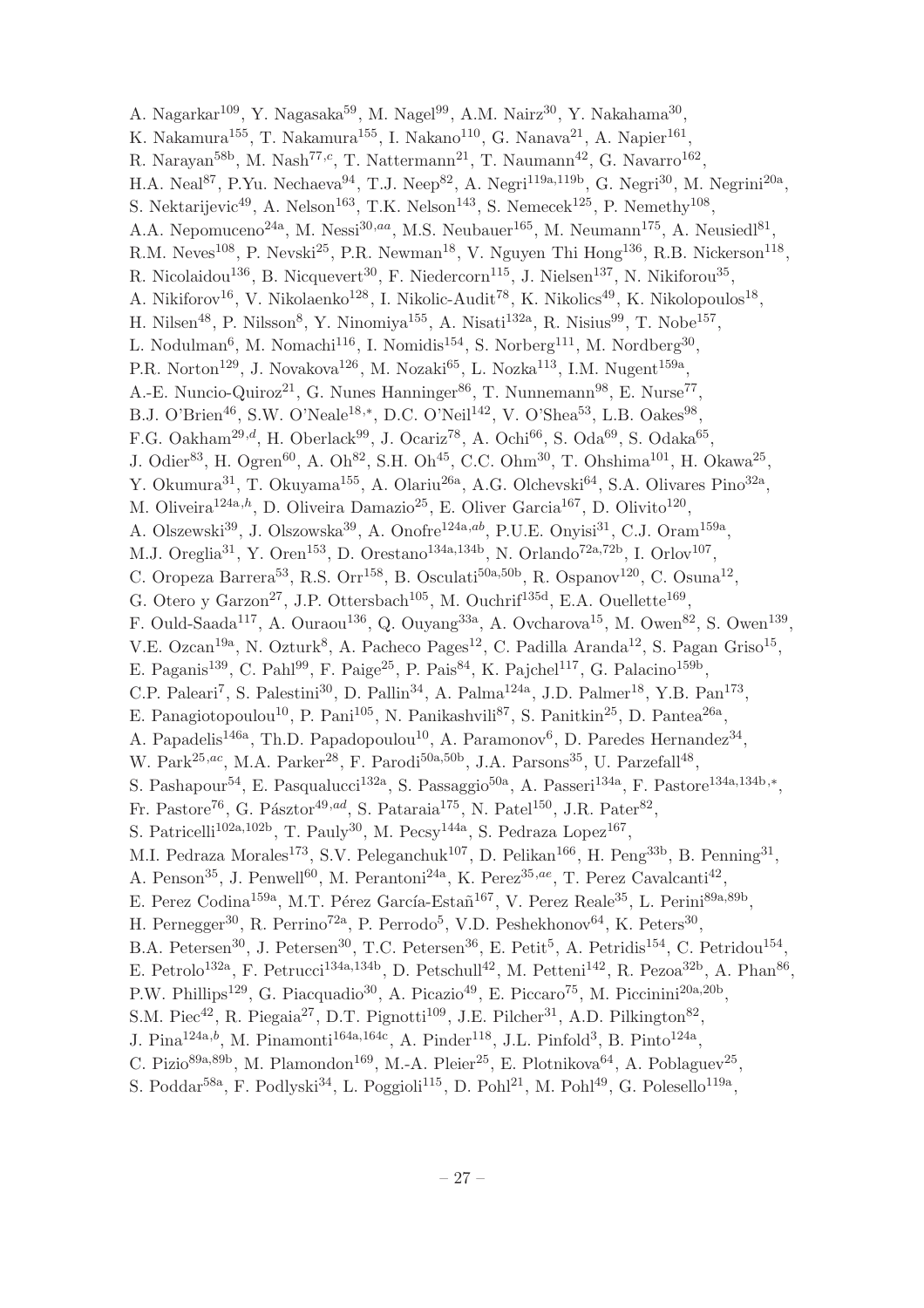A. Policicchio<sup>37a,37b</sup>, A. Polini<sup>20a</sup>, J. Poll<sup>75</sup>, V. Polychronakos<sup>25</sup>, D. Pomeroy<sup>23</sup>, K. Pommès<sup>30</sup>, L. Pontecorvo<sup>132a</sup>, B.G. Pope<sup>88</sup>, G.A. Popeneciu<sup>26a</sup>, D.S. Popovic<sup>13a</sup>, A. Poppleton<sup>30</sup>, X. Portell Bueso<sup>30</sup>, G.E. Pospelov<sup>99</sup>, S. Pospisil<sup>127</sup>, I.N. Potrap<sup>99</sup>, C.J. Potter<sup>149</sup>, C.T. Potter<sup>114</sup>, G. Poulard<sup>30</sup>, J. Poveda<sup>60</sup>, V. Pozdnyakov<sup>64</sup>, R. Prabhu<sup>77</sup>, P. Pralavorio<sup>83</sup>, A. Pranko<sup>15</sup>, S. Prasad<sup>30</sup>, R. Pravahan<sup>25</sup>, S. Prell<sup>63</sup>, K. Pretzl<sup>17</sup>, D. Price<sup>60</sup>, J. Price<sup>73</sup>, L.E. Price<sup>6</sup>, D. Prieur<sup>123</sup>, M. Primavera<sup>72a</sup>, K. Prokofiev<sup>108</sup>, F. Prokoshin<sup>32b</sup>, S. Protopopescu<sup>25</sup>, J. Proudfoot<sup>6</sup>, X. Prudent<sup>44</sup>, M. Przybycien<sup>38</sup>, H. Przysiezniak<sup>5</sup>, S. Psoroulas<sup>21</sup>, E. Ptacek<sup>114</sup>, E. Pueschel<sup>84</sup>, J. Purdham<sup>87</sup>, M. Purohit<sup>25,ac</sup>, P. Puzo<sup>115</sup>, Y. Pylypchenko<sup>62</sup>, J. Qian<sup>87</sup>, A. Quadt<sup>54</sup>, D.R. Quarrie<sup>15</sup>, W.B. Quayle<sup>173</sup>, F. Quinonez<sup>32a</sup>, M. Raas<sup>104</sup>, V. Radescu<sup>42</sup>, P. Radloff<sup>114</sup>, T. Rador<sup>19a</sup>, F. Ragusa<sup>89a,89b</sup>, G. Rahal<sup>178</sup>, A.M. Rahimi<sup>109</sup>, D. Rahm<sup>25</sup>, S. Rajagopalan<sup>25</sup>, M. Rammensee<sup>48</sup>, M. Rammes<sup>141</sup>, A.S. Randle-Conde<sup>40</sup>, K. Randrianarivony<sup>29</sup>, F. Rauscher<sup>98</sup>, T.C. Rave<sup>48</sup>, M. Raymond<sup>30</sup>, A.L. Read<sup>117</sup>, D.M. Rebuzzi<sup>119a,119b</sup>, A. Redelbach<sup>174</sup>, G. Redlinger<sup>25</sup>, R. Reece<sup>120</sup>, K. Reeves<sup>41</sup>, E. Reinherz-Aronis<sup>153</sup>, A. Reinsch<sup>114</sup>, I. Reisinger<sup>43</sup>, C. Rembser<sup>30</sup>, Z.L. Ren<sup>151</sup>, A. Renaud<sup>115</sup>, M. Rescigno<sup>132a</sup>, S. Resconi<sup>89a</sup>, B. Resende<sup>136</sup>, P. Reznicek<sup>98</sup>, R. Rezvani<sup>158</sup>, R. Richter<sup>99</sup>, E. Richter-Was<sup>5,af</sup>, M. Ridel<sup>78</sup>, M. Rijpstra<sup>105</sup>, M. Rijssenbeek<sup>148</sup>, A. Rimoldi<sup>119a,119b</sup>, L. Rinaldi<sup>20a</sup>, R.R. Rios<sup>40</sup>, I. Riu<sup>12</sup>, G. Rivoltella<sup>89a,89b</sup>, F. Rizatdinova<sup>112</sup>, E. Rizvi<sup>75</sup>, S.H. Robertson<sup>85,k</sup>, A. Robichaud-Veronneau<sup>118</sup>, D. Robinson<sup>28</sup>, J.E.M. Robinson<sup>82</sup>, A. Robson<sup>53</sup>, J.G. Rocha de Lima<sup>106</sup>, C. Roda<sup>122a,122b</sup>, D. Roda Dos Santos<sup>30</sup>, A. Roe<sup>54</sup>, S. Roe<sup>30</sup>, O. Røhne<sup>117</sup>, S. Rolli<sup>161</sup>, A. Romaniouk<sup>96</sup>, M. Romano<sup>20a,20b</sup>, G. Romeo<sup>27</sup>, E. Romero Adam<sup>167</sup>, N. Rompotis<sup>138</sup>, L. Roos<sup>78</sup>, E. Ros<sup>167</sup>, S. Rosati<sup>132a</sup>, K. Rosbach<sup>49</sup>, A. Rose<sup>149</sup>, M. Rose<sup>76</sup>, G.A. Rosenbaum<sup>158</sup>, E.I. Rosenberg<sup>63</sup>, P.L. Rosendahl<sup>14</sup>, O. Rosenthal<sup>141</sup>, L. Rosselet<sup>49</sup>, V. Rossetti<sup>12</sup>, E. Rossi<sup>132a,132b</sup>, L.P. Rossi<sup>50a</sup>, M. Rotaru<sup>26a</sup>, I. Roth<sup>172</sup>, J. Rothberg<sup>138</sup>, D. Rousseau<sup>115</sup>, C.R. Royon<sup>136</sup>, A. Rozanov<sup>83</sup>, Y. Rozen<sup>152</sup>, X. Ruan<sup>33a,ag</sup>, F. Rubbo<sup>12</sup>, I. Rubinskiy<sup>42</sup>, N. Ruckstuhl<sup>105</sup>, V.I. Rud<sup>97</sup>, C. Rudolph<sup>44</sup>, G. Rudolph<sup>61</sup>, F. Rühr<sup>7</sup>, A. Ruiz-Martinez<sup>63</sup>, L. Rumyantsev<sup>64</sup>, Z. Rurikova<sup>48</sup>, N.A. Rusakovich<sup>64</sup>, J.P. Rutherfoord<sup>7</sup>, C. Ruwiedel<sup>15,\*</sup>, P. Ruzicka<sup>125</sup>, Y.F. Ryabov<sup>121</sup>, M. Rybar<sup>126</sup>, G. Rybkin<sup>115</sup>, N.C. Ryder<sup>118</sup>, A.F. Saavedra<sup>150</sup>, I. Sadeh<sup>153</sup>, H.F-W. Sadrozinski<sup>137</sup>, R. Sadykov<sup>64</sup>, F. Safai Tehrani<sup>132a</sup>, H. Sakamoto<sup>155</sup>, G. Salamanna<sup>75</sup>, A. Salamon<sup>133a</sup>, M. Saleem<sup>111</sup>, D. Salek<sup>30</sup>, D. Salihagic<sup>99</sup>, A. Salnikov<sup>143</sup>, J. Salt<sup>167</sup>, B.M. Salvachua Ferrando<sup>6</sup>, D. Salvatore<sup>37a,37b</sup>, F. Salvatore<sup>149</sup>, A. Salvucci<sup>104</sup>, A. Salzburger<sup>30</sup>, D. Sampsonidis<sup>154</sup>, B.H. Samset<sup>117</sup>, A. Sanchez<sup>102a,102b</sup>, V. Sanchez Martinez<sup>167</sup>, H. Sandaker<sup>14</sup>, H.G. Sander<sup>81</sup>, M.P. Sanders<sup>98</sup>, M. Sandhoff<sup>175</sup>, T. Sandoval<sup>28</sup>, C. Sandoval<sup>162</sup>, R. Sandstroem<sup>99</sup>, D.P.C. Sankey<sup>129</sup>, A. Sansoni<sup>47</sup>, C. Santamarina Rios<sup>85</sup>, C. Santoni<sup>34</sup>, R. Santonico<sup>133a,133b</sup>, H. Santos<sup>124a</sup>, J.G. Saraiva<sup>124a</sup>, T. Sarangi<sup>173</sup>, E. Sarkisyan-Grinbaum<sup>8</sup>, F. Sarri<sup>122a,122b</sup>, G. Sartisohn<sup>175</sup>, O. Sasaki<sup>65</sup>, Y. Sasaki<sup>155</sup>, N. Sasao<sup>67</sup>, I. Satsounkevitch<sup>90</sup>, G. Sauvage<sup>5,\*</sup>, E. Sauvan<sup>5</sup>, J.B. Sauvan<sup>115</sup>, P. Savard<sup>158,d</sup>, V. Savinov<sup>123</sup>, D.O. Savu<sup>30</sup>, L. Sawyer<sup>25,m</sup>, D.H. Saxon<sup>53</sup>, J. Saxon<sup>120</sup>, C. Sbarra<sup>20a</sup>, A. Sbrizzi<sup>20a,20b</sup>, D.A. Scannicchio<sup>163</sup>, M. Scarcella<sup>150</sup>, J. Schaarschmidt<sup>115</sup>, P. Schacht<sup>99</sup>, D. Schaefer<sup>120</sup>, U. Schäfer<sup>81</sup>, S. Schaepe<sup>21</sup>, S. Schaetzel<sup>58b</sup>, A.C. Schaffer<sup>115</sup>, D. Schaile<sup>98</sup>, R.D. Schamberger<sup>148</sup>, A.G. Schamov<sup>107</sup>, V. Scharf<sup>58a</sup>, V.A. Schegelsky<sup>121</sup>, D. Scheirich<sup>87</sup>, M. Schernau<sup>163</sup>,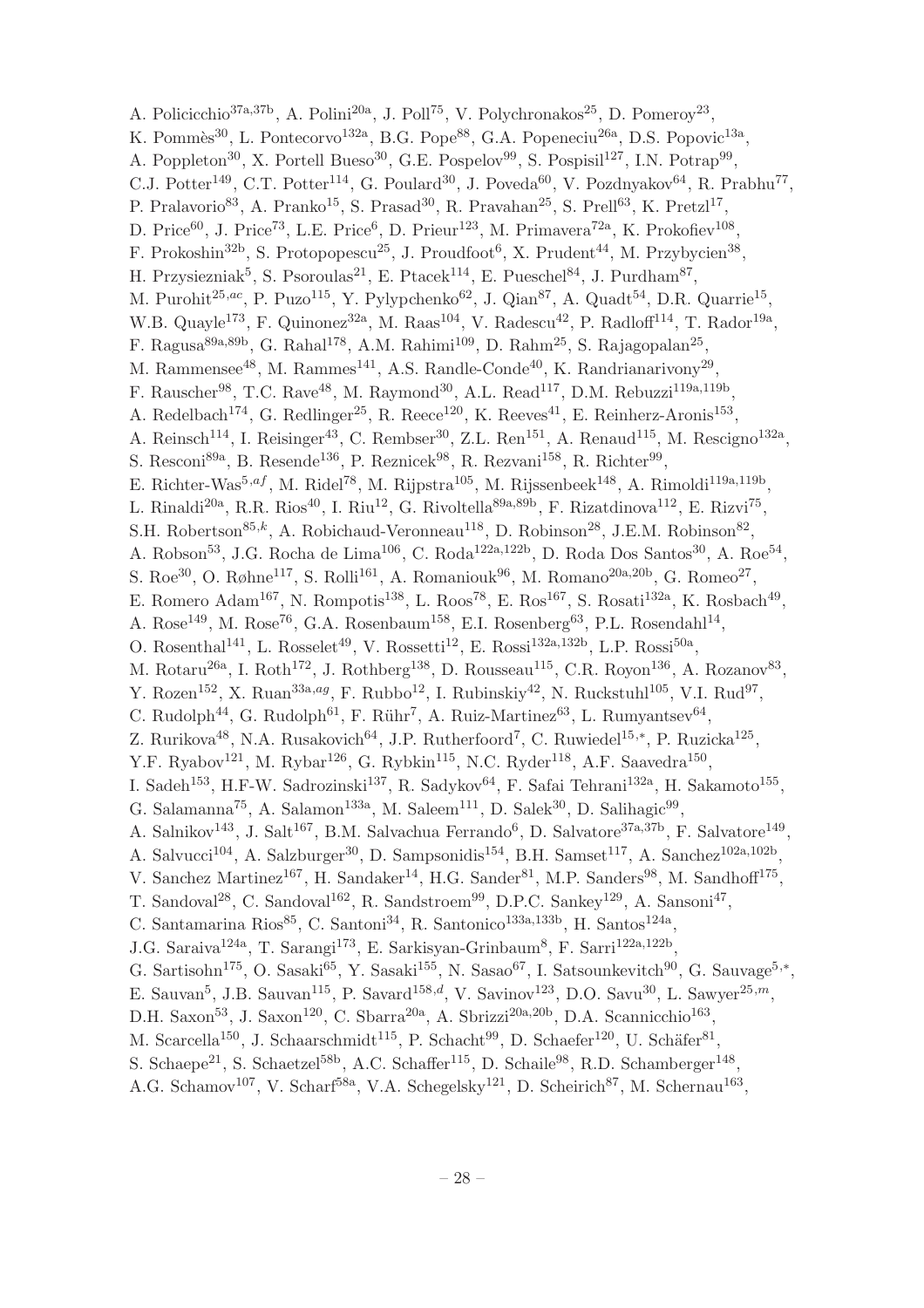M.I. Scherzer<sup>35</sup>, C. Schiavi<sup>50a,50b</sup>, J. Schieck<sup>98</sup>, M. Schioppa<sup>37a,37b</sup>, S. Schlenker<sup>30</sup>, E. Schmidt<sup>48</sup>, K. Schmieden<sup>21</sup>, C. Schmitt<sup>81</sup>, S. Schmitt<sup>58b</sup>, M. Schmitz<sup>21</sup>, B. Schneider<sup>17</sup>, U. Schnoor<sup>44</sup>, A. Schoening<sup>58b</sup>, A.L.S. Schorlemmer<sup>54</sup>, M. Schott<sup>30</sup>, D. Schouten<sup>159a</sup>, J. Schovancova<sup>125</sup>, M. Schram<sup>85</sup>, C. Schroeder<sup>81</sup>, N. Schroer<sup>58c</sup>, M.J. Schultens<sup>21</sup>, J. Schultes<sup>175</sup>, H.-C. Schultz-Coulon<sup>58a</sup>, H. Schulz<sup>16</sup>, M. Schumacher<sup>48</sup>, B.A. Schumm<sup>137</sup>, Ph. Schune<sup>136</sup>, C. Schwanenberger<sup>82</sup>, A. Schwartzman<sup>143</sup>, Ph. Schwegler<sup>99</sup>, Ph. Schwemling<sup>78</sup>, R. Schwienhorst<sup>88</sup>, R. Schwierz<sup>44</sup>, J. Schwindling<sup>136</sup>, T. Schwindt<sup>21</sup>, M. Schwoerer<sup>5</sup>, G. Sciolla<sup>23</sup>, W.G. Scott<sup>129</sup>, J. Searcy<sup>114</sup>, G. Sedov<sup>42</sup>, E. Sedykh<sup>121</sup>, S.C. Seidel<sup>103</sup>, A. Seiden<sup>137</sup>, F. Seifert<sup>44</sup>, J.M. Seixas<sup>24a</sup>, G. Sekhniaidze<sup>102a</sup>, S.J. Sekula<sup>40</sup>, K.E. Selbach<sup>46</sup>, D.M. Seliverstov<sup>121</sup>, B. Sellden<sup>146a</sup>, G. Sellers<sup>73</sup>, M. Seman<sup>144b</sup>, N. Semprini-Cesari<sup>20a,20b</sup>, C. Serfon<sup>98</sup>, L. Serin<sup>115</sup>, L. Serkin<sup>54</sup>, R. Seuster<sup>99</sup>, H. Severini<sup>111</sup>, A. Sfyrla<sup>30</sup>, E. Shabalina<sup>54</sup>, M. Shamim<sup>114</sup>, L.Y. Shan<sup>33a</sup>, J.T. Shank<sup>22</sup>, Q.T. Shao<sup>86</sup>, M. Shapiro<sup>15</sup>, P.B. Shatalov<sup>95</sup>, K. Shaw<sup>164a,164c</sup>, D. Sherman<sup>176</sup>, P. Sherwood<sup>77</sup>, A. Shibata<sup>108</sup>, S. Shimizu<sup>101</sup>, M. Shimojima<sup>100</sup>, T. Shin<sup>56</sup>, M. Shiyakova<sup>64</sup>, A. Shmeleva<sup>94</sup>, M.J. Shochet<sup>31</sup>, D. Short<sup>118</sup>, S. Shrestha<sup>63</sup>, E. Shulga<sup>96</sup>, M.A. Shupe<sup>7</sup>, P. Sicho<sup>125</sup>, A. Sidoti<sup>132a</sup>, F. Siegert<sup>48</sup>, Dj. Sijacki<sup>13a</sup>, O. Silbert<sup>172</sup>, J. Silva<sup>124a</sup>, Y. Silver<sup>153</sup>, D. Silverstein<sup>143</sup>, S.B. Silverstein<sup>146a</sup>, V. Simak<sup>127</sup>, O. Simard<sup>136</sup>, Lj. Simic<sup>13a</sup>, S. Simion<sup>115</sup>, E. Simioni<sup>81</sup>, B. Simmons<sup>77</sup>, R. Simoniello<sup>89a,89b</sup>, M. Simonyan<sup>36</sup>, P. Sinervo<sup>158</sup>, N.B. Sinev<sup>114</sup>, V. Sipica<sup>141</sup>, G. Siragusa<sup>174</sup>, A. Sircar<sup>25</sup>, A.N. Sisakyan<sup>64,\*</sup>, S.Yu. Sivoklokov<sup>97</sup>, J. Sjölin<sup>146a,146b</sup>, T.B. Sjursen<sup>14</sup>, L.A. Skinnari<sup>15</sup>, H.P. Skottowe<sup>57</sup>, K. Skovpen<sup>107</sup>, P. Skubic<sup>111</sup>, M. Slater<sup>18</sup>, T. Slavicek<sup>127</sup>, K. Sliwa<sup>161</sup>, V. Smakhtin<sup>172</sup>, B.H. Smart<sup>46</sup>, S.Yu. Smirnov<sup>96</sup>, Y. Smirnov<sup>96</sup>, L.N. Smirnova<sup>97</sup>, O. Smirnova<sup>79</sup>, B.C. Smith<sup>57</sup>, D. Smith<sup>143</sup>, K.M. Smith<sup>53</sup>, M. Smizanska<sup>71</sup>, K. Smolek<sup>127</sup>, A.A. Snesarev<sup>94</sup>, S.W. Snow<sup>82</sup>, J. Snow<sup>111</sup>, S. Snyder<sup>25</sup>, R. Sobie<sup>169,k</sup>, J. Sodomka<sup>127</sup>, A. Soffer<sup>153</sup>, C.A. Solans<sup>167</sup>, M. Solar<sup>127</sup>, J. Sol $c^{127}$ , E.Yu. Soldatov<sup>96</sup>, U. Soldevila<sup>167</sup>, E. Solfaroli Camillocci<sup>132a,132b</sup>, A.A. Solodkov<sup>128</sup>, O.V. Solovyanov<sup>128</sup>, V. Solovyev<sup>121</sup>, N. Soni<sup>1</sup>, V. Sopko<sup>127</sup>, B. Sopko<sup>127</sup>, M. Sosebee<sup>8</sup>, R. Soualah<sup>164a,164c</sup>, A. Soukharev<sup>107</sup>, S. Spagnolo<sup>72a,72b</sup>, F. Spanò<sup>76</sup>, R. Spighi<sup>20a</sup>, G. Spigo<sup>30</sup>, R. Spiwoks<sup>30</sup>, M. Spousta<sup>126,ah</sup>, T. Spreitzer<sup>158</sup>, B. Spurlock<sup>8</sup>, R.D. St. Denis<sup>53</sup>, J. Stahlman<sup>120</sup>, R. Stamen<sup>58a</sup>, E. Stanecka<sup>39</sup>, R.W. Stanek<sup>6</sup>, C. Stanescu<sup>134a</sup>, M. Stanescu-Bellu<sup>42</sup>, S. Stapnes<sup>117</sup>, E.A. Starchenko<sup>128</sup>, J. Stark<sup>55</sup>, P. Staroba<sup>125</sup>, P. Starovoitov<sup>42</sup>, R. Staszewski<sup>39</sup>, A. Staude<sup>98</sup>, P. Stavina<sup>144a,\*</sup>, G. Steele<sup>53</sup>, P. Steinbach<sup>44</sup>, P. Steinberg<sup>25</sup>, I. Stekl<sup>127</sup>, B. Stelzer<sup>142</sup>, H.J. Stelzer<sup>88</sup>, O. Stelzer-Chilton<sup>159a</sup>, H. Stenzel<sup>52</sup>, S. Stern<sup>99</sup>, G.A. Stewart<sup>30</sup>, J.A. Stillings<sup>21</sup>, M.C. Stockton<sup>85</sup>, K. Stoerig<sup>48</sup>, G. Stoicea<sup>26a</sup>, S. Stonjek<sup>99</sup>, P. Strachota<sup>126</sup>, A.R. Stradling<sup>8</sup>, A. Straessner<sup>44</sup>, J. Strandberg<sup>147</sup>, S. Strandberg<sup>146a,146b</sup>, A. Strandlie<sup>117</sup>, M. Strang<sup>109</sup>, E. Strauss<sup>143</sup>, M. Strauss<sup>111</sup>, P. Strizenec<sup>144b</sup>, R. Ströhmer<sup>174</sup>, D.M. Strom<sup>114</sup>, J.A. Strong<sup>76,\*</sup>, R. Stroynowski<sup>40</sup>, J. Strube<sup>129</sup>, B. Stugu<sup>14</sup>, I. Stumer<sup>25,\*</sup>, J. Stupak<sup>148</sup>, P. Sturm<sup>175</sup>, N.A. Styles<sup>42</sup>, D.A. Soh<sup>151,w</sup>, D. Su<sup>143</sup>, HS. Subramania<sup>3</sup>, A. Succurro<sup>12</sup>, Y. Sugaya<sup>116</sup>, C. Suhr<sup>106</sup>, M. Suk<sup>126</sup>, V.V. Sulin<sup>94</sup>, S. Sultansoy<sup>4d</sup>, T. Sumida<sup>67</sup>, X. Sun<sup>55</sup>, J.E. Sundermann<sup>48</sup>, K. Suruliz<sup>139</sup>, G. Susinno<sup>37a,37b</sup>, M.R. Sutton<sup>149</sup>, Y. Suzuki<sup>65</sup>, Y. Suzuki<sup>66</sup>, M. Svatos<sup>125</sup>, S. Swedish<sup>168</sup>, I. Sykora<sup>144a</sup>, T. Sykora $^{126}$ , J. Sánchez $^{167}$ , D. Ta $^{105}$ , K. Tackmann $^{42}$ , A. Taffard $^{163}$ , R. Tafirout $^{159a}$ ,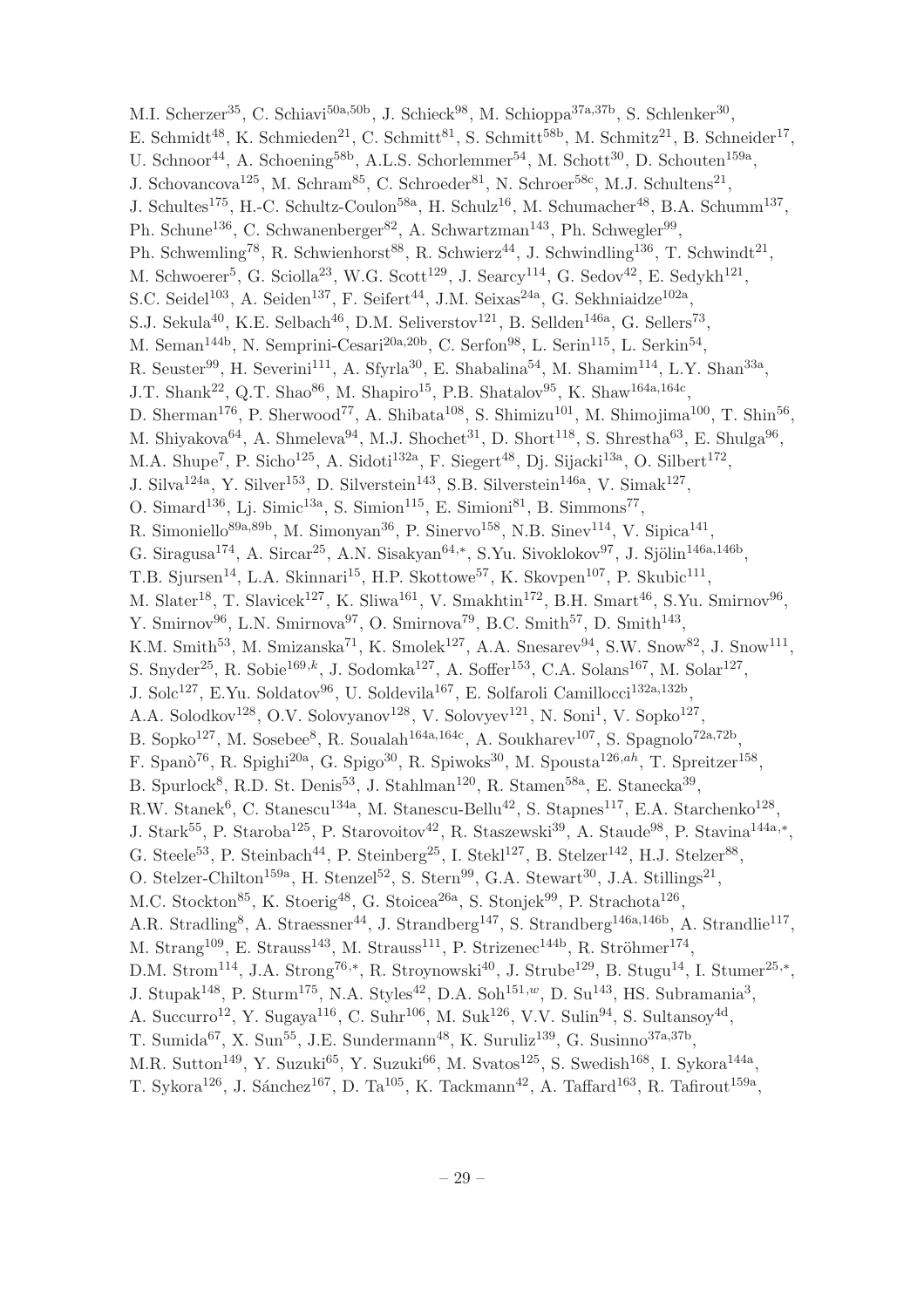N. Taiblum<sup>153</sup>, Y. Takahashi<sup>101</sup>, H. Takai<sup>25</sup>, R. Takashima<sup>68</sup>, H. Takeda<sup>66</sup>, T. Takeshita<sup>140</sup>, Y. Takubo<sup>65</sup>, M. Talby<sup>83</sup>, A. Talyshev<sup>107,f</sup>, M.C. Tamsett<sup>25</sup>, J. Tanaka<sup>155</sup>, R. Tanaka<sup>115</sup>, S. Tanaka<sup>131</sup>, S. Tanaka<sup>65</sup>, A.J. Tanasijczuk<sup>142</sup>, K. Tani<sup>66</sup>, N. Tannoury<sup>83</sup>, S. Tapprogge<sup>81</sup>, D. Tardif<sup>158</sup>, S. Tarem<sup>152</sup>, F. Tarrade<sup>29</sup>, G.F. Tartarelli<sup>89a</sup>, P. Tas<sup>126</sup>, M. Tasevsky<sup>125</sup>, E. Tassi<sup>37a,37b</sup>, M. Tatarkhanov<sup>15</sup>, Y. Tayalati<sup>135d</sup>, C. Taylor<sup>77</sup>, F.E. Taylor<sup>92</sup>, G.N. Taylor<sup>86</sup>, W. Taylor<sup>159b</sup>, M. Teinturier<sup>115</sup>, F.A. Teischinger<sup>30</sup>, M. Teixeira Dias Castanheira<sup>75</sup>, P. Teixeira-Dias<sup>76</sup>, K.K. Temming<sup>48</sup>, H. Ten Kate<sup>30</sup>, P.K. Teng<sup>151</sup>, S. Terada<sup>65</sup>, K. Terashi<sup>155</sup>, J. Terron<sup>80</sup>, M. Testa<sup>47</sup>, R.J. Teuscher<sup>158,k</sup>, J. Therhaag<sup>21</sup>, T. Theveneaux-Pelzer<sup>78</sup>, S. Thoma<sup>48</sup>, J.P. Thomas<sup>18</sup>, E.N. Thompson<sup>35</sup>, P.D. Thompson<sup>18</sup>, P.D. Thompson<sup>158</sup>, A.S. Thompson<sup>53</sup>, L.A. Thomsen<sup>36</sup>, E. Thomson<sup>120</sup>, M. Thomson<sup>28</sup>, W.M. Thong<sup>86</sup>, R.P. Thun<sup>87</sup>, F. Tian<sup>35</sup>, M.J. Tibbetts<sup>15</sup>, T. Tic<sup>125</sup>, V.O. Tikhomirov<sup>94</sup>, Y.A. Tikhonov<sup>107, f</sup>, S. Timoshenko<sup>96</sup>, P. Tipton<sup>176</sup>, S. Tisserant<sup>83</sup>, T. Todorov<sup>5</sup>, S. Todorova-Nova<sup>161</sup>, B. Toggerson<sup>163</sup>, J. Tojo<sup>69</sup>, S. Tokár<sup>144a</sup>, K. Tokushuku<sup>65</sup>, K. Tollefson<sup>88</sup>, M. Tomoto<sup>101</sup>, L. Tompkins<sup>31</sup>, K. Toms<sup>103</sup>, A. Tonoyan<sup>14</sup>, C. Topfel<sup>17</sup>, N.D. Topilin<sup>64</sup>, I. Torchiani<sup>30</sup>, E. Torrence<sup>114</sup>, H. Torres<sup>78</sup>, E. Torró Pastor<sup>167</sup>, J. Toth<sup>83,ad</sup>, F. Touchard<sup>83</sup>, D.R. Tovey<sup>139</sup>, T. Trefzger<sup>174</sup>, L. Tremblet<sup>30</sup>, A. Tricoli<sup>30</sup>, I.M. Trigger<sup>159a</sup>, S. Trincaz-Duvoid<sup>78</sup>, M.F. Tripiana<sup>70</sup>, N. Triplett<sup>25</sup>, W. Trischuk<sup>158</sup>, B. Trocmé<sup>55</sup>, C. Troncon<sup>89a</sup>, M. Trottier-McDonald<sup>142</sup>, M. Trzebinski<sup>39</sup>, A. Trzupek<sup>39</sup>, C. Tsarouchas<sup>30</sup>, J.C-L. Tseng<sup>118</sup>, M. Tsiakiris<sup>105</sup>, P.V. Tsiareshka<sup>90</sup>, D. Tsionou<sup>5,ai</sup>, G. Tsipolitis<sup>10</sup>, S. Tsiskaridze<sup>12</sup>, V. Tsiskaridze<sup>48</sup>, E.G. Tskhadadze<sup>51a</sup>, I.I. Tsukerman<sup>95</sup>, V. Tsulaia<sup>15</sup>, J.-W. Tsung<sup>21</sup>, S. Tsuno<sup>65</sup>, D. Tsybychev<sup>148</sup>, A. Tua<sup>139</sup>, A. Tudorache<sup>26a</sup>, V. Tudorache<sup>26a</sup>, J.M. Tuggle<sup>31</sup>, M. Turala<sup>39</sup>, D. Turecek<sup>127</sup>, I. Turk Cakir<sup>4e</sup>, E. Turlay<sup>105</sup>, R. Turra<sup>89a,89b</sup>, P.M. Tuts<sup>35</sup>, A. Tykhonov<sup>74</sup>, M. Tylmad<sup>146a,146b</sup>, M. Tyndel<sup>129</sup>, G. Tzanakos<sup>9</sup>, K. Uchida<sup>21</sup>, I. Ueda<sup>155</sup>, R. Ueno<sup>29</sup>, M. Ugland<sup>14</sup>, M. Uhlenbrock<sup>21</sup>, M. Uhrmacher<sup>54</sup>, F. Ukegawa<sup>160</sup>, G. Unal<sup>30</sup>, A. Undrus<sup>25</sup>, G. Unel<sup>163</sup>, Y. Unno<sup>65</sup>, D. Urbaniec<sup>35</sup>, G. Usai<sup>8</sup>, M. Uslenghi<sup>119a,119b</sup>, L. Vacavant<sup>83</sup>, V. Vacek<sup>127</sup>, B. Vachon<sup>85</sup>, S. Vahsen<sup>15</sup>, J. Valenta<sup>125</sup>, S. Valentinetti<sup>20a,20b</sup>, A. Valero<sup>167</sup>, S. Valkar<sup>126</sup>, E. Valladolid Gallego<sup>167</sup>, S. Vallecorsa<sup>152</sup>, J.A. Valls Ferrer<sup>167</sup>, P.C. Van Der Deijl<sup>105</sup>, R. van der Geer<sup>105</sup>, H. van der Graaf<sup>105</sup>, R. Van Der Leeuw<sup>105</sup>, E. van der Poel<sup>105</sup>, D. van der Ster<sup>30</sup>, N. van Eldik<sup>30</sup>, P. van Gemmeren<sup>6</sup>, I. van Vulpen<sup>105</sup>, M. Vanadia<sup>99</sup>, W. Vandelli<sup>30</sup>, A. Vaniachine<sup>6</sup>, P. Vankov<sup>42</sup>, F. Vannucci<sup>78</sup>, R. Vari<sup>132a</sup>, T. Varol<sup>84</sup>, D. Varouchas<sup>15</sup>, A. Vartapetian<sup>8</sup>, K.E. Varvell<sup>150</sup>, V.I. Vassilakopoulos<sup>56</sup>, F. Vazeille<sup>34</sup>, T. Vazquez Schroeder<sup>54</sup>, G. Vegni<sup>89a,89b</sup>, J.J. Veillet<sup>115</sup>, F. Veloso<sup>124a</sup>, R. Veness<sup>30</sup>, S. Veneziano<sup>132a</sup>, A. Ventura<sup>72a,72b</sup>, D. Ventura<sup>84</sup>, M. Venturi<sup>48</sup>, N. Venturi<sup>158</sup>, V. Vercesi<sup>119a</sup>, M. Verducci<sup>138</sup>, W. Verkerke<sup>105</sup>, J.C. Vermeulen<sup>105</sup>, A. Vest<sup>44</sup>, M.C. Vetterli<sup>142,d</sup>, I. Vichou<sup>165</sup>, T. Vickey<sup>145b,aj</sup>, O.E. Vickey Boeriu<sup>145b</sup>, G.H.A. Viehhauser<sup>118</sup>, S. Viel<sup>168</sup>, M. Villa<sup>20a,20b</sup>, M. Villaplana Perez<sup>167</sup>, E. Vilucchi<sup>47</sup>, M.G. Vincter<sup>29</sup>, E. Vinek<sup>30</sup>, V.B. Vinogradov<sup>64</sup>, M. Virchaux<sup>136,\*</sup>, J. Virzi<sup>15</sup>, O. Vitells<sup>172</sup>, M. Viti<sup>42</sup>, I. Vivarelli<sup>48</sup>, F. Vives Vaque<sup>3</sup>, S. Vlachos<sup>10</sup>, D. Vladoiu<sup>98</sup>, M. Vlasak $^{127}$ , A. Vogel<sup>21</sup>, P. Vokac $^{127}$ , G. Volpi<sup>47</sup>, M. Volpi<sup>86</sup>, G. Volpini<sup>89a</sup>, H. von der Schmitt<sup>99</sup>, H. von Radziewski<sup>48</sup>, E. von Toerne<sup>21</sup>, V. Vorobel<sup>126</sup>,

V. Vorwerk<sup>12</sup>, M. Vos<sup>167</sup>, R. Voss<sup>30</sup>, T.T. Voss<sup>175</sup>, J.H. Vossebeld<sup>73</sup>, N. Vranjes<sup>136</sup>,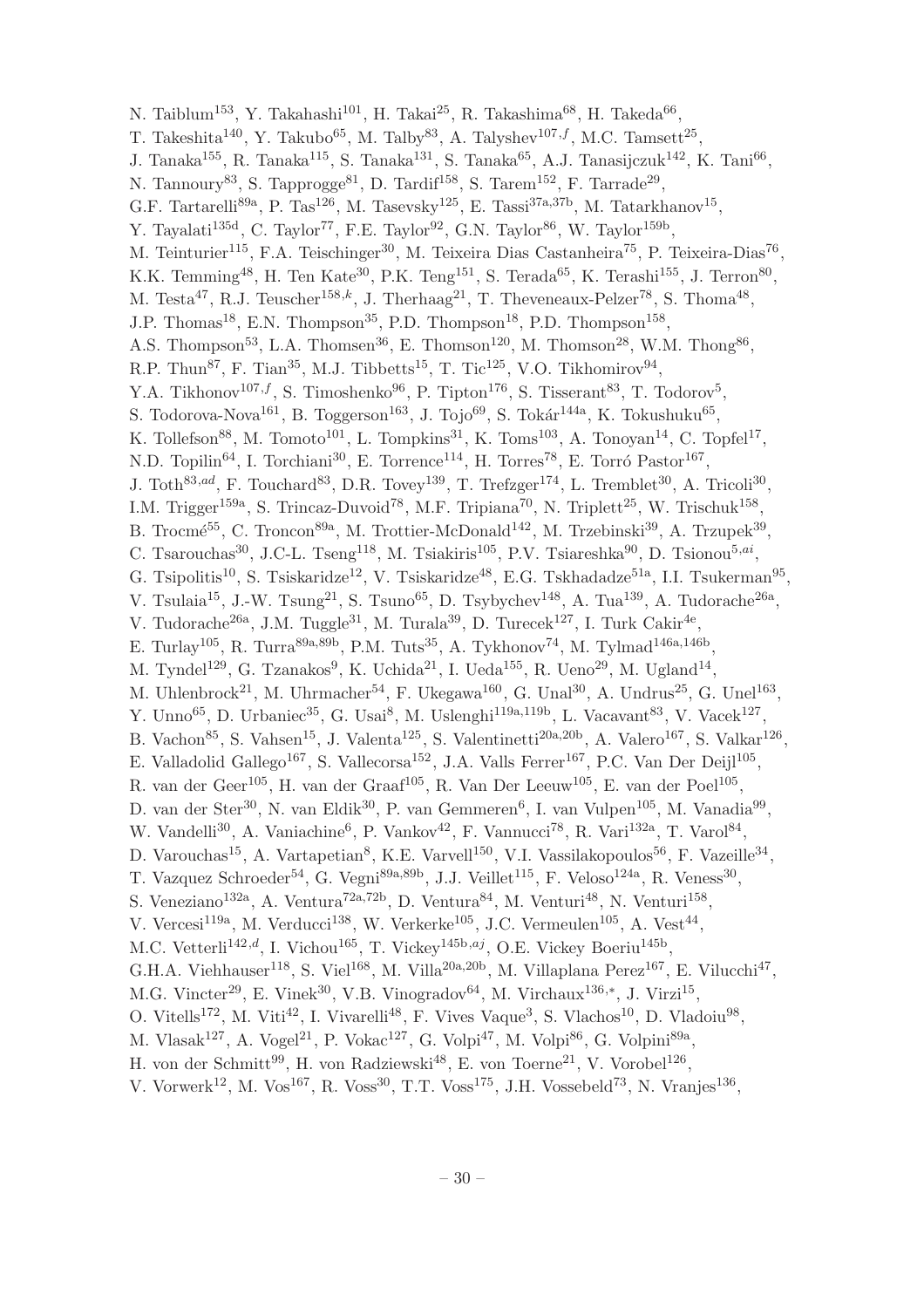M. Vranjes Milosavljevic $^{105}$ , V. Vrba $^{125}$ , M. Vreeswijk $^{105}$ , T. Vu Anh<sup>48</sup>, R. Vuillermet $^{30}$ , I. Vukotic<sup>31</sup>, W. Wagner<sup>175</sup>, P. Wagner<sup>120</sup>, H. Wahlen<sup>175</sup>, S. Wahrmund<sup>44</sup>, J. Wakabayashi<sup>101</sup>, S. Walch<sup>87</sup>, J. Walder<sup>71</sup>, R. Walker<sup>98</sup>, W. Walkowiak<sup>141</sup>, R. Wall<sup>176</sup>, P. Waller<sup>73</sup>, B. Walsh<sup>176</sup>, C. Wang<sup>45</sup>, H. Wang<sup>173</sup>, H. Wang<sup>33b,ak</sup>, J. Wang<sup>151</sup>, J. Wang<sup>55</sup>, R. Wang<sup>103</sup>, S.M. Wang<sup>151</sup>, T. Wang<sup>21</sup>, A. Warburton<sup>85</sup>, C.P. Ward<sup>28</sup>, M. Warsinsky<sup>48</sup>, A. Washbrook<sup>46</sup>, C. Wasicki<sup>42</sup>, I. Watanabe<sup>66</sup>, P.M. Watkins<sup>18</sup>, A.T. Watson<sup>18</sup>, I.J. Watson<sup>150</sup>, M.F. Watson<sup>18</sup>, G. Watts<sup>138</sup>, S. Watts<sup>82</sup>, A.T. Waugh<sup>150</sup>, B.M. Waugh<sup>77</sup>, M.S. Weber<sup>17</sup>, P. Weber<sup>54</sup>, A.R. Weidberg<sup>118</sup>, P. Weigell<sup>99</sup>, J. Weingarten<sup>54</sup>, C. Weiser<sup>48</sup>, H. Wellenstein<sup>23</sup>, P.S. Wells<sup>30</sup>, T. Wenaus<sup>25</sup>, D. Wendland<sup>16</sup>, Z. Weng<sup>151,*w*</sup>, T. Wengler<sup>30</sup>, S. Wenig<sup>30</sup>, N. Wermes<sup>21</sup>, M. Werner<sup>48</sup>, P. Werner<sup>30</sup>, M. Werth<sup>163</sup>, M. Wessels<sup>58a</sup>, J. Wetter<sup>161</sup>, C. Weydert<sup>55</sup>, K. Whalen<sup>29</sup>, S.J. Wheeler-Ellis<sup>163</sup>, A. White<sup>8</sup>, M.J. White<sup>86</sup>, S. White<sup>122a,122b</sup>, S.R. Whitehead<sup>118</sup>, D. Whiteson<sup>163</sup>, D. Whittington<sup>60</sup>, F. Wicek<sup>115</sup>, D. Wicke<sup>175</sup>, F.J. Wickens<sup>129</sup>, W. Wiedenmann<sup>173</sup>, M. Wielers<sup>129</sup>, P. Wienemann<sup>21</sup>, C. Wiglesworth<sup>75</sup>, L.A.M. Wiik-Fuchs<sup>48</sup>, P.A. Wijeratne<sup>77</sup>, A. Wildauer<sup>99</sup>, M.A. Wildt<sup>42,s</sup>, I. Wilhelm<sup>126</sup>, H.G. Wilkens<sup>30</sup>, J.Z. Will<sup>98</sup>, E. Williams<sup>35</sup>, H.H. Williams<sup>120</sup>, W. Willis<sup>35</sup>, S. Willocq<sup>84</sup>, J.A. Wilson<sup>18</sup>, M.G. Wilson<sup>143</sup>, A. Wilson<sup>87</sup>, I. Wingerter-Seez<sup>5</sup>, S. Winkelmann<sup>48</sup>, F. Winklmeier<sup>30</sup>, M. Wittgen<sup>143</sup>, S.J. Wollstadt<sup>81</sup>, M.W. Wolter<sup>39</sup>, H. Wolters<sup>124a,h</sup>, W.C. Wong<sup>41</sup>, G. Wooden<sup>87</sup>, B.K. Wosiek<sup>39</sup>, J. Wotschack<sup>30</sup>, M.J. Woudstra<sup>82</sup>, K.W. Wozniak<sup>39</sup>, K. Wraight<sup>53</sup>, M. Wright<sup>53</sup>, B. Wrona<sup>73</sup>, S.L. Wu<sup>173</sup>, X. Wu<sup>49</sup>, Y. Wu<sup>33b,al</sup>, E. Wulf<sup>35</sup>, B.M. Wynne<sup>46</sup>, S. Xella<sup>36</sup>, M. Xiao136, S. Xie48, C. Xu33b,z, D. Xu139, B. Yabsley150, S. Yacoob145a,am, M. Yamada $^{65}$ , H. Yamaguchi<sup>155</sup>, A. Yamamoto<sup>65</sup>, K. Yamamoto<sup>63</sup>, S. Yamamoto<sup>155</sup>, T. Yamamura<sup>155</sup>, T. Yamanaka<sup>155</sup>, J. Yamaoka<sup>45</sup>, T. Yamazaki<sup>155</sup>, Y. Yamazaki<sup>66</sup>, Z. Yan<sup>22</sup>, H. Yang<sup>87</sup>, U.K. Yang<sup>82</sup>, Y. Yang<sup>60</sup>, Z. Yang<sup>146a,146b</sup>, S. Yanush<sup>91</sup>, L. Yao<sup>33a</sup>, Y. Yao<sup>15</sup>, Y. Yasu<sup>65</sup>, G.V. Ybeles Smit<sup>130</sup>, J. Ye<sup>40</sup>, S. Ye<sup>25</sup>, M. Yilmaz<sup>4c</sup>, R. Yoosoofmiya<sup>123</sup>, K. Yorita<sup>171</sup>, R. Yoshida<sup>6</sup>, C. Young<sup>143</sup>, C.J. Young<sup>118</sup>, S. Youssef<sup>22</sup>, D. Yu<sup>25</sup>, J. Yu<sup>8</sup>, J. Yu<sup>112</sup>, L. Yuan<sup>66</sup>, A. Yurkewicz<sup>106</sup>, B. Zabinski<sup>39</sup>, R. Zaidan<sup>62</sup>, A.M. Zaitsev<sup>128</sup>, Z. Zajacova<sup>30</sup>, L. Zanello<sup>132a,132b</sup>, D. Zanzi<sup>99</sup>, A. Zaytsev<sup>25</sup>, C. Zeitnitz<sup>175</sup>, M. Zeman<sup>125</sup>, A. Zemla<sup>39</sup>, C. Zendler<sup>21</sup>, O. Zenin<sup>128</sup>, T. Ženiš<sup>144a</sup>, Z. Zinonos<sup>122a,122b</sup>, S. Zenz<sup>15</sup>, D. Zerwas<sup>115</sup>, G. Zevi della Porta<sup>57</sup>, Z. Zhan<sup>33d</sup>, D. Zhang $^{33b,ak}$ , H. Zhang $^{88}$ , J. Zhang $^6$ , X. Zhang $^{33d}$ , Z. Zhang $^{115}$ , L. Zhao $^{108}$ , T. Zhao $^{138}$ , Z. Zhao<sup>33b</sup>, A. Zhemchugov<sup>64</sup>, J. Zhong<sup>118</sup>, B. Zhou<sup>87</sup>, N. Zhou<sup>163</sup>, Y. Zhou<sup>151</sup>, C.G. Zhu<sup>33d</sup>, H. Zhu<sup>42</sup>, J. Zhu<sup>87</sup>, Y. Zhu<sup>33b</sup>, X. Zhuang<sup>98</sup>, V. Zhuravlov<sup>99</sup>, D. Zieminska $^{60}$ , N.I. Zimin $^{64}$ , R. Zimmermann $^{21}$ , S. Zimmermann $^{21}$ , S. Zimmermann $^{48}$ , M. Ziolkowski<sup>141</sup>, R. Zitoun<sup>5</sup>, L. Živković<sup>35</sup>, V.V. Zmouchko<sup>128,\*</sup>, G. Zobernig<sup>173</sup>, A. Zoccoli<sup>20a, 20b</sup>, M. zur Nedden<sup>16</sup>, V. Zutshi<sup>106</sup>, L. Zwalinski<sup>30</sup>.

<sup>1</sup> School of Chemistry and Physics, University of Adelaide, North Terrace Campus, 5000, SA, Australia

<sup>2</sup> Physics Department, SUNY Albany, Albany NY, United States of America

<sup>3</sup> Department of Physics, University of Alberta, Edmonton AB, Canada

 $4(a)$  Department of Physics, Ankara University, Ankara;  $(b)$  Department of Physics, Dumlupinar University, Kutahya;  $^{(c)}$  Department of Physics, Gazi University, Ankara;  $^{(d)}$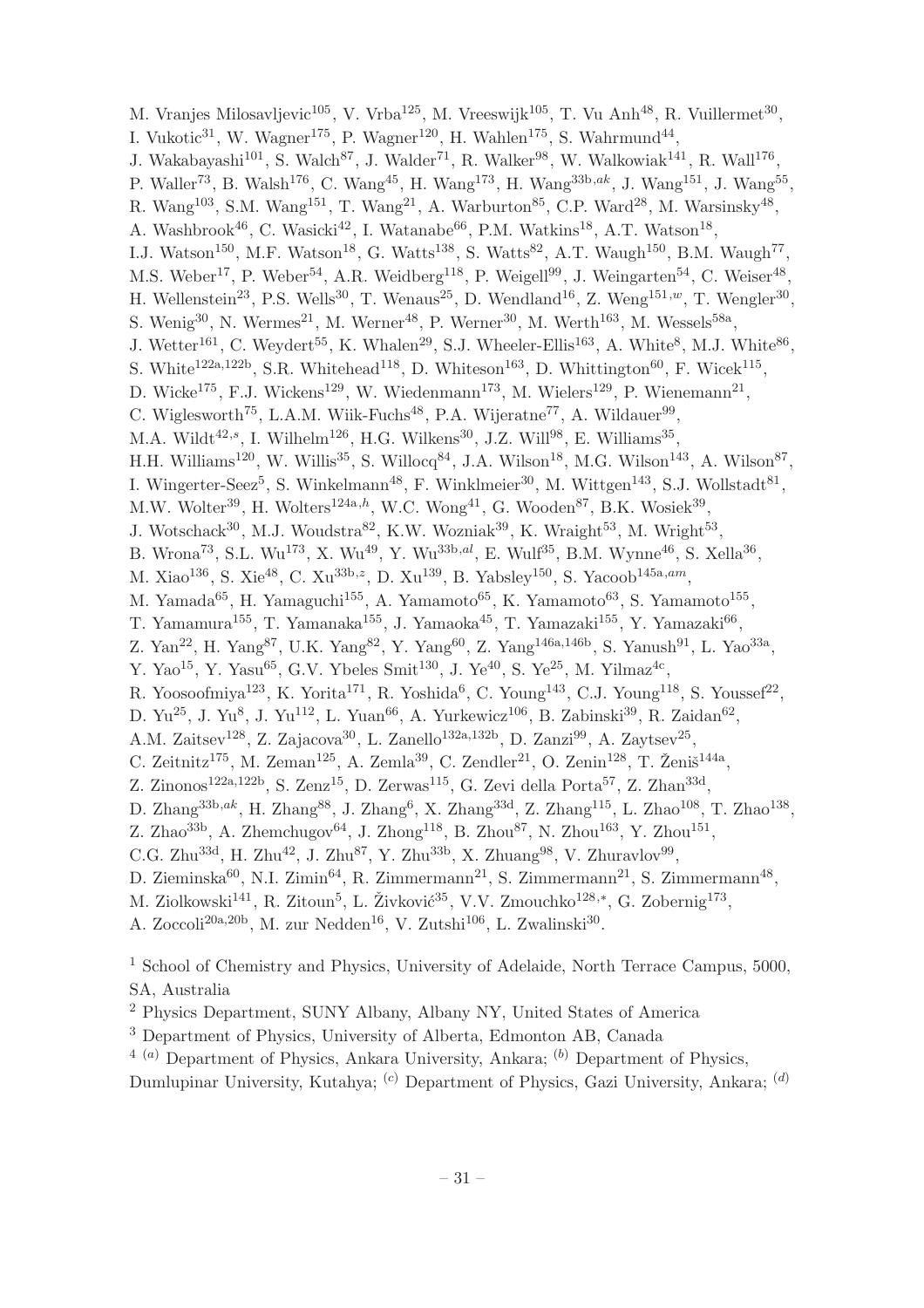Division of Physics, TOBB University of Economics and Technology, Ankara; <sup>(e)</sup> Turkish Atomic Energy Authority, Ankara, Turkey

<sup>5</sup> LAPP, CNRS/IN2P3 and Université de Savoie, Annecy-le-Vieux, France

<sup>6</sup> High Energy Physics Division, Argonne National Laboratory, Argonne IL, United States of America

<sup>7</sup> Department of Physics, University of Arizona, Tucson AZ, United States of America

<sup>8</sup> Department of Physics, The University of Texas at Arlington, Arlington TX, United States of America

<sup>9</sup> Physics Department, University of Athens, Athens, Greece

<sup>10</sup> Physics Department, National Technical University of Athens, Zografou, Greece

<sup>11</sup> Institute of Physics, Azerbaijan Academy of Sciences, Baku, Azerbaijan

 $^{12}$  Institut de Física d'Altes Energies and Departament de Física de la Universitat

Autònoma de Barcelona and ICREA, Barcelona, Spain

<sup>13 (a)</sup> Institute of Physics, University of Belgrade, Belgrade; <sup>(b)</sup> Vinca Institute of Nuclear Sciences, University of Belgrade, Belgrade, Serbia

<sup>14</sup> Department for Physics and Technology, University of Bergen, Bergen, Norway

<sup>15</sup> Physics Division, Lawrence Berkeley National Laboratory and University of California, Berkeley CA, United States of America

<sup>16</sup> Department of Physics, Humboldt University, Berlin, Germany

<sup>17</sup> Albert Einstein Center for Fundamental Physics and Laboratory for High Energy Physics, University of Bern, Bern, Switzerland

<sup>18</sup> School of Physics and Astronomy, University of Birmingham, Birmingham, United Kingdom

<sup>19 (a)</sup> Department of Physics, Bogazici University, Istanbul; <sup>(b)</sup> Division of Physics, Dogus University, Istanbul; <sup>(c)</sup> Department of Physics Engineering, Gaziantep University, Gaziantep; (d) Department of Physics, Istanbul Technical University, Istanbul, Turkey <sup>20 (a)</sup> INFN Sezione di Bologna; <sup>(b)</sup> Dipartimento di Fisica, Università di Bologna,

Bologna, Italy

<sup>21</sup> Physikalisches Institut, University of Bonn, Bonn, Germany

<sup>22</sup> Department of Physics, Boston University, Boston MA, United States of America

<sup>23</sup> Department of Physics, Brandeis University, Waltham MA, United States of America

<sup>24 (a)</sup> Universidade Federal do Rio De Janeiro COPPE/EE/IF, Rio de Janeiro; <sup>(b)</sup> Federal University of Juiz de Fora (UFJF), Juiz de Fora; <sup>(c)</sup> Federal University of Sao Joao del Rei (UFSJ), Sao Joao del Rei; <sup>(d)</sup> Instituto de Fisica, Universidade de Sao Paulo, Sao Paulo, Brazil

<sup>25</sup> Physics Department, Brookhaven National Laboratory, Upton NY, United States of America

<sup>26 (a)</sup> National Institute of Physics and Nuclear Engineering, Bucharest;  $^{(b)}$  University Politehnica Bucharest, Bucharest; <sup>(c)</sup> West University in Timisoara, Timisoara, Romania

<sup>27</sup> Departamento de Física, Universidad de Buenos Aires, Buenos Aires, Argentina

<sup>28</sup> Cavendish Laboratory, University of Cambridge, Cambridge, United Kingdom

<sup>29</sup> Department of Physics, Carleton University, Ottawa ON, Canada

<sup>30</sup> CERN, Geneva, Switzerland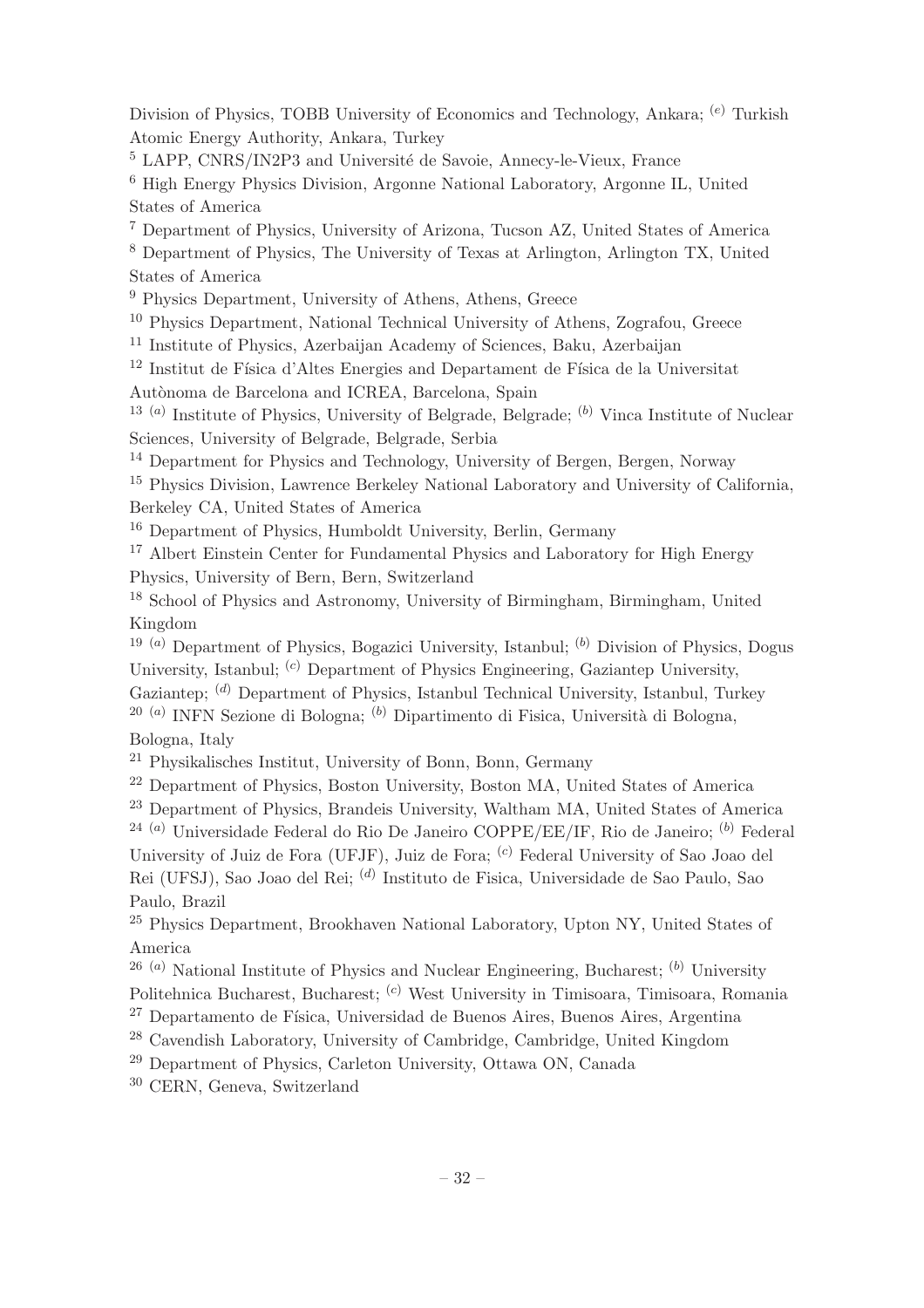<sup>31</sup> Enrico Fermi Institute, University of Chicago, Chicago IL, United States of America  $32(a)$  Departamento de Física, Pontificia Universidad Católica de Chile, Santiago;  $(b)$ Departamento de Física, Universidad Técnica Federico Santa María, Valparaíso, Chile  $33$  (a) Institute of High Energy Physics, Chinese Academy of Sciences, Beijing; (b)

Department of Modern Physics, University of Science and Technology of China, Anhui;

 $(c)$  Department of Physics, Nanjing University, Jiangsu;  $(d)$  School of Physics, Shandong University, Shandong, China

<sup>34</sup> Laboratoire de Physique Corpusculaire, Clermont Université and Université Blaise Pascal and CNRS/IN2P3, Aubiere Cedex, France

<sup>35</sup> Nevis Laboratory, Columbia University, Irvington NY, United States of America <sup>36</sup> Niels Bohr Institute, University of Copenhagen, Kobenhavn, Denmark

 $37$ <sup>(a)</sup> INFN Gruppo Collegato di Cosenza; <sup>(b)</sup> Dipartimento di Fisica, Università della Calabria, Arcavata di Rende, Italy

<sup>38</sup> AGH University of Science and Technology, Faculty of Physics and Applied Computer Science, Krakow, Poland

<sup>39</sup> The Henryk Niewodniczanski Institute of Nuclear Physics, Polish Academy of Sciences, Krakow, Poland

<sup>40</sup> Physics Department, Southern Methodist University, Dallas TX, United States of America

<sup>41</sup> Physics Department, University of Texas at Dallas, Richardson TX, United States of America

<sup>42</sup> DESY, Hamburg and Zeuthen, Germany

 $43$  Institut für Experimentelle Physik IV, Technische Universität Dortmund, Dortmund, Germany

<sup>44</sup> Institut für Kern- und Teilchenphysik, Technical University Dresden, Dresden, Germany

<sup>45</sup> Department of Physics, Duke University, Durham NC, United States of America

<sup>46</sup> SUPA - School of Physics and Astronomy, University of Edinburgh, Edinburgh, United Kingdom

<sup>47</sup> INFN Laboratori Nazionali di Frascati, Frascati, Italy

<sup>48</sup> Fakultät für Mathematik und Physik, Albert-Ludwigs-Universität, Freiburg, Germany

<sup>49</sup> Section de Physique, Université de Genève, Geneva, Switzerland

<sup>50 (a)</sup> INFN Sezione di Genova; <sup>(b)</sup> Dipartimento di Fisica, Università di Genova, Genova, Italy

 $^{51}$  (a) E. Andronikashvili Institute of Physics, Tbilisi State University, Tbilisi; (b) High Energy Physics Institute, Tbilisi State University, Tbilisi, Georgia

<sup>52</sup> II Physikalisches Institut, Justus-Liebig-Universität Giessen, Giessen, Germany

<sup>53</sup> SUPA - School of Physics and Astronomy, University of Glasgow, Glasgow, United Kingdom

 $^{54}$  II Physikalisches Institut, Georg-August-Universität, Göttingen, Germany

<sup>55</sup> Laboratoire de Physique Subatomique et de Cosmologie, Université Joseph Fourier and

CNRS/IN2P3 and Institut National Polytechnique de Grenoble, Grenoble, France

<sup>56</sup> Department of Physics, Hampton University, Hampton VA, United States of America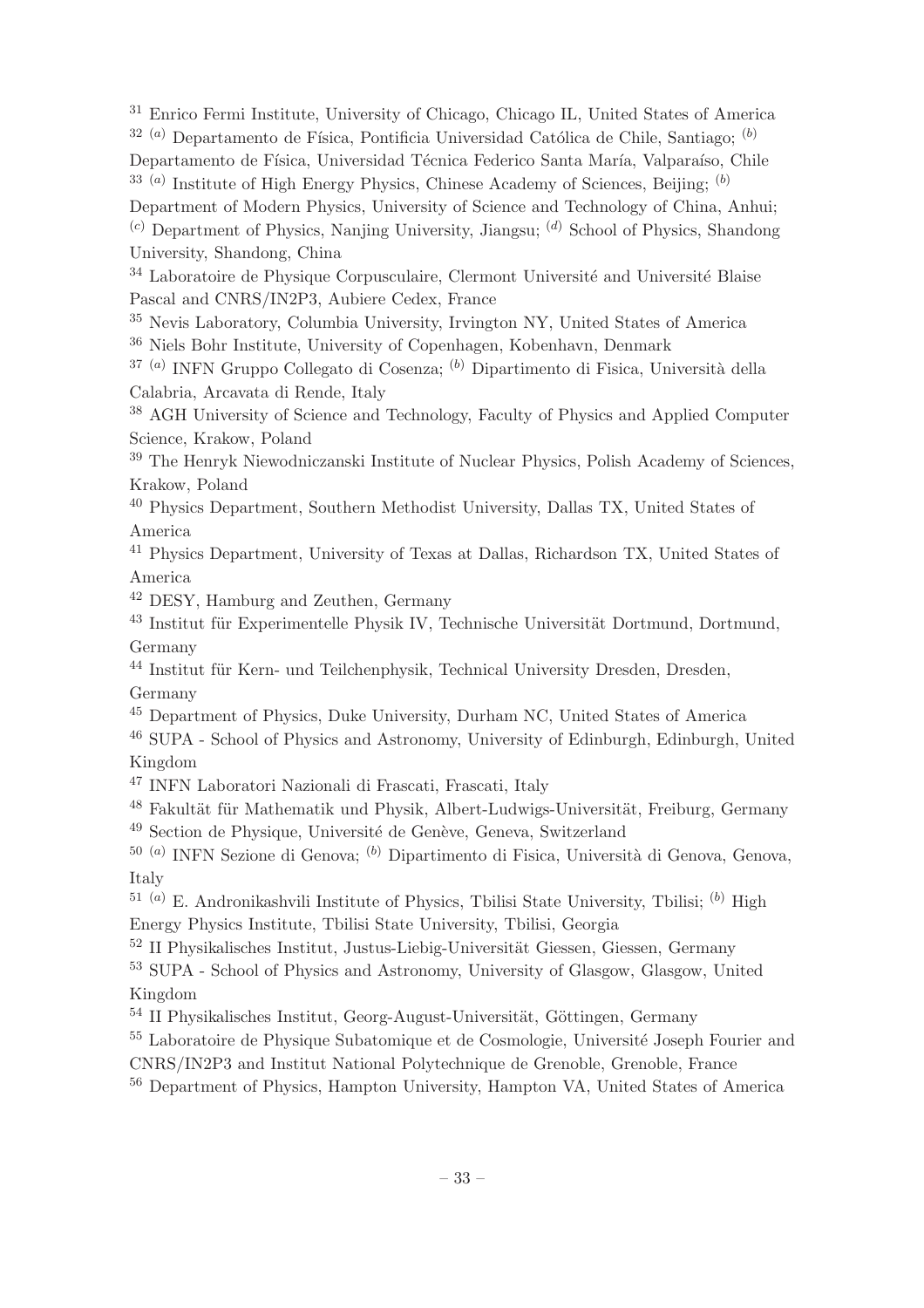<sup>57</sup> Laboratory for Particle Physics and Cosmology, Harvard University, Cambridge MA, United States of America

 $58$  (a) Kirchhoff-Institut für Physik, Ruprecht-Karls-Universität Heidelberg, Heidelberg;  $(b)$  Physikalisches Institut, Ruprecht-Karls-Universität Heidelberg, Heidelberg;  $(c)$  ZITI Institut für technische Informatik, Ruprecht-Karls-Universität Heidelberg, Mannheim, Germany

<sup>59</sup> Faculty of Applied Information Science, Hiroshima Institute of Technology, Hiroshima, Japan

<sup>60</sup> Department of Physics, Indiana University, Bloomington IN, United States of America

 $61$  Institut für Astro- und Teilchenphysik, Leopold-Franzens-Universität, Innsbruck, Austria

<sup>62</sup> University of Iowa, Iowa City IA, United States of America

<sup>63</sup> Department of Physics and Astronomy, Iowa State University, Ames IA, United States of America

<sup>64</sup> Joint Institute for Nuclear Research, JINR Dubna, Dubna, Russia

<sup>65</sup> KEK, High Energy Accelerator Research Organization, Tsukuba, Japan

<sup>66</sup> Graduate School of Science, Kobe University, Kobe, Japan

<sup>67</sup> Faculty of Science, Kyoto University, Kyoto, Japan

<sup>68</sup> Kyoto University of Education, Kyoto, Japan

<sup>69</sup> Department of Physics, Kyushu University, Fukuoka, Japan

<sup>70</sup> Instituto de Física La Plata, Universidad Nacional de La Plata and CONICET. La Plata, Argentina

<sup>71</sup> Physics Department, Lancaster University, Lancaster, United Kingdom

<sup>72 (a)</sup> INFN Sezione di Lecce; <sup>(b)</sup> Dipartimento di Matematica e Fisica, Università del Salento, Lecce, Italy

<sup>73</sup> Oliver Lodge Laboratory, University of Liverpool, Liverpool, United Kingdom

<sup>74</sup> Department of Physics, Jožef Stefan Institute and University of Ljubliana, Ljubliana, Slovenia

<sup>75</sup> School of Physics and Astronomy, Queen Mary University of London, London, United Kingdom

<sup>76</sup> Department of Physics, Royal Holloway University of London, Surrey, United Kingdom

<sup>77</sup> Department of Physics and Astronomy, University College London, London, United Kingdom

<sup>78</sup> Laboratoire de Physique Nucléaire et de Hautes Energies, UPMC and Université Paris-Diderot and CNRS/IN2P3, Paris, France

<sup>79</sup> Fysiska institutionen, Lunds universitet, Lund, Sweden

<sup>80</sup> Departamento de Fisica Teorica C-15, Universidad Autonoma de Madrid, Madrid, Spain

 $81$  Institut für Physik, Universität Mainz, Mainz, Germany

<sup>82</sup> School of Physics and Astronomy, University of Manchester, Manchester, United Kingdom

<sup>83</sup> CPPM, Aix-Marseille Université and CNRS/IN2P3, Marseille, France

<sup>84</sup> Department of Physics, University of Massachusetts, Amherst MA, United States of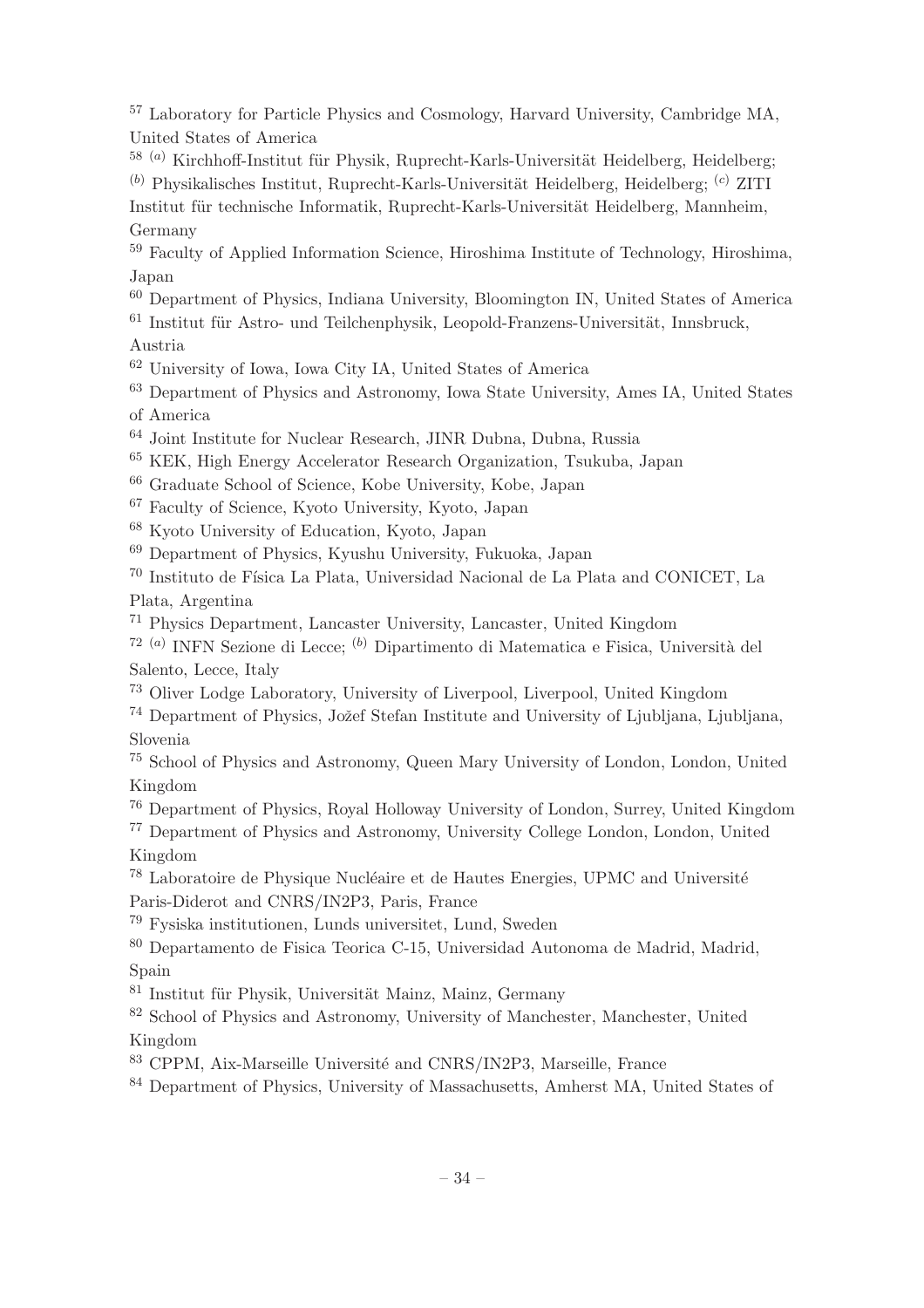America

<sup>85</sup> Department of Physics, McGill University, Montreal QC, Canada

<sup>86</sup> School of Physics, University of Melbourne, Victoria, Australia

<sup>87</sup> Department of Physics, The University of Michigan, Ann Arbor MI, United States of America

<sup>88</sup> Department of Physics and Astronomy, Michigan State University, East Lansing MI, United States of America

<sup>89 (a)</sup> INFN Sezione di Milano; <sup>(b)</sup> Dipartimento di Fisica, Università di Milano, Milano, Italy

<sup>90</sup> B.I. Stepanov Institute of Physics, National Academy of Sciences of Belarus, Minsk, Republic of Belarus

<sup>91</sup> National Scientific and Educational Centre for Particle and High Energy Physics, Minsk, Republic of Belarus

<sup>92</sup> Department of Physics, Massachusetts Institute of Technology, Cambridge MA, United States of America

<sup>93</sup> Group of Particle Physics, University of Montreal, Montreal QC, Canada

<sup>94</sup> P.N. Lebedev Institute of Physics, Academy of Sciences, Moscow, Russia

<sup>95</sup> Institute for Theoretical and Experimental Physics (ITEP), Moscow, Russia

<sup>96</sup> Moscow Engineering and Physics Institute (MEPhI), Moscow, Russia

<sup>97</sup> Skobeltsyn Institute of Nuclear Physics, Lomonosov Moscow State University, Moscow, Russia

98 Fakultät für Physik, Ludwig-Maximilians-Universität München, München, Germany

 $99$  Max-Planck-Institut für Physik (Werner-Heisenberg-Institut), München, Germany

<sup>100</sup> Nagasaki Institute of Applied Science, Nagasaki, Japan

<sup>101</sup> Graduate School of Science and Kobayashi-Maskawa Institute, Nagoya University, Nagoya, Japan

<sup>102 (a)</sup> INFN Sezione di Napoli; <sup>(b)</sup> Dipartimento di Scienze Fisiche, Università di Napoli, Napoli, Italy

<sup>103</sup> Department of Physics and Astronomy, University of New Mexico, Albuquerque NM, United States of America

<sup>104</sup> Institute for Mathematics, Astrophysics and Particle Physics, Radboud University Nijmegen/Nikhef, Nijmegen, Netherlands

<sup>105</sup> Nikhef National Institute for Subatomic Physics and University of Amsterdam, Amsterdam, Netherlands

<sup>106</sup> Department of Physics, Northern Illinois University, DeKalb IL, United States of America

<sup>107</sup> Budker Institute of Nuclear Physics, SB RAS, Novosibirsk, Russia

<sup>108</sup> Department of Physics, New York University, New York NY, United States of America

<sup>109</sup> Ohio State University, Columbus OH, United States of America

<sup>110</sup> Faculty of Science, Okayama University, Okayama, Japan

<sup>111</sup> Homer L. Dodge Department of Physics and Astronomy, University of Oklahoma,

Norman OK, United States of America

<sup>112</sup> Department of Physics, Oklahoma State University, Stillwater OK, United States of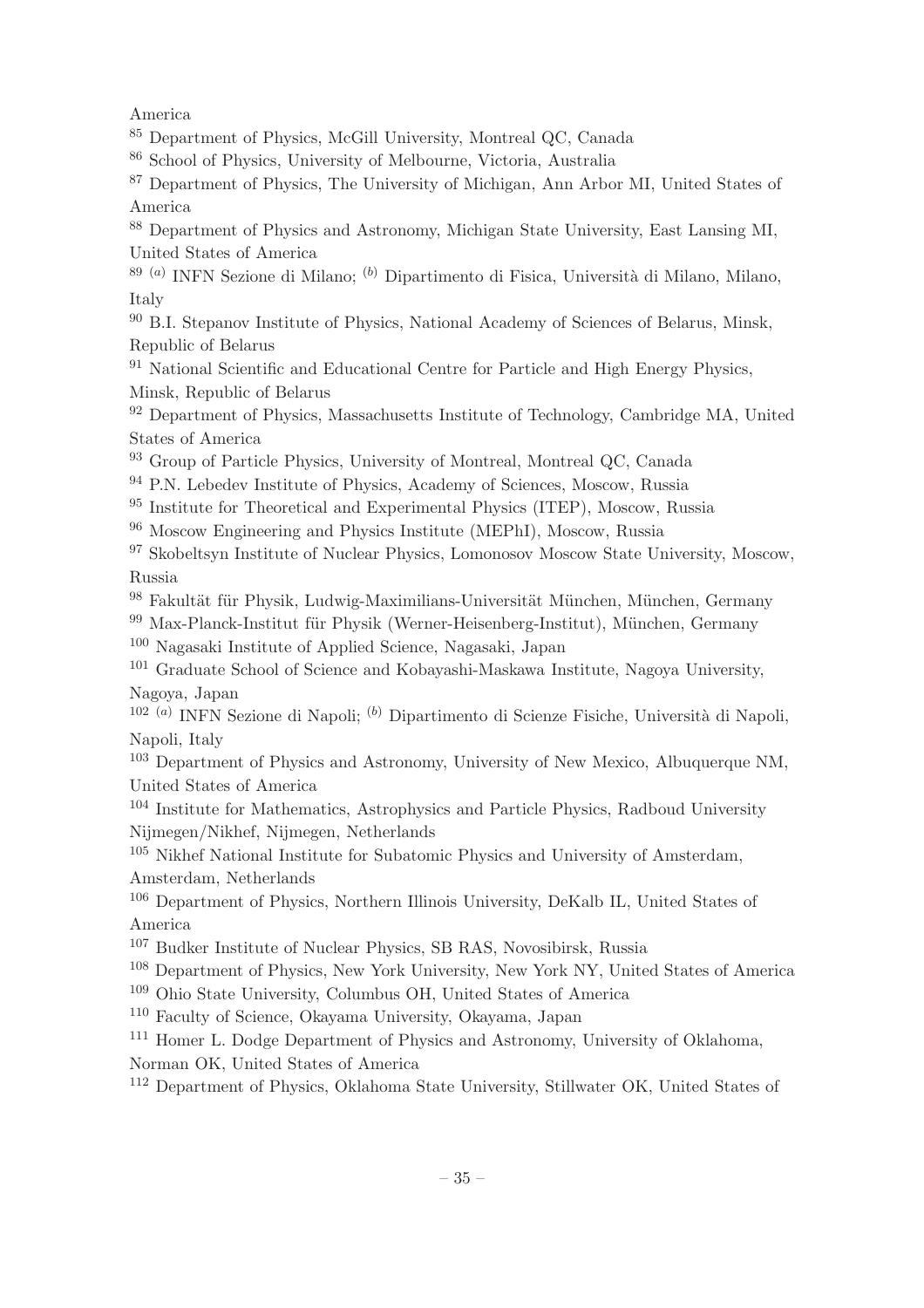America

<sup>113</sup> Palacký University, RCPTM, Olomouc, Czech Republic

<sup>114</sup> Center for High Energy Physics, University of Oregon, Eugene OR, United States of America

<sup>115</sup> LAL, Université Paris-Sud and CNRS/IN2P3, Orsay, France

<sup>116</sup> Graduate School of Science, Osaka University, Osaka, Japan

<sup>117</sup> Department of Physics, University of Oslo, Oslo, Norway

<sup>118</sup> Department of Physics, Oxford University, Oxford, United Kingdom

<sup>119 (a)</sup> INFN Sezione di Pavia; <sup>(b)</sup> Dipartimento di Fisica, Università di Pavia, Pavia, Italy

<sup>120</sup> Department of Physics, University of Pennsylvania, Philadelphia PA, United States of America

<sup>121</sup> Petersburg Nuclear Physics Institute, Gatchina, Russia

<sup>122 (a)</sup> INFN Sezione di Pisa; <sup>(b)</sup> Dipartimento di Fisica E. Fermi, Università di Pisa, Pisa, Italy

<sup>123</sup> Department of Physics and Astronomy, University of Pittsburgh, Pittsburgh PA, United States of America

124 (a) Laboratorio de Instrumentacao e Fisica Experimental de Particulas - LIP, Lisboa,

Portugal; <sup>(b)</sup> Departamento de Fisica Teorica y del Cosmos and CAFPE, Universidad de Granada, Granada, Spain

<sup>125</sup> Institute of Physics, Academy of Sciences of the Czech Republic, Praha, Czech Republic

<sup>126</sup> Faculty of Mathematics and Physics, Charles University in Prague, Praha, Czech Republic

<sup>127</sup> Czech Technical University in Prague, Praha, Czech Republic

<sup>128</sup> State Research Center Institute for High Energy Physics, Protvino, Russia

<sup>129</sup> Particle Physics Department, Rutherford Appleton Laboratory, Didcot, United Kingdom

<sup>130</sup> Physics Department, University of Regina, Regina SK, Canada

<sup>131</sup> Ritsumeikan University, Kusatsu, Shiga, Japan

<sup>132 (a)</sup> INFN Sezione di Roma I; <sup>(b)</sup> Dipartimento di Fisica, Università La Sapienza, Roma, Italy

<sup>133 (a)</sup> INFN Sezione di Roma Tor Vergata; <sup>(b)</sup> Dipartimento di Fisica, Università di Roma Tor Vergata, Roma, Italy

<sup>134 (a)</sup> INFN Sezione di Roma Tre; <sup>(b)</sup> Dipartimento di Fisica, Università Roma Tre, Roma, Italy

 $135$ <sup>(a)</sup> Faculté des Sciences Ain Chock, Réseau Universitaire de Physique des Hautes Energies - Université Hassan II, Casablanca; <sup>(b)</sup> Centre National de l'Energie des Sciences Techniques Nucleaires, Rabat; <sup>(c)</sup> Faculté des Sciences Semlalia, Université Cadi Ayyad, LPHEA-Marrakech;  $(d)$  Faculté des Sciences, Université Mohamed Premier and LPTPM,

Oujda; <sup>(e)</sup> Faculté des sciences, Université Mohammed V-Agdal, Rabat, Morocco

<sup>136</sup> DSM/IRFU (Institut de Recherches sur les Lois Fondamentales de l'Univers), CEA

Saclay (Commissariat a l'Energie Atomique), Gif-sur-Yvette, France

<sup>137</sup> Santa Cruz Institute for Particle Physics, University of California Santa Cruz, Santa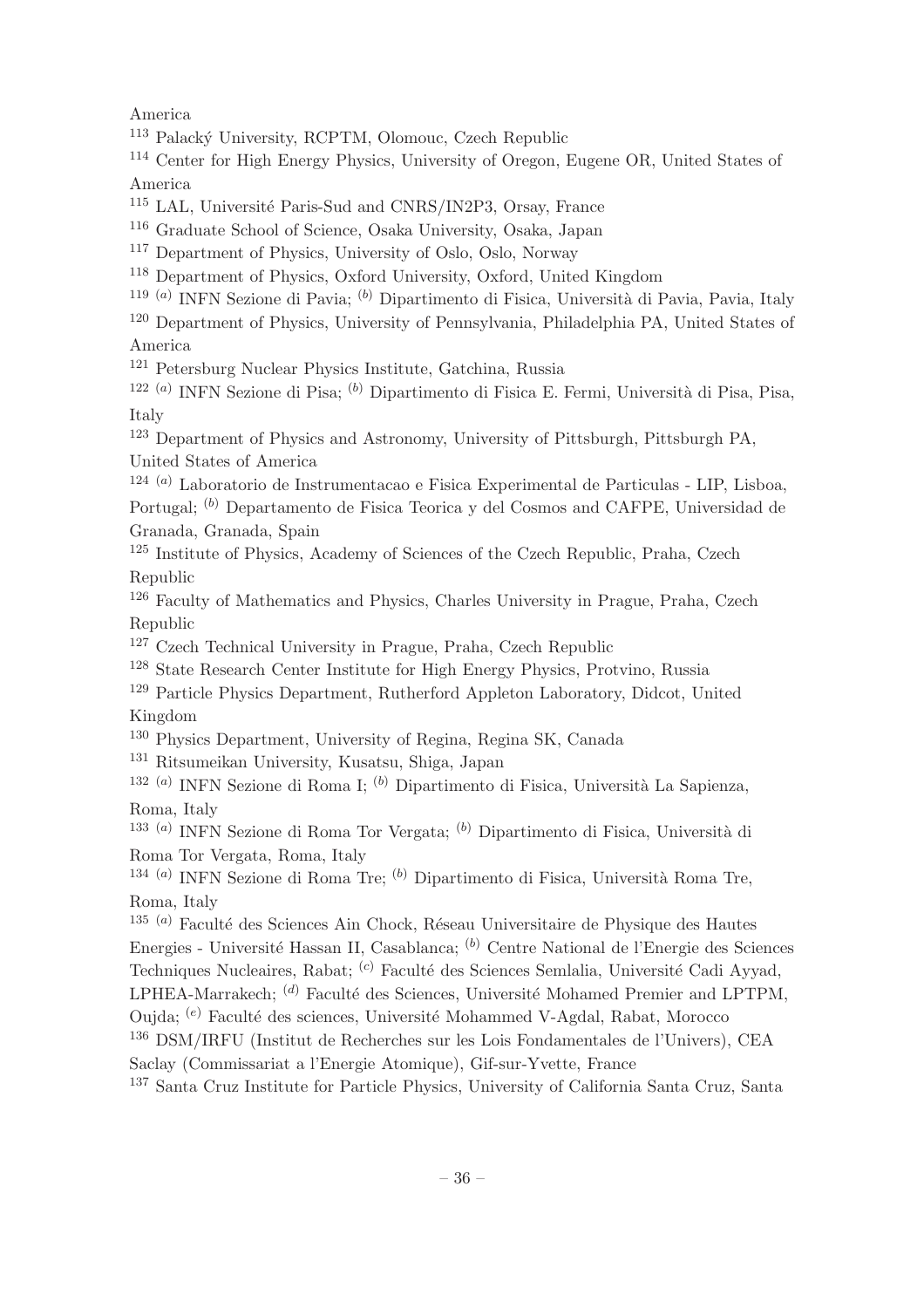Cruz CA, United States of America

<sup>138</sup> Department of Physics, University of Washington, Seattle WA, United States of America

<sup>139</sup> Department of Physics and Astronomy, University of Sheffield, Sheffield, United Kingdom

<sup>140</sup> Department of Physics, Shinshu University, Nagano, Japan

<sup>141</sup> Fachbereich Physik, Universität Siegen, Siegen, Germany

<sup>142</sup> Department of Physics, Simon Fraser University, Burnaby BC, Canada

<sup>143</sup> SLAC National Accelerator Laboratory, Stanford CA, United States of America

144 (a) Faculty of Mathematics, Physics & Informatics, Comenius University, Bratislava;

 $(b)$  Department of Subnuclear Physics, Institute of Experimental Physics of the Slovak Academy of Sciences, Kosice, Slovak Republic

<sup>145 (a)</sup> Department of Physics, University of Johannesburg, Johannesburg;  $^{(b)}$  School of Physics, University of the Witwatersrand, Johannesburg, South Africa

<sup>146 (a)</sup> Department of Physics, Stockholm University;  $(b)$  The Oskar Klein Centre, Stockholm, Sweden

<sup>147</sup> Physics Department, Royal Institute of Technology, Stockholm, Sweden

<sup>148</sup> Departments of Physics & Astronomy and Chemistry, Stony Brook University, Stony Brook NY, United States of America

<sup>149</sup> Department of Physics and Astronomy, University of Sussex, Brighton, United Kingdom

<sup>150</sup> School of Physics, University of Sydney, Sydney, Australia

<sup>151</sup> Institute of Physics, Academia Sinica, Taipei, Taiwan

<sup>152</sup> Department of Physics, Technion: Israel Institute of Technology, Haifa, Israel

<sup>153</sup> Raymond and Beverly Sackler School of Physics and Astronomy, Tel Aviv University, Tel Aviv, Israel

<sup>154</sup> Department of Physics, Aristotle University of Thessaloniki, Thessaloniki, Greece

<sup>155</sup> International Center for Elementary Particle Physics and Department of Physics, The University of Tokyo, Tokyo, Japan

<sup>156</sup> Graduate School of Science and Technology, Tokyo Metropolitan University, Tokyo, Japan

<sup>157</sup> Department of Physics, Tokyo Institute of Technology, Tokyo, Japan

<sup>158</sup> Department of Physics, University of Toronto, Toronto ON, Canada

<sup>159 (a)</sup> TRIUMF, Vancouver BC;  $^{(b)}$  Department of Physics and Astronomy, York University, Toronto ON, Canada

<sup>160</sup> Institute of Pure and Applied Sciences, University of Tsukuba,1-1-1 Tennodai, Tsukuba, Ibaraki 305-8571, Japan

<sup>161</sup> Science and Technology Center, Tufts University, Medford MA, United States of America

<sup>162</sup> Centro de Investigaciones, Universidad Antonio Narino, Bogota, Colombia

<sup>163</sup> Department of Physics and Astronomy, University of California Irvine, Irvine CA, United States of America

<sup>164 (a)</sup> INFN Gruppo Collegato di Udine; <sup>(b)</sup> ICTP, Trieste; <sup>(c)</sup> Dipartimento di Chimica,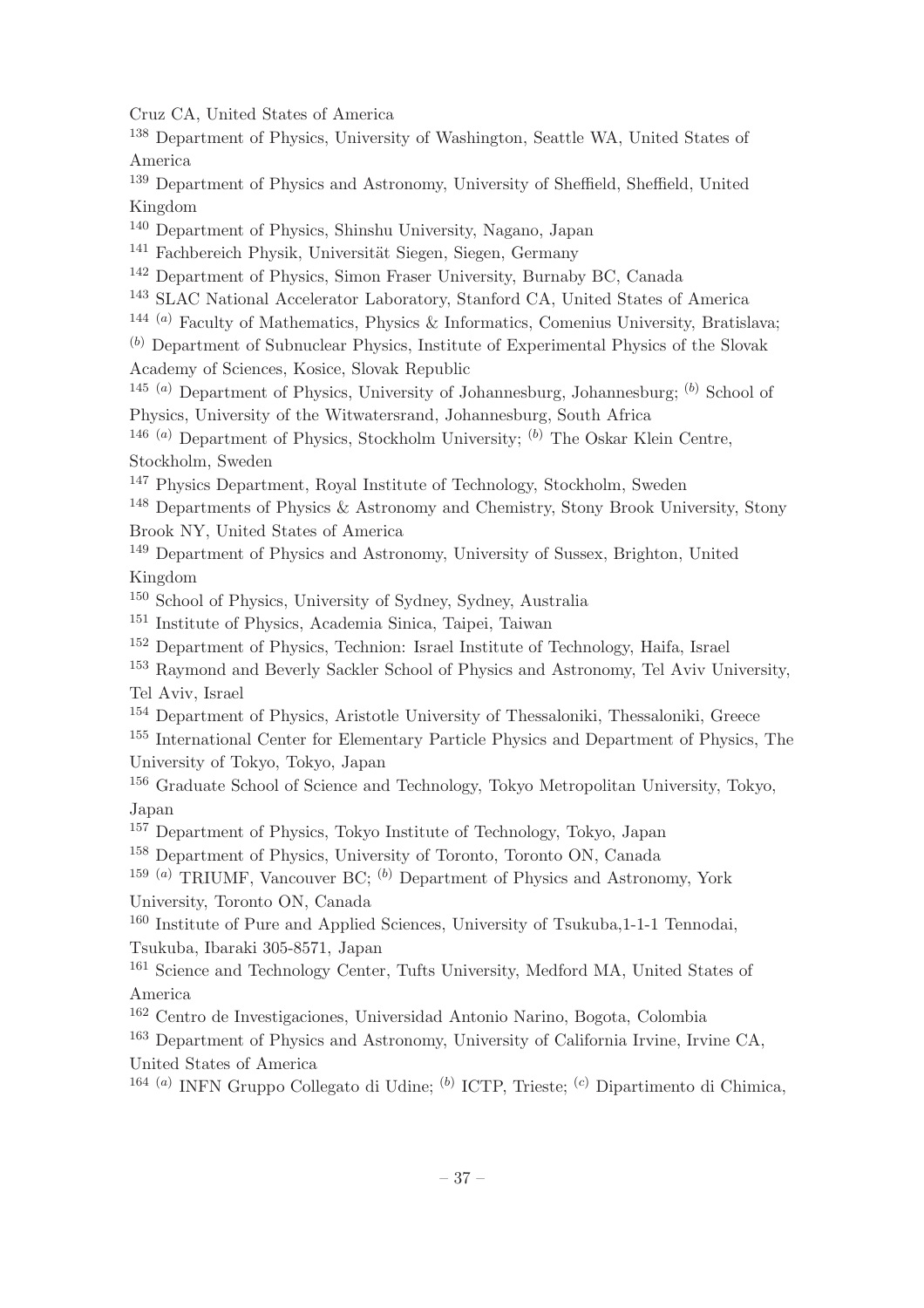Fisica e Ambiente, Università di Udine, Udine, Italy

<sup>165</sup> Department of Physics, University of Illinois, Urbana IL, United States of America

<sup>166</sup> Department of Physics and Astronomy, University of Uppsala, Uppsala, Sweden

 $167$  Instituto de Física Corpuscular (IFIC) and Departamento de Física Atómica,

Molecular y Nuclear and Departamento de Ingeniería Electrónica and Instituto de Microelectrónica de Barcelona (IMB-CNM), University of Valencia and CSIC, Valencia,

# Spain

<sup>168</sup> Department of Physics, University of British Columbia, Vancouver BC, Canada

<sup>169</sup> Department of Physics and Astronomy, University of Victoria, Victoria BC, Canada

<sup>170</sup> Department of Physics, University of Warwick, Coventry, United Kingdom

<sup>171</sup> Waseda University, Tokyo, Japan

<sup>172</sup> Department of Particle Physics, The Weizmann Institute of Science, Rehovot, Israel

<sup>173</sup> Department of Physics, University of Wisconsin, Madison WI, United States of America

<sup>174</sup> Fakultät für Physik und Astronomie, Julius-Maximilians-Universität, Würzburg, Germany

<sup>175</sup> Fachbereich C Physik, Bergische Universität Wuppertal, Wuppertal, Germany

<sup>176</sup> Department of Physics, Yale University, New Haven CT, United States of America

<sup>177</sup> Yerevan Physics Institute, Yerevan, Armenia

<sup>178</sup> Domaine scientifique de la Doua, Centre de Calcul CNRS/IN2P3, Villeurbanne Cedex, France

<sup>a</sup> Also at Laboratorio de Instrumentacao e Fisica Experimental de Particulas - LIP, Lisboa, Portugal

 $<sup>b</sup>$  Also at Faculdade de Ciencias and CFNUL, Universidade de Lisboa, Lisboa, Portugal</sup>

<sup>c</sup> Also at Particle Physics Department, Rutherford Appleton Laboratory, Didcot, United Kingdom

<sup>d</sup> Also at TRIUMF, Vancouver BC, Canada

<sup>e</sup> Also at Department of Physics, California State University, Fresno CA, United States of America

 $f$  Also at Novosibirsk State University, Novosibirsk, Russia

 $g$  Also at Fermilab, Batavia IL, United States of America

 $h$  Also at Department of Physics, University of Coimbra, Coimbra, Portugal

 $^i$  Also at Department of Physics, UASLP, San Luis Potosi, Mexico

 $j$  Also at Università di Napoli Parthenope, Napoli, Italy

 $k$  Also at Institute of Particle Physics (IPP), Canada

 $l$  Also at Department of Physics, Middle East Technical University, Ankara, Turkey

 $<sup>m</sup>$  Also at Louisiana Tech University, Ruston LA, United States of America</sup>

 $n$  Also at Dep Fisica and CEFITEC of Faculdade de Ciencias e Tecnologia, Universidade Nova de Lisboa, Caparica, Portugal

 $\degree$  Also at Department of Physics and Astronomy, University College London, London, United Kingdom

 $p$  Also at Group of Particle Physics, University of Montreal, Montreal QC, Canada

<sup>q</sup> Also at Department of Physics, University of Cape Town, Cape Town, South Africa